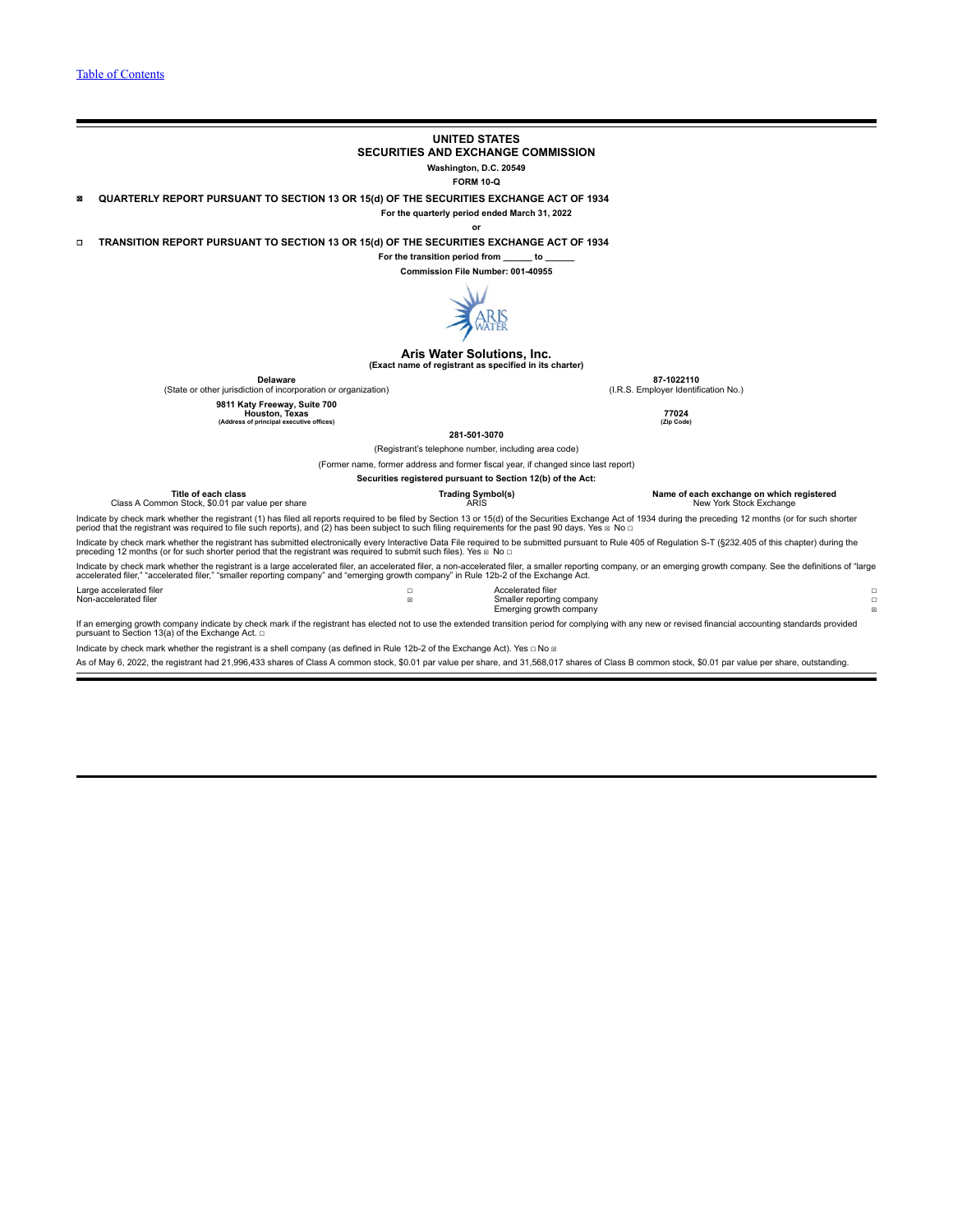# **TABLE OF CONTENTS**

# **PART I. FINANCIAL [INFORMATION](#page-4-0)**

<span id="page-1-0"></span>

|                   | <b>Cautionary Note Regarding Forward Looking Statements</b>                                  | 3  |
|-------------------|----------------------------------------------------------------------------------------------|----|
| Item 1.           | <b>Financial Statements (unaudited)</b>                                                      | 5  |
|                   | <b>Condensed Consolidated Balance Sheets</b>                                                 | 5  |
|                   | <b>Condensed Consolidated Statements of Operations</b>                                       | 6  |
|                   | <b>Condensed Consolidated Statements of Cash Flows</b>                                       | 7  |
|                   | <b>Condensed Consolidated Statements of Stockholders'/Members' Equity</b>                    | 8  |
|                   | <b>Notes to Unaudited Condensed Consolidated Financial Statements</b>                        | 9  |
| Item 2.           | <b>Management's Discussion and Analysis of Financial Condition and Results of Operations</b> | 22 |
| Item 3.           | <b>Quantitative and Qualitative Disclosures about Market Risk</b>                            | 31 |
| Item 4.           | <b>Controls and Procedures</b>                                                               | 31 |
|                   | <b>PART II. OTHER INFORMATION</b>                                                            | 32 |
| Item 1.           | <b>Legal Proceedings</b>                                                                     | 32 |
| Item 1A.          | <b>Risk Factors</b>                                                                          | 32 |
| Item 2            | <b>Unregistered Sales of Equity Securities and Use of Proceeds</b>                           | 32 |
| <u>Item 3.</u>    | <b>Defaults upon Senior Securities</b>                                                       | 32 |
| Item 4            | <b>Mine Safety Disclosures</b>                                                               | 32 |
| Item 5.           | <b>Other Information</b>                                                                     | 32 |
| Item 6.           | <b>Exhibits</b>                                                                              | 32 |
| <b>Signatures</b> |                                                                                              | 34 |
|                   |                                                                                              |    |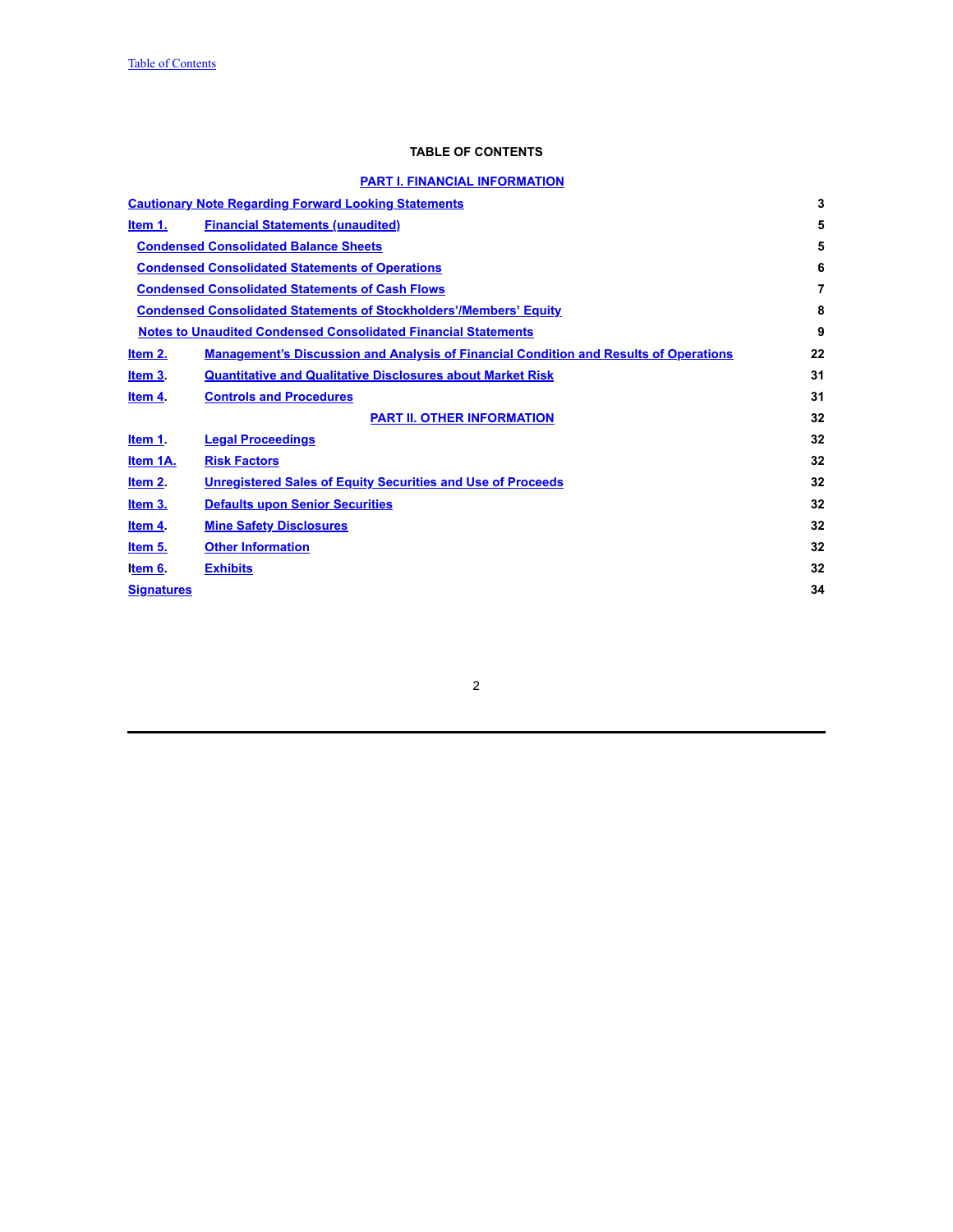## **Introductory Note Regarding Definitions**

The registrant, Aris Water Solutions, Inc. ("Aris Inc."), was incorporated on May 26, 2021 as a Delaware corporation. Aris Inc. was formed to serve as the issuer in an initial public offering ("IPO" or the "Offering") of equity, which was completed on October 26, 2021. Concurrent with the completion of the Offering, Aris Inc. became the new parent holding company of Solaris Midstream Holdings, LLC ("Solaris LLC"), a Delaware limited liability company. Except as otherwise indicated or required by the context, all references to the "Company," "we," "our," and "us" or similar terms refer to (i) Solaris LLC and its consolidated subsidiaries before the completion of the Offering and (ii) Aris Inc. and its consolidated subsidiaries as of the completion of the Offering and thereafter.

#### **Cautionary Note Regarding Forward-Looking Statements**

<span id="page-2-0"></span>This Quarterly Report on Form 10‑Q (the "Quarterly Report") includes "forward-looking statements" within the meaning of Section 27A of the Securities Act of 1933, as amended (the "Securities Act"), and Section 21E of the Securities Exchange Act of 1934, as amended (the "Exchange Act"). All statements other than statements of historical fact contained in this Quarterly Report, including, without limitation, statements regarding our future results of operations or financial condition, business strategy and plans and objectives of management for future operations, are forward-looking statements. In some cases, you can identify forward-looking statements by terminology such as "anticipate," "guidance," "preliminary," "project," "estimate," "expect," "continue," "intend," "plan," "believe," "forecast," "future," "potential," "may," "possible," "could" and variations of such words or similar expressions.

You should not rely on forward-looking statements as predictions of future events. We have based the forward-looking statements contained in this Quarterly Report primarily on our current expectations and projections about future events and trends that we believe may affect our business, financial condition and operating results. The outcome of the events described in these forward-looking statements is subject to risks, uncertainties and other factors described in the section titled "Risk Factors" in our Annual Report on Form 10-K for the year ended December 31, 2021 (the "2021 Annual Report") found elsewhere in this Quarterly Report, including, but not limited to, the following:

- the impact of the current conflict between Russia and Ukraine on the global economy, including its impacts on financial markets and the energy industry;
- impacts of cost inflation on our operating margins;
- the impact of current and future laws, rulings and federal and state governmental regulations, including those related to hydraulic fracturing, accessing water, handling of produced water, carbon pricing, taxation of emissions, seismic activity, drilling and right-of-way access on federal lands, income taxes and various other matters;
- our reliance on a limited number of customers and a particular region for substantially all of our revenues;
- our ability to renew or replace expiring contracts on acceptable terms;
- risks related to acquisitions and organic growth projects, including our ability to realize their expected benefits;
- capacity constraints on regional oil, natural gas and water gathering, processing and pipeline systems that result in a slowdown or delay in drilling and completion activity, and thus a slowdown or delay in the demand for our services;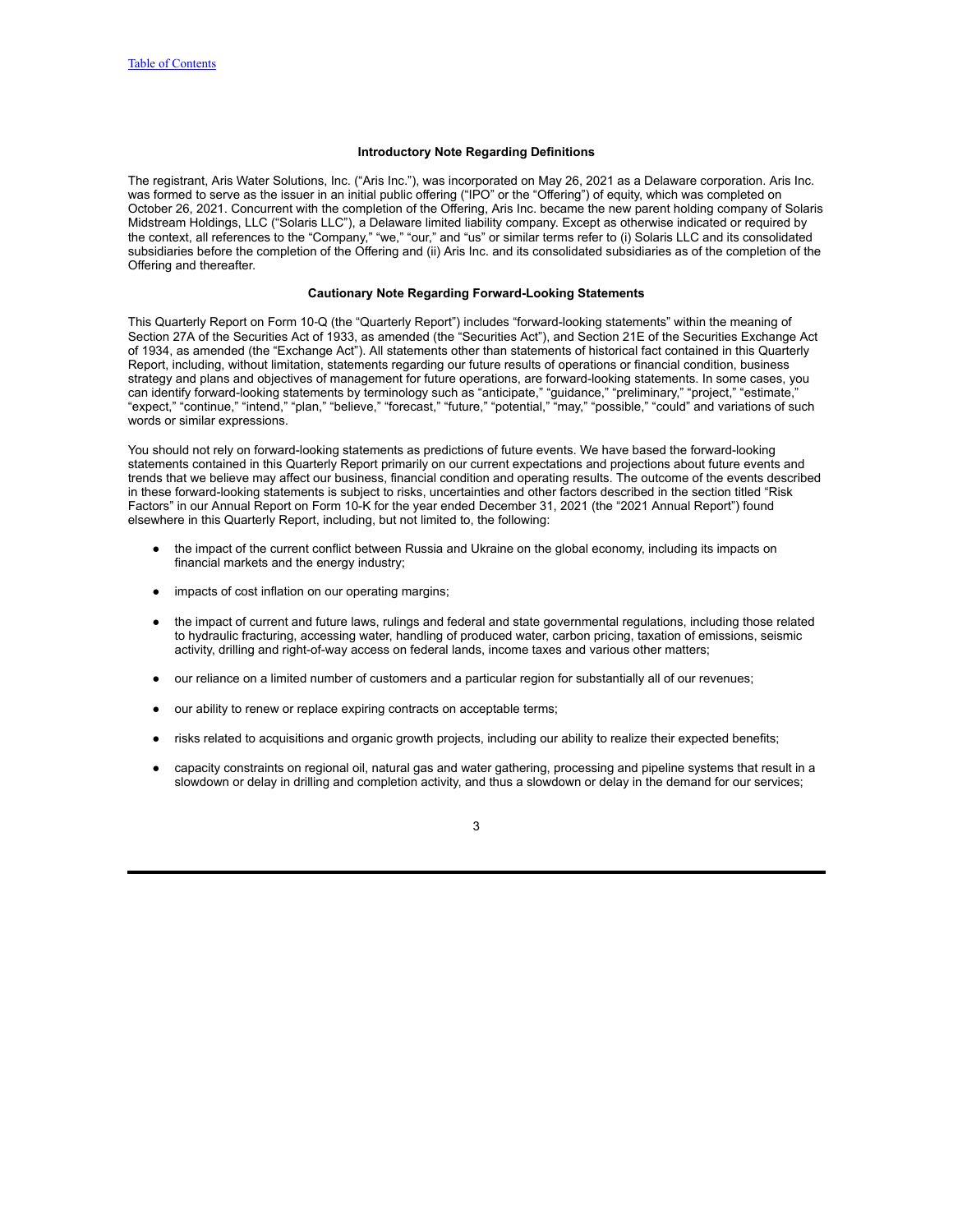- our ability to retain key management and employees and to hire and retain skilled labor;
- our health, safety and environmental performance;
- delays or restrictions in obtaining, utilizing or maintaining permits and/or rights-of-way by us or our customers;
- constraints in supply or availability of equipment used in our business;
- physical, electronic and cybersecurity breaches; and
- the other risks described in our 2021 Annual Report filed with the United States Securities and Exchange Commission ("SEC").

Many of the factors that will determine our future results are beyond the ability of management to control or predict. Should one or more of the risks or uncertainties described in this Quarterly Report or in our 2021 Annual Report occur, or should underlying assumptions prove incorrect, our actual results and plans could differ materially from those expressed in any forward-looking statements. All forward-looking statements, expressed or implied, are expressly qualified in their entirety by this cautionary statement.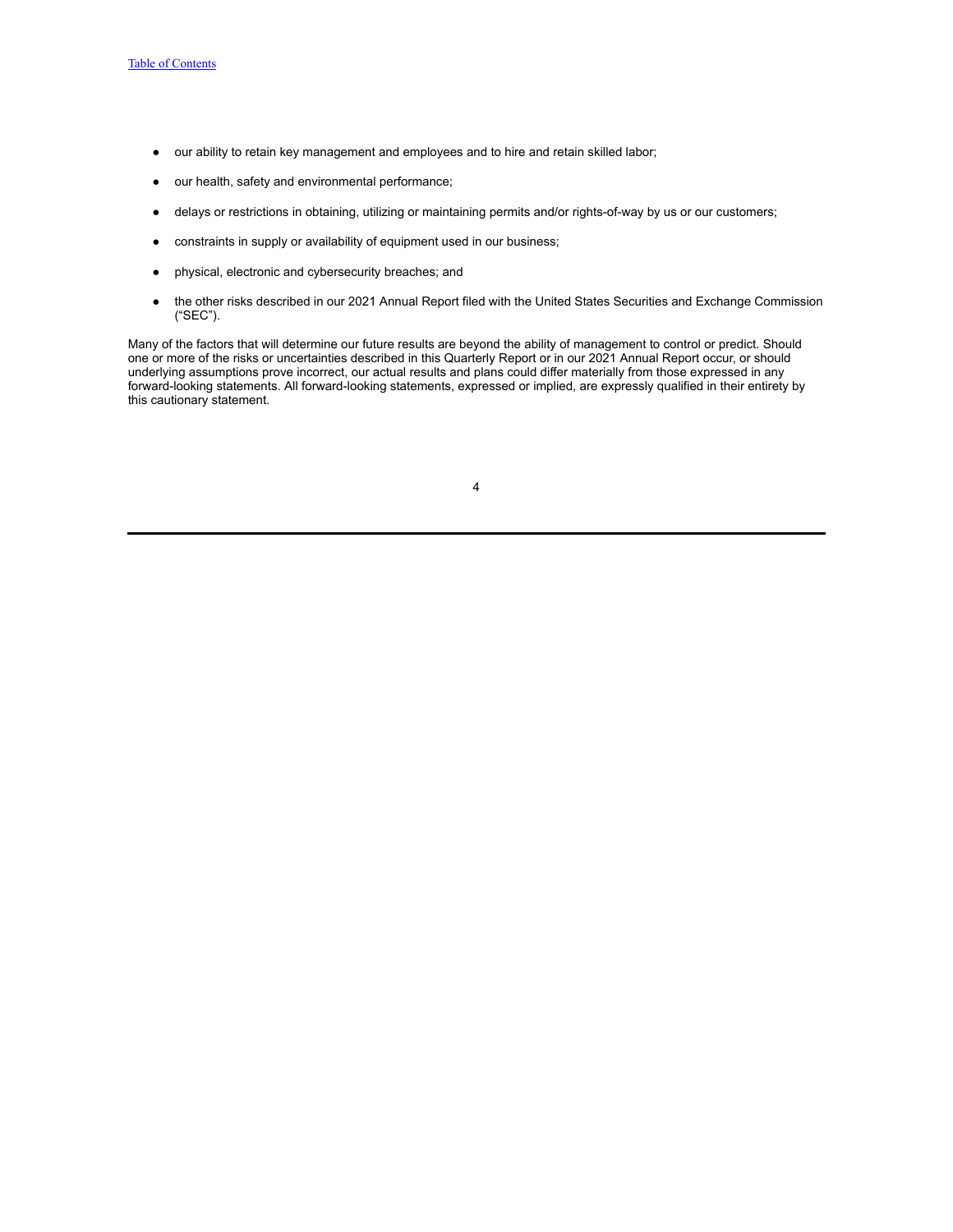## **PART 1. FINANCIAL INFORMATION**

# <span id="page-4-2"></span><span id="page-4-1"></span><span id="page-4-0"></span>**Item 1. Financial Statements**

#### **Aris Water Solutions, Inc. Condensed Consolidated Balance Sheets** (unaudited)

*(in thousands, except for share and per share amounts)* **March 31, December 31,** 

|                                                                                        | 2022            | 2021            |
|----------------------------------------------------------------------------------------|-----------------|-----------------|
| <b>Assets</b>                                                                          |                 |                 |
| Cash                                                                                   | \$<br>67,779    | \$<br>60.055    |
| Accounts Receivable, Net                                                               | 50,792          | 41,973          |
| Accounts Receivable from Affiliate                                                     | 19,584          | 20.191          |
| <b>Other Receivables</b>                                                               | 2,730           | 4,126           |
| <b>Prepaids and Deposits</b>                                                           | 5,191           | 6,043           |
| <b>Assets Held for Sale</b>                                                            | 7,450           |                 |
| <b>Total Current Assets</b>                                                            | 153,526         | 132,388         |
| <b>Fixed Assets</b>                                                                    |                 |                 |
| Property, Plant and Equipment                                                          | 696,275         | 700,756         |
| <b>Accumulated Depreciation</b>                                                        | (68, 160)       | (67, 749)       |
| Total Property, Plant and Equipment, Net                                               | 628,115         | 633,007         |
| Intangible Assets, Net                                                                 | 295,746         | 304,930         |
| Goodwill                                                                               | 34,585          | 34,585          |
| Deferred Income Tax Assets, Net                                                        | 22,439          | 19,933          |
| Right-of-Use Assets                                                                    | 7.002           |                 |
| <b>Other Assets</b>                                                                    | 1.708           | 1,850           |
| <b>Total Assets</b>                                                                    | \$<br>1,143,121 | \$<br>1,126,693 |
| <b>Liabilities and Stockholders' Equity</b>                                            |                 |                 |
| <b>Accounts Payable</b>                                                                | \$<br>19,281    | \$<br>7,082     |
| Payables to Affiliate                                                                  | 1.740           | 1,499           |
| Accrued and Other Current Liabilities                                                  | 46,174          | 40,464          |
| <b>Total Current Liabilities</b>                                                       | 67,195          | 49,045          |
| Long-Term Debt, Net of Debt Issuance Costs                                             | 392,518         | 392,051         |
| <b>Asset Retirement Obligation</b>                                                     | 7,530           | 6,158           |
| Tax Receivable Agreement Liability                                                     | 77,095          | 75,564          |
| <b>Other Long-Term Liabilities</b>                                                     | 5,398           | 1,336           |
| <b>Total Liabilities</b>                                                               | 549,736         | 524,154         |
| Commitments and Contingencies (see Note 10)                                            |                 |                 |
| Stockholders' Equity:                                                                  |                 |                 |
| Preferred Stock \$0.01 par value, 50,000,000 authorized. None issued or outstanding as |                 |                 |
| of March 31, 2022 and December 31, 2021                                                |                 |                 |
| Class A Common Stock \$0.01 par value, 600,000,000 authorized, 22,006,624 issued       |                 |                 |
| and 21,996,433 outstanding as of March 31, 2022, 21,858,022 issued and 21,847,831      |                 |                 |
| outstanding as of December 31, 2021                                                    | 219             | 218             |
| Class B Common Stock \$0.01 par value, 180,000,000 authorized, 31,568,017 issued       |                 |                 |
| and outstanding as of March 31, 2022, 31,716,104 issued and outstanding as of          |                 |                 |
| December 31, 2021                                                                      | 316             | 317             |
| Treasury Stock (at Cost), 10,191 shares                                                | (135)           | (135)           |
| <b>Additional Paid-in-Capital</b>                                                      | 215,805         | 212,926         |
| <b>Accumulated Deficit</b>                                                             | (4,741)         | (457)           |
| Total Stockholders' Equity Attributable to Aris Water Solutions, Inc.                  | 211,464         | 212,869         |
| Noncontrolling Interests                                                               | 381,921         | 389,670         |
| <b>Total Stockholders' Equity</b>                                                      | 593,385         | 602,539         |
| Total Liabilities and Stockholders' Equity                                             | \$<br>1,143,121 | \$<br>1,126,693 |

*The accompanying notes are an integral part of these condensed consolidated financial statements*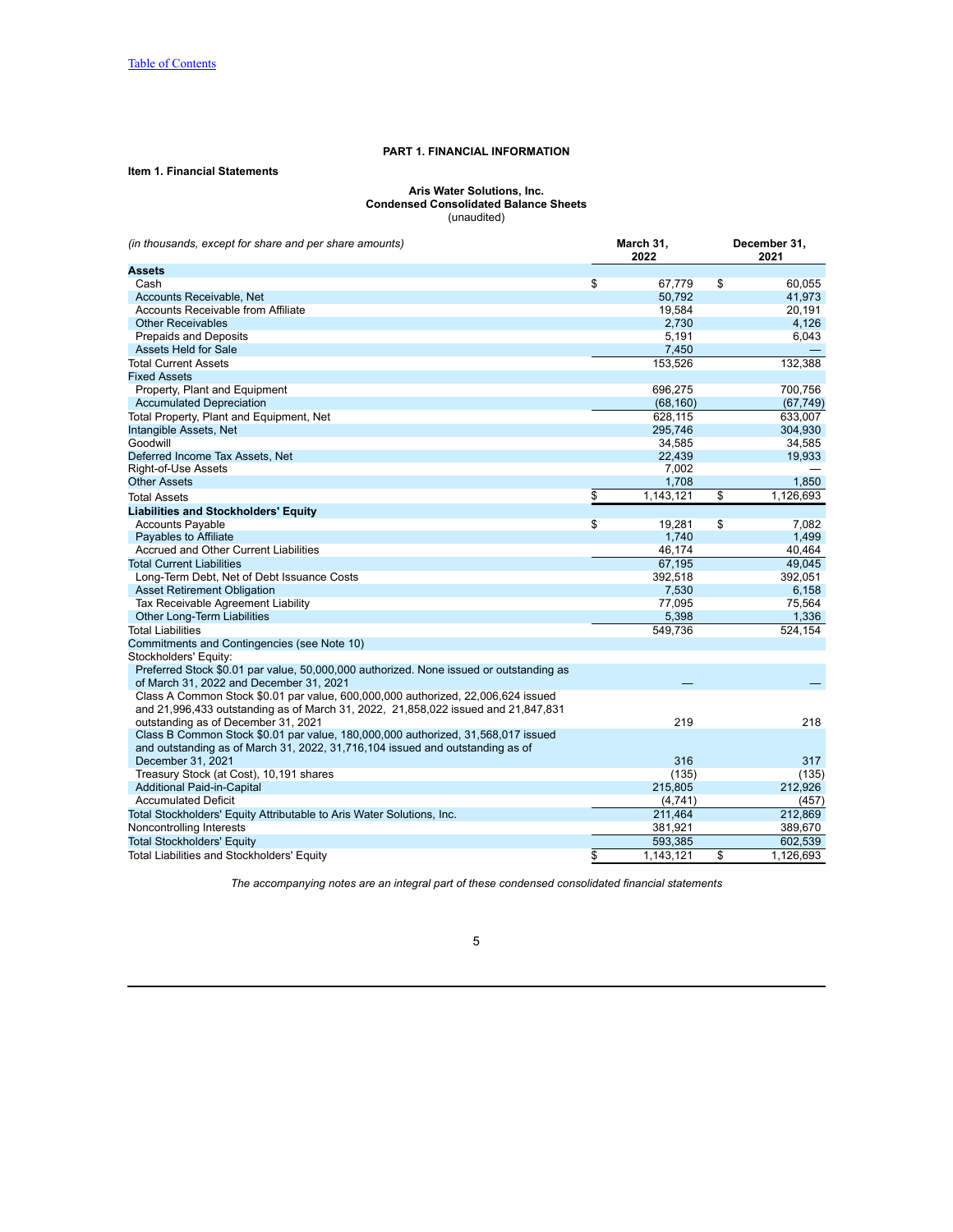#### **Aris Water Solutions, Inc. Condensed Consolidated Statements of Operations** (unaudited)

<span id="page-5-0"></span>

| (in thousands, except for share and per share amounts)                         | <b>Three Months Ended</b><br>March 31, |            |    |        |  |  |  |
|--------------------------------------------------------------------------------|----------------------------------------|------------|----|--------|--|--|--|
|                                                                                |                                        | 2022       |    | 2021   |  |  |  |
| Revenue                                                                        |                                        |            |    |        |  |  |  |
| <b>Produced Water Handling</b>                                                 | \$                                     | 35,100     | \$ | 21,651 |  |  |  |
| Produced Water Handling-Affiliates                                             |                                        | 21.081     |    | 18,086 |  |  |  |
| <b>Water Solutions</b>                                                         |                                        | 11.644     |    | 1.943  |  |  |  |
| <b>Water Solutions-Affiliates</b>                                              |                                        | 3,144      |    | 4,509  |  |  |  |
| <b>Total Revenue</b>                                                           |                                        | 70,969     |    | 46,189 |  |  |  |
| <b>Cost of Revenue</b>                                                         |                                        |            |    |        |  |  |  |
| <b>Direct Operating Costs</b>                                                  |                                        | 26.671     |    | 20,754 |  |  |  |
| Depreciation, Amortization and Accretion                                       |                                        | 16,579     |    | 14,957 |  |  |  |
| <b>Total Cost of Revenue</b>                                                   |                                        | 43.250     |    | 35,711 |  |  |  |
| <b>Operating Costs and Expenses</b>                                            |                                        |            |    |        |  |  |  |
| General and Administrative                                                     |                                        | 10.730     |    | 4,695  |  |  |  |
| Impairment of Long-Lived Assets                                                |                                        | 15,597     |    |        |  |  |  |
| Loss on Asset Disposal and Other                                               |                                        | 1.064      |    | 317    |  |  |  |
| <b>Total Operating Expenses</b>                                                |                                        | 27,391     |    | 5,012  |  |  |  |
| <b>Operating Income</b>                                                        |                                        | 328        |    | 5,466  |  |  |  |
| Interest Expense, Net                                                          |                                        | 7,785      |    | 2,651  |  |  |  |
| (Loss) Income Before Income Taxes                                              |                                        | (7, 457)   |    | 2,815  |  |  |  |
| <b>Income Tax Benefit</b>                                                      |                                        | (840)      |    |        |  |  |  |
| Net (Loss) Income                                                              |                                        | (6, 617)   |    | 2,815  |  |  |  |
| Equity Accretion and Dividend—Redeemable Preferred Units                       |                                        |            |    |        |  |  |  |
| Net (Loss) Income Attributable to Stockholders'/Members' Equity                | \$                                     | (6, 617)   | \$ | 2,822  |  |  |  |
| Net Loss Attributable to Noncontrolling Interest                               |                                        | (4, 395)   |    |        |  |  |  |
| Net Loss Attributable to Aris Water Solutions, Inc.                            | \$                                     | (2,222)    |    |        |  |  |  |
|                                                                                |                                        |            |    |        |  |  |  |
| Net Loss Per Share of Class A Common Stock, Basic and Diluted                  | \$                                     | (0.11)     |    |        |  |  |  |
| Weighted Average Shares of Class A Common Stock Outstanding, Basic and Diluted |                                        | 21,852,966 |    |        |  |  |  |

*The accompanying notes are an integral part of these condensed consolidated financial statements*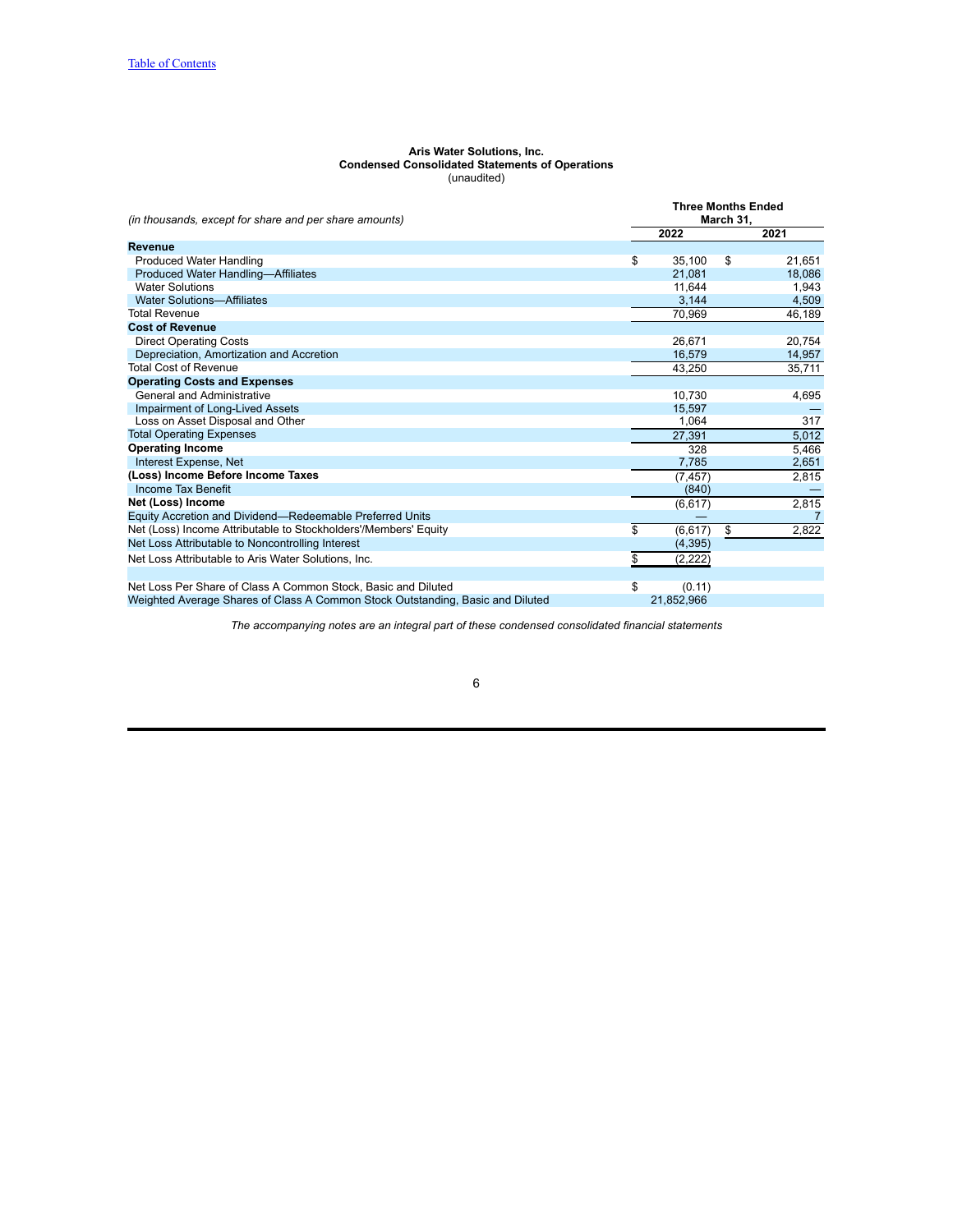#### **Aris Water Solutions, Inc. Condensed Consolidated Statements of Cash Flows** (unaudited)

<span id="page-6-0"></span>

| (in thousands)                                                               | Three Months Ended March 31, |          |    |           |  |  |  |
|------------------------------------------------------------------------------|------------------------------|----------|----|-----------|--|--|--|
|                                                                              |                              | 2022     |    | 2021      |  |  |  |
| <b>Cash Flow from Operating Activities</b>                                   |                              |          |    |           |  |  |  |
| Net (Loss) Income                                                            | \$                           | (6,617)  | \$ | 2,815     |  |  |  |
| Adjustments to reconcile Net (Loss) Income to Net Cash provided by Operating |                              |          |    |           |  |  |  |
| Activities:                                                                  |                              |          |    |           |  |  |  |
| Deferred Income Tax Benefit                                                  |                              | (840)    |    |           |  |  |  |
| Depreciation, Amortization and Accretion                                     |                              | 16.579   |    | 14.957    |  |  |  |
| Stock-Based Compensation                                                     |                              | 2.337    |    |           |  |  |  |
| Impairment of Long-Lived Assets                                              |                              | 15,597   |    |           |  |  |  |
| Loss on Disposal of Asset, Net                                               |                              | 554      |    | 44        |  |  |  |
| <b>Abandoned Projects</b>                                                    |                              | 2        |    | 211       |  |  |  |
| Amortization of Deferred Financing Costs, Net                                |                              | 565      |    | 214       |  |  |  |
| Other                                                                        |                              | 203      |    |           |  |  |  |
| Changes in Operating Assets and Liabilities:                                 |                              |          |    |           |  |  |  |
| <b>Accounts Receivable</b>                                                   |                              | (7,996)  |    | 850       |  |  |  |
| <b>Accounts Receivable from Affiliate</b>                                    |                              | 608      |    | (768)     |  |  |  |
| <b>Other Receivables</b>                                                     |                              | 795      |    | 896       |  |  |  |
| Prepaids, Deposits and Other Current Assets                                  |                              | 852      |    | 923       |  |  |  |
| <b>Accounts Payable</b>                                                      |                              | 1,026    |    | (2,928)   |  |  |  |
| Payables to Affiliate                                                        |                              | 241      |    | 246       |  |  |  |
| Adjustment in Deferred Revenue                                               |                              | 14       |    | (149)     |  |  |  |
| <b>Accrued Liabilities and Other</b>                                         |                              | 2,470    |    | (737)     |  |  |  |
| <b>Net Cash Provided by Operating Activities</b>                             |                              | 26,390   |    | 16,574    |  |  |  |
| <b>Cash Flow from Investing Activities</b>                                   |                              |          |    |           |  |  |  |
| Property, Plant and Equipment Expenditures                                   |                              | (9,810)  |    | (20, 326) |  |  |  |
| <b>Net Cash Used in Investing Activities</b>                                 |                              | (9, 810) |    | (20, 326) |  |  |  |
| <b>Cash Flow from Financing Activities</b>                                   |                              |          |    |           |  |  |  |
| Dividends and Distributions Paid                                             |                              | (8, 856) |    |           |  |  |  |
| <b>Members' Contributions</b>                                                |                              |          |    | 5         |  |  |  |
| Net Cash (Used In) Provided by Financing Activities                          |                              | (8, 856) |    |           |  |  |  |
|                                                                              |                              |          |    |           |  |  |  |
| Net Increase (Decrease) in Cash                                              |                              | 7.724    |    | (3,747)   |  |  |  |
| Cash, Beginning of Period                                                    |                              | 60,055   |    | 24,932    |  |  |  |
| <b>Cash. End of Period</b>                                                   | \$                           | 67,779   | \$ | 21,185    |  |  |  |

*The accompanying notes are an integral part of these condensed consolidated financial statements*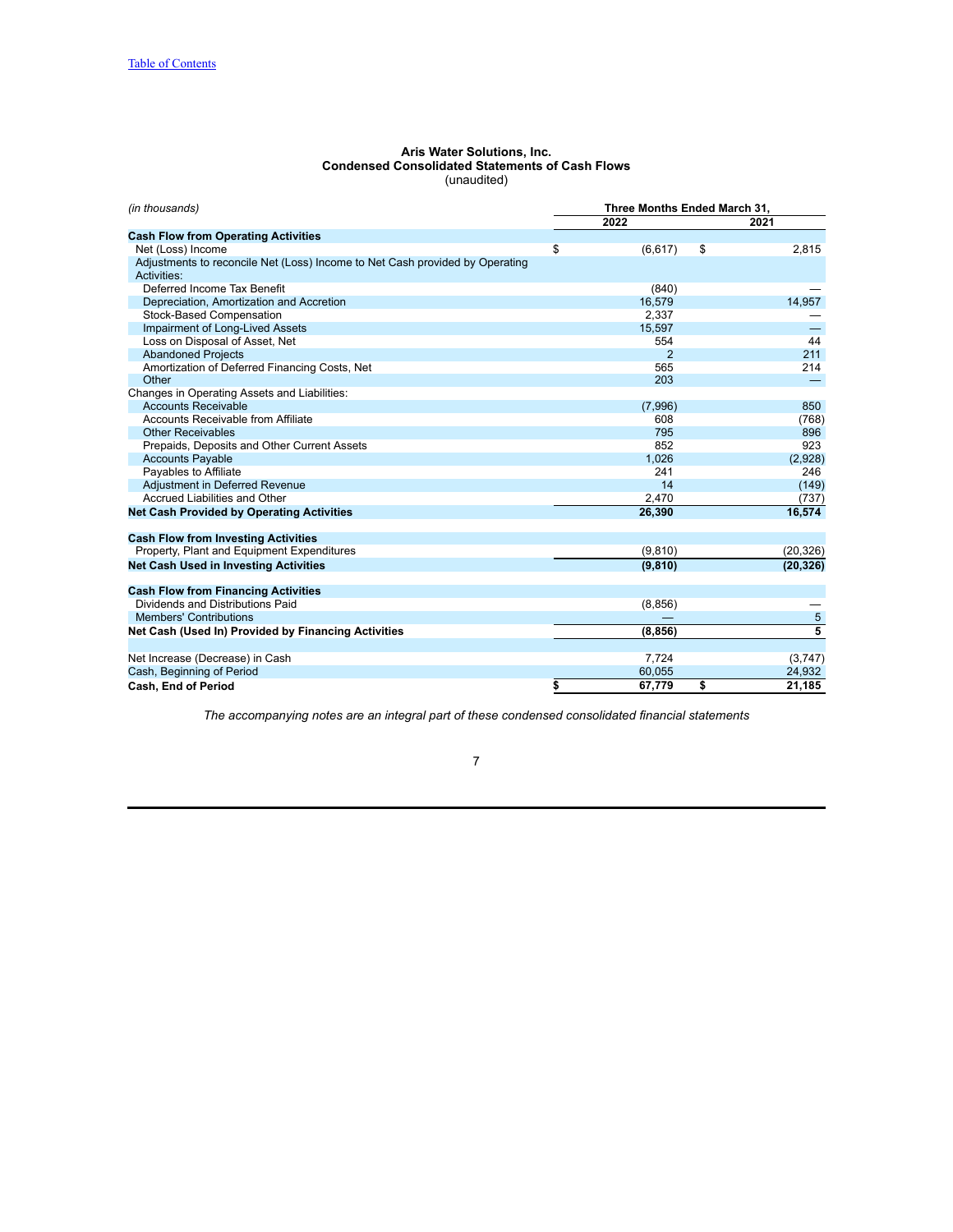## **Aris Water Solutions, Inc. Condensed Consolidated Statements of Stockholders'/Members' Equity** (unaudited)

<span id="page-7-0"></span>

|                                                                        |        |                                |   |               |                                | Three Months Ended March 31, 2022 |                          |                               |                          |                                                |    |                               |
|------------------------------------------------------------------------|--------|--------------------------------|---|---------------|--------------------------------|-----------------------------------|--------------------------|-------------------------------|--------------------------|------------------------------------------------|----|-------------------------------|
| (in thousands, except for share and per share<br>amounts)              |        | Class A<br><b>Common Stock</b> |   |               | Class B<br><b>Common Stock</b> | <b>Additional</b><br>Paid-in      | <b>Treasury Stock</b>    |                               | Accumulated              | Non-<br>controlling                            |    | <b>Total</b><br>Stockholders' |
|                                                                        | Amount | <b>Shares</b>                  |   | Amount        | <b>Shares</b>                  | Capital                           | Amount                   | <b>Shares</b>                 | <b>Deficit</b>           | Interest                                       |    | Equity                        |
| Balance at January 1, 2022<br>Redemption of Class B Shares for Class A | 218    | 21,858,022                     | s | 317           | 31,716,104                     | 212,926                           | (135)                    | 10,191                        | (457)                    | 389,670                                        |    | 602,539                       |
| Shares<br>Stock-based Compensation                                     |        | 148.087<br>515                 |   | (1)<br>$\sim$ | (148,087)                      | 1.786<br>958                      | ٠<br>٠                   |                               | ٠                        | (1,786)<br>1,379                               |    | 2,337                         |
| <b>TRA Liability</b>                                                   | ÷      | $\sim$                         |   |               | ۰                              | (1,531)                           | ÷.                       | ۰<br>$\overline{\phantom{a}}$ | ÷.                       |                                                |    |                               |
| Deferred Tax Assets Acquired                                           |        |                                |   |               |                                | 1,666                             | $\overline{\phantom{a}}$ | ٠                             | $\overline{\phantom{a}}$ |                                                |    | (1,531)<br>1,666              |
| Dividends and Distributions (\$0.09 per share)                         |        |                                |   |               |                                |                                   | ٠                        | ٠                             | (2,062)                  | (2,947)                                        |    | (5,009)                       |
| <b>Net Loss</b>                                                        | $\sim$ | ۰                              |   |               |                                | $\overline{\phantom{a}}$          | $\overline{\phantom{a}}$ | ٠                             | (2, 222)                 | (4, 395)                                       |    | (6, 617)                      |
| Balance at March 31, 2022                                              | 219    | 22,006,624                     | s | 316           | 31,568,017                     | 215,805                           | (135)                    | 10,191                        | (4,741)                  | 381,921                                        | -S | 593,385                       |
|                                                                        |        |                                |   |               |                                |                                   |                          |                               |                          | <b>Three Months</b><br>Ended<br>March 31, 2021 |    |                               |
|                                                                        |        |                                |   |               |                                |                                   |                          |                               |                          | Members'                                       |    |                               |
|                                                                        |        |                                |   |               |                                |                                   |                          |                               |                          | <b>Equity</b>                                  |    |                               |
| Balance at January 1, 2021<br><b>Capital Contributions</b>             |        |                                |   |               |                                |                                   |                          |                               |                          |                                                |    | 633,915<br>5                  |
| Accretion and Dividend-Redeemable Preferred Units                      |        |                                |   |               |                                |                                   |                          |                               |                          |                                                |    |                               |
| Net Income                                                             |        |                                |   |               |                                |                                   |                          |                               |                          |                                                |    | 2,815                         |
| Balance at March 31, 2021                                              |        |                                |   |               |                                |                                   |                          |                               |                          |                                                |    | 636,742                       |

*The accompanying notes are an integral part of these condensed consolidated financial statements*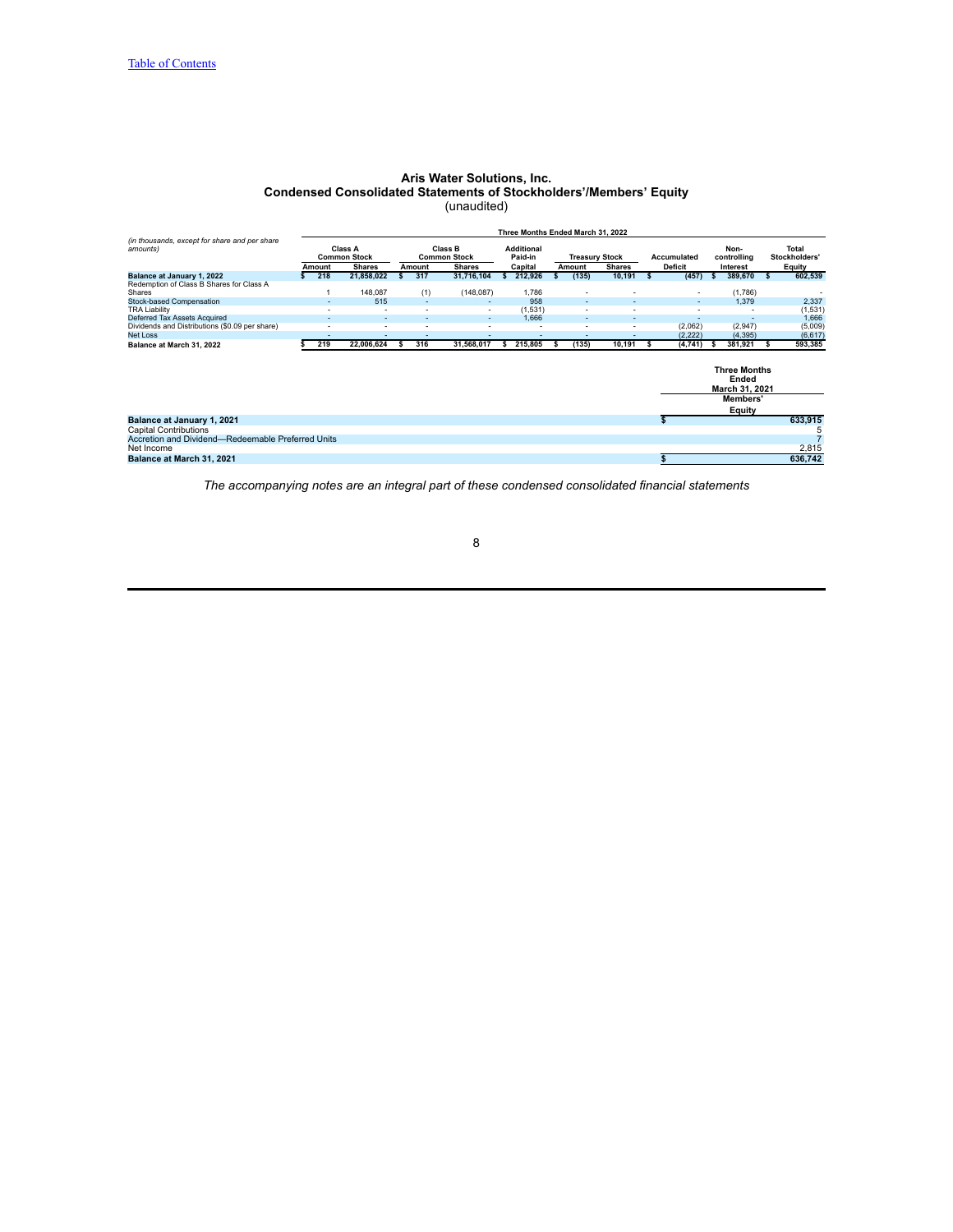#### **Aris Water Solutions, Inc. Notes to Unaudited Condensed Consolidated Financial Statements** (unaudited)

#### <span id="page-8-0"></span>**1. Organization and Background of Business**

Aris Water Solutions, Inc. ("Aris Inc.", the "Company", "we", "our, or "us") is an independent, environmentally-focused company headquartered in Houston, Texas, that, through its controlling interest in Solaris Midstream Holdings, LLC, a Delaware limited liability company ("Solaris LLC"), provides sustainability-enhancing services to oil and natural gas operators. We strive to build long-term value through the development, construction and operation of integrated produced water handling and recycling infrastructure that provides high-capacity, comprehensive produced water management, recycling and supply solutions for operators in the Permian Basin.

We were incorporated on May 26, 2021 as a Delaware corporation and were formed to serve as the issuer in an initial public offering of equity (the "IPO" or "Offering") that occurred on October 26, 2021.

Concurrent with the completion of the IPO, we became the new parent holding company of Solaris LLC. As the sole managing member of Solaris LLC, we operate and control the business and affairs of Solaris LLC, and through Solaris LLC and its subsidiaries, conduct our business. We consolidate the financial results of Solaris LLC and report noncontrolling interest related to the portion of Solaris LLC units not owned by us.

In these condensed consolidated financial statements, periods prior to IPO closing reflect the financial statements of Solaris LLC and its subsidiaries. Periods subsequent to IPO closing on October 26, 2021 reflect the financial statements of the consolidated Company including Aris Inc., Solaris LLC and Solaris LLC's subsidiaries.

#### **2. Basis of Presentation and Significant Accounting Policies**

### *Basis of Presentation*

All dollar amounts, except per share amounts, in the financial statements and tables in the notes are stated in thousands of dollars unless otherwise indicated.

### *Interim Financial Statements*

Our accompanying financial statements have been prepared in accordance with accounting principles generally accepted in the United States ("GAAP"). These financial statements have not been audited by our independent registered public accounting firm.

These financial statements include the adjustments and accruals, all of which are of a normal recurring nature, necessary for a fair presentation of the results for the interim periods. These interim results are not necessarily indicative of results for a full year. Certain information and footnote disclosures normally included in financial statements prepared in accordance with GAAP have been condensed or omitted pursuant to the rules and regulations of the SEC. These unaudited condensed consolidated financial statements should be read in conjunction with the consolidated financial statements and accompanying notes included in our Annual Report on Form 10-K for the year ended December 31, 2021.

### *Consolidation*

We have determined that the members with equity at risk in Solaris LLC lack the authority, through voting rights or similar rights, to direct the activities that most significantly impact Solaris LLC's economic performance; therefore, Solaris LLC is considered a variable interest entity ("VIE"). As the managing member of Solaris LLC, we operate and control the business and affairs of Solaris LLC as well as have the obligation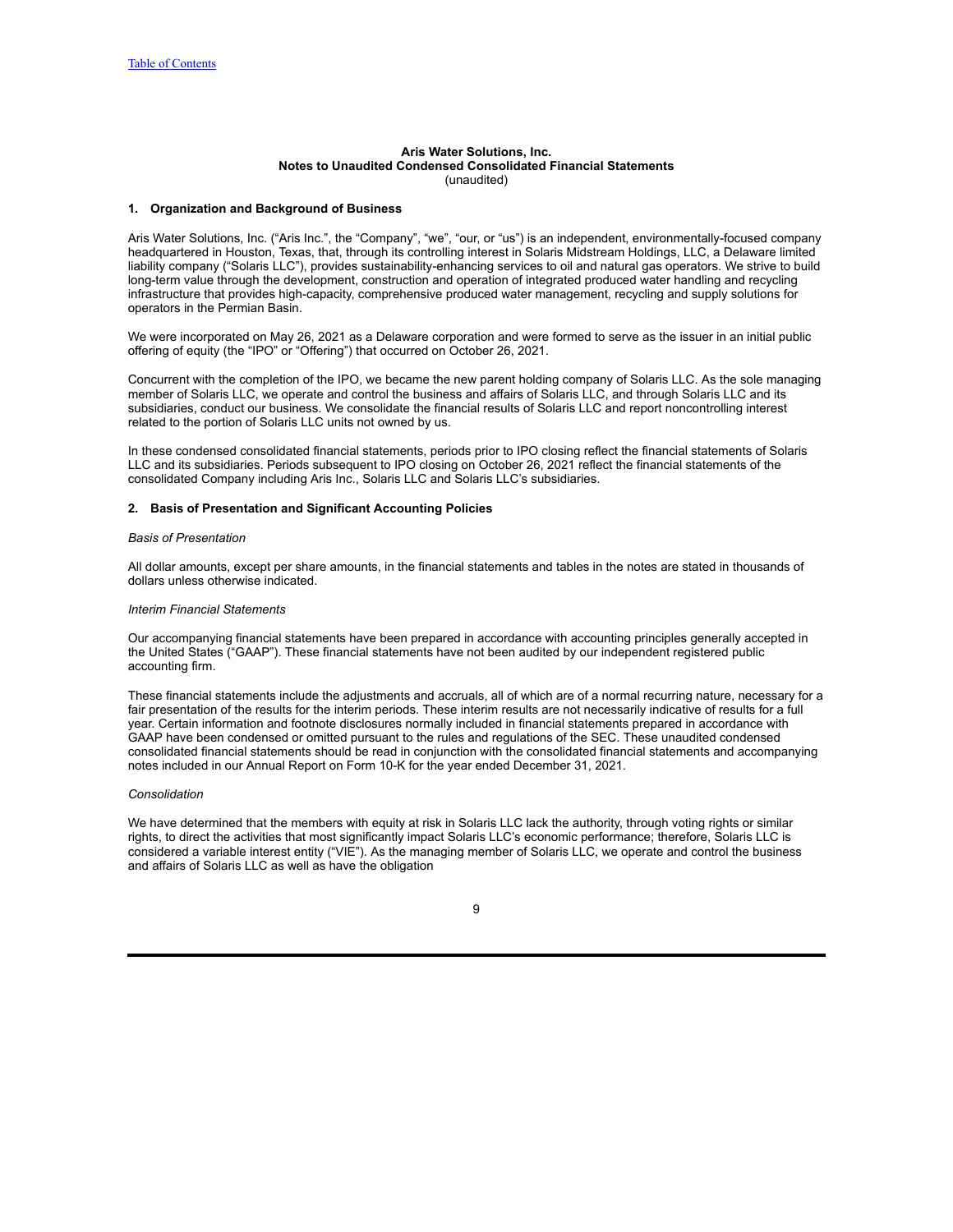to absorb losses or the right to receive benefits that could be potentially significant to us. Therefore, we are considered the primary beneficiary and consolidate Solaris LLC.

#### *Noncontrolling Interests*

As of March 31, 2022, we own approximately 41% of Solaris LLC. Our consolidated financial statements include noncontrolling interests representing the percentage of Solaris LLC units not held by us.

#### *Use of Estimates*

Management has made certain estimates and assumptions that affect reported amounts in these financial statements and disclosures of contingencies. These critical estimates include, among others, determining the fair value of assets acquired and liabilities assumed in acquisitions or disposed through sale, determining the fair value and related impairment of assets held for sale, determining the fair value of assets acquired and liabilities assumed in nonmonetary exchanges, useful lives of property, plant and equipment and amortizable intangible assets, the fair value of asset retirement obligations ("ARO"), accruals for environmental matters, the income tax provision, valuation allowances for deferred tax assets, and the liability associated with our Tax Receivable Agreement (the "TRA liability"). Management evaluates estimates and assumptions on an ongoing basis using historical experience and other factors, including current economic and industry conditions. Actual results could differ from management's estimates as additional information or actual results become available in the future, and those differences could be material.

#### *Significant Accounting Policies*

See Note 2. Significant Accounting Policies to our consolidated financial statements in our Annual Report on Form 10-K for the year ended December 31, 2021 for the discussion of our significant accounting policies. Other than the updates noted below in *Recently Adopted Accounting Pronouncements*, there were no significant updates or revisions to our accounting policies during the three months ended March 31, 2022.

#### *Fair Value Information*

The fair value of our 7.625% Senior Sustainability-Linked Notes (the "Notes"), which are fixed-rate debt, is estimated based on the published market prices for the same or similar issues. Management has designated this measurement as a Level 2 fair value measurement. Fair value information regarding our debt is as follows:

| (in thousands)                     |  |                    | March 31, 2022 |               | December 31, 2021  |               |  |  |
|------------------------------------|--|--------------------|----------------|---------------|--------------------|---------------|--|--|
|                                    |  | Carrying<br>Amount |                | Fair<br>Value | Carrying<br>Amount | Fair<br>Value |  |  |
| Senior Sustainability-Linked Notes |  | 400.000            |                | 414.000       | 400.000            | 424,000       |  |  |

The carrying values of our financial instruments, consisting of cash, accounts receivable, and accounts payable, approximate their fair values due to the short maturity of such instruments.

#### *Intangible Assets*

Intangible assets are net of accumulated amortization of \$69.3 million and \$60.1 million at March 31, 2022 and December 31, 2021, respectively.

### *Related Parties*

In 2020, we and ConocoPhillips, one of our principal owners, entered a 13-year water gathering and handling agreement, pursuant to which ConocoPhillips agreed to dedicate all the produced water generated from its current and future acreage in a defined area of mutual interest in New Mexico and Texas. As of March 31,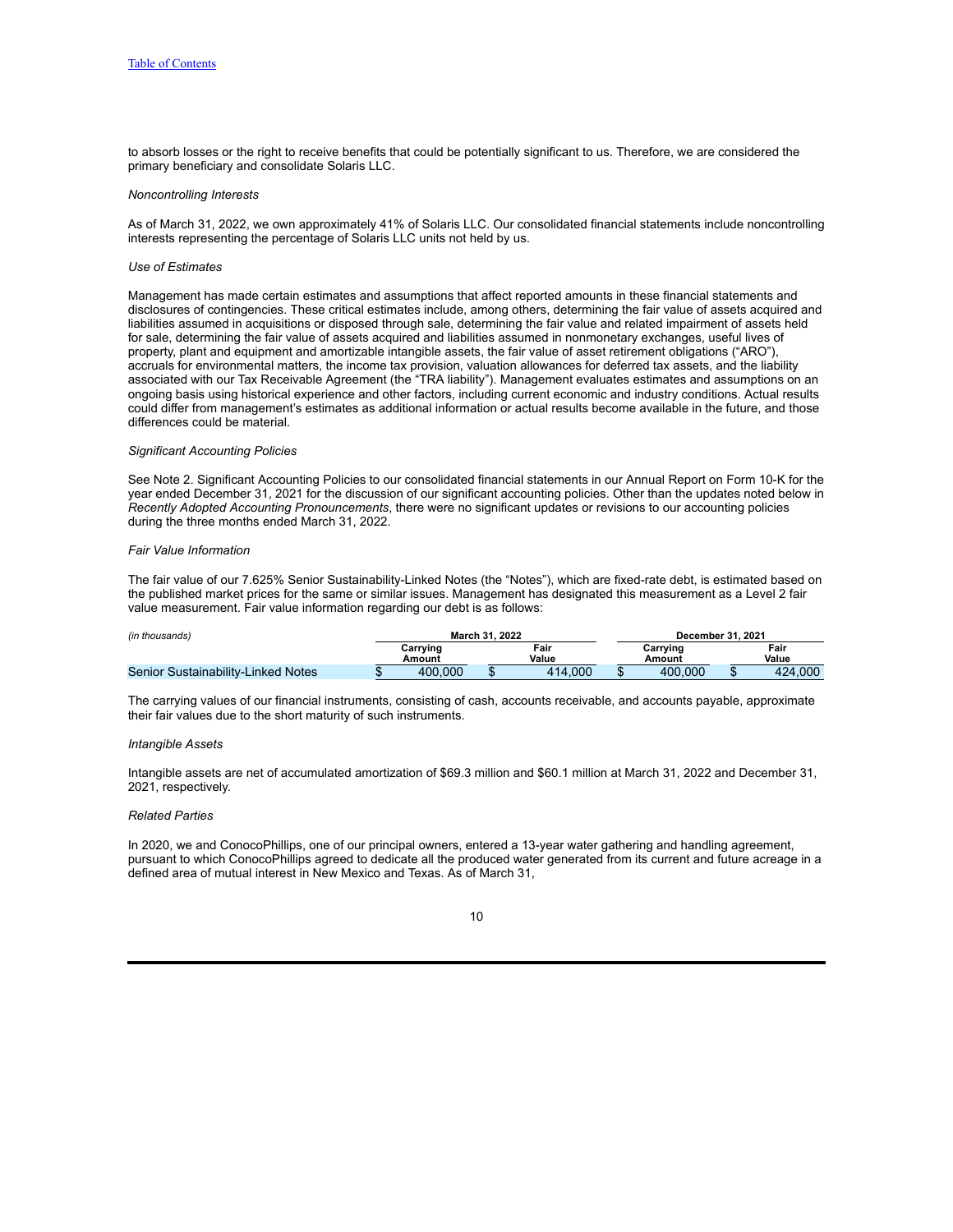2022 and December 31, 2021, we had accounts receivable from ConocoPhillips of \$19.6 million and \$20.2 million, respectively, that were recorded in accounts receivable from affiliate. As of March 31, 2022 and December 31, 2021, we had payables to ConocoPhillips of \$1.7 million and \$1.4 million, respectively, that were recorded in payables to affiliate. Revenues and expenses related to ConocoPhillips were as follows:

| (in thousands)                                 |  | <b>Three Months Ended</b><br>March 31 |  |        |  |  |  |  |
|------------------------------------------------|--|---------------------------------------|--|--------|--|--|--|--|
|                                                |  | 2022                                  |  | 2021   |  |  |  |  |
| Revenues from ConocoPhillips                   |  | 24.225                                |  | 22.595 |  |  |  |  |
| Operating Expense Reimbursed to ConocoPhillips |  | 385                                   |  | 801    |  |  |  |  |

Operating expenses reimbursed to ConocoPhillips are related to ConocoPhillips' costs for operating certain assets on our behalf between closing and the transfer of the acquired assets and other ongoing operating expenses.

#### *Recently Adopted Accounting Pronouncements*

Leases. Effective January 1, 2022, we adopted Accounting Standards Update ("ASU") No. 2016-02: *Leases* and its subsequent amendments (collectively, "ASC Topic 842"). ASC Topic 842 supersedes prior accounting guidance for leases and requires, among other things, lessees to recognize substantially all right-of-use ("ROU") assets and lease liabilities on the balance sheet. Certain practical expedients are allowed for leases with terms of 12 months or less. ASC Topic 842 also requires disclosures designed to give financial statement users information on the amount, timing, and uncertainty of cash flows arising from leases. Our adoption and implementation of ASC Topic 842 as of January 1, 2022 resulted in the recognition of right-of-use assets of \$7.9 million and lease liabilities of \$7.3 million.

We made policy elections not to capitalize short-term leases for all asset classes and not to separate non-lease components from lease components for all asset classes, except for real estate leases. We also did not elect the package of practical expedients that allowed for certain considerations under the original "Leases (Topic 840)" accounting standard ("Topic 840") to be carried forward upon adoption of ASU 2016-02.

ASU No. 2018-11, "Targeted Improvements," provides a transition election not to restate comparative periods for the effects of applying the new lease standard. This transition election permits entities to change the date of initial application to the beginning of the year of adoption and to recognize the effects of applying the new standard as a cumulative-effect adjustment to the opening balance of retained earnings. We elected this transition approach; however, the cumulative impact of adoption in the opening balance of retained earnings as of January 1, 2022 was zero.

#### Our accounting policy for leases is as follows:

We determine whether an arrangement contains a lease based on the conveyed rights and obligations at the inception date. If an agreement contains an operating or financing lease, at the commencement date, we record a right-of-use asset and a corresponding lease liability based on the present value of the minimum lease payments.

As most of our leases do not provide an implicit borrowing rate, to determine the present value of lease payments, we use our hypothetical secured borrowing rate based on information available at lease commencement. Further, we make a number of estimates and judgments regarding the lease term and lease payments.

*Lease Term* ─ Leases with an initial term of 12 months or less are not recorded on the balance sheet and we recognize lease expense for these leases on a straight-line basis over the lease term. Most leases include one or more options to renew, with renewal terms that can extend the lease term from one month to one year or more. Additionally, some of our leases include an option for early termination. We include renewal periods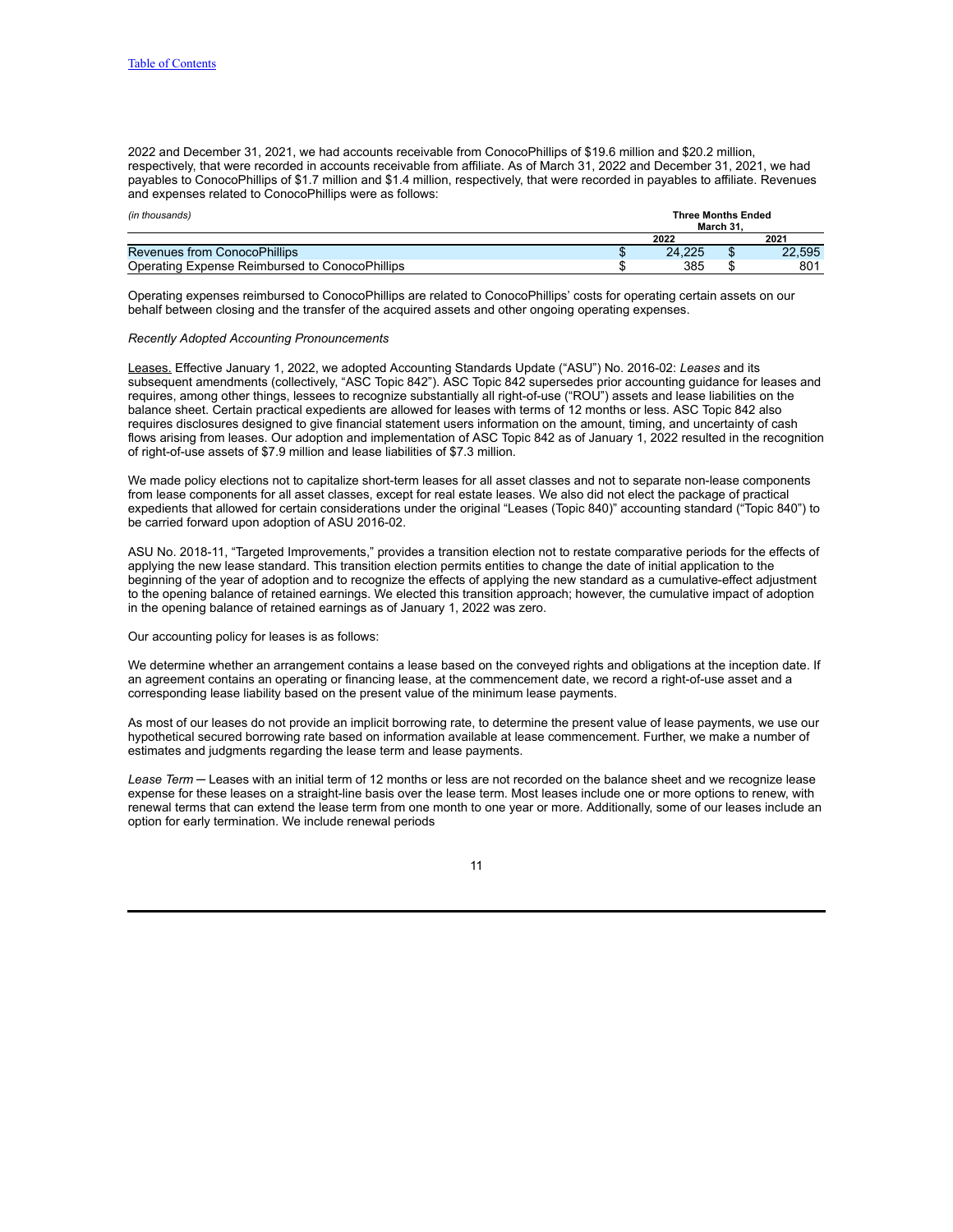and exclude termination periods from our lease term if, at commencement, it is reasonably likely that we will exercise the option.

*Lease Payments* ─ Certain of our lease agreements include rental payments that are adjusted periodically for inflation or passage of time. These step payments are included within our present value calculation as they are known adjustments at commencement. Some of our lease agreements include variable payments that are excluded from our present value calculation.

Additionally, we have lease agreements that include lease and non-lease components, such as equipment maintenance, which are generally accounted for as a single lease component. For these leases, lease payments include all fixed payments stated within the contract. For real estate lease agreements, we account for lease and non-lease components separately. Our lease agreements do not contain any material residual value guarantees that would impact our lease payments.

## See Note 7. Leases.

Financial Instruments – Credit Losses. Effective January 1, 2022, we adopted ASU 2016-13, *Financial Instruments – Credit Losses* and its subsequent amendments (collectively, "ASC Topic 326"). ASC Topic 326 requires the measurement of all expected credit losses for financial assets held at the reporting date based on historical experience, current conditions, and reasonable and supportable forecasts. The adoption of ASC Topic 326 did not have a material impact on our financial statements.

#### **3. Additional Financial Statement Information**

#### *Balance Sheet*

Other balance sheet information is as follows:

| (in thousands)                                                 | March 31,<br>2022 | December 31,<br>2021 |        |  |
|----------------------------------------------------------------|-------------------|----------------------|--------|--|
| <b>Other Receivables</b>                                       |                   |                      |        |  |
| Insurance and Third Party Receivables for Remediation Expenses | \$<br>2,304       | \$                   | 3,099  |  |
| Reimbursable Projects and Other                                | 426               |                      | 1,027  |  |
| Total Other Receivables                                        | \$<br>2,730       | \$                   | 4,126  |  |
|                                                                |                   |                      |        |  |
| <b>Prepaids and Deposits</b>                                   |                   |                      |        |  |
| Prepaid Insurance and Other                                    | \$<br>5,100       | \$                   | 5,953  |  |
| Deposits                                                       | 91                |                      | 90     |  |
| <b>Total Prepaids and Deposits</b>                             | \$<br>5,191       | \$                   | 6,043  |  |
| <b>Accrued and Other Current Liabilities</b>                   |                   |                      |        |  |
| <b>Accrued Operating Expense</b>                               | \$<br>13.787      | \$                   | 17,774 |  |
| <b>Accrued Capital Costs</b>                                   | 10,324            |                      | 4,603  |  |
| <b>Accrued Interest</b>                                        | 15,439            |                      | 7,625  |  |
| <b>Accrued Compensation</b>                                    | 1,570             |                      | 3.955  |  |
| Dividends and Distributions Payable                            |                   |                      | 3,847  |  |
| Lease Liabilities                                              | 1,092             |                      |        |  |
| Other                                                          | 3,962             |                      | 2,660  |  |
| Total Accrued and Other Current Liabilities                    | \$<br>46,174      | \$                   | 40.464 |  |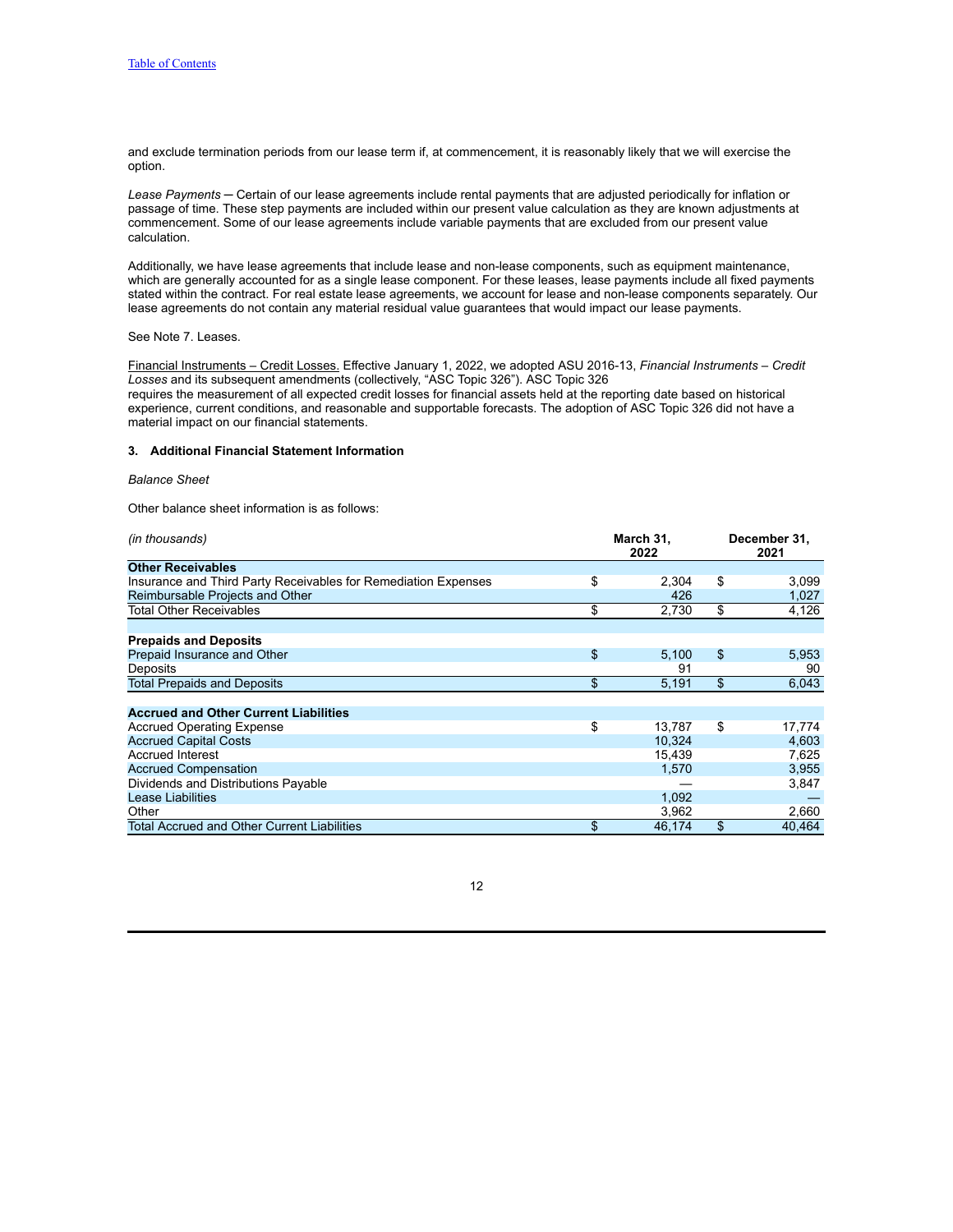## *Statement of Operations*

Other statement of operations information is as follows:

| (in thousands)                                                | <b>Three Months Ended</b><br>March 31, |    |        |  |  |  |  |
|---------------------------------------------------------------|----------------------------------------|----|--------|--|--|--|--|
|                                                               | 2022                                   |    | 2021   |  |  |  |  |
| Depreciation, Amortization and Accretion Expense              |                                        |    |        |  |  |  |  |
| Depreciation - Property, Plant and Equipment                  | \$<br>7.177                            | \$ | 6,739  |  |  |  |  |
| Amortization - Intangible Assets                              | 9,184                                  |    | 8,151  |  |  |  |  |
| Accretion of Asset Retirement Obligations                     | 218                                    |    | 67     |  |  |  |  |
| <b>Total Depreciation, Amortization and Accretion Expense</b> | \$<br>16,579                           | \$ | 14,957 |  |  |  |  |
| Loss on Asset Disposal and Other                              |                                        |    |        |  |  |  |  |
| Loss on Asset Disposal, Net                                   | \$<br>554                              | \$ | 44     |  |  |  |  |
| <b>Transaction Costs</b>                                      | 508                                    |    | 62     |  |  |  |  |
| Abandoned Projects <sup>(1)</sup>                             |                                        |    | 211    |  |  |  |  |
| Total Loss on Asset Disposal and Other                        | \$<br>1,064                            | \$ | 317    |  |  |  |  |
| <b>Interest Expense</b>                                       |                                        |    |        |  |  |  |  |
| Interest on Debt Instruments                                  | \$<br>7.812                            | \$ |        |  |  |  |  |
|                                                               |                                        |    | 2,793  |  |  |  |  |
| Amortization of Deferred Financing Costs                      | 610                                    |    | 214    |  |  |  |  |
| <b>Total Interest Expense</b>                                 | 8,422                                  |    | 3,007  |  |  |  |  |
| Less: Amounts Capitalized                                     | (637)                                  |    | (356)  |  |  |  |  |
| Interest Expense, Net                                         | \$<br>7.785                            | \$ | 2,651  |  |  |  |  |

(1) Abandoned Projects expense is primarily related to expirations of legacy permits and rights-of-way for projects that were not ultimately constructed.

# **4. Property, Plant and Equipment**

Property, plant and equipment ("PP&E") is stated at cost, less accumulated depreciation. Depreciation is calculated on a straight-line basis over the estimated useful service life of the asset.

PP&E consists of the following:

| (in thousands)                                        |   | March 31,<br>2022 | December 31.<br>2021 |
|-------------------------------------------------------|---|-------------------|----------------------|
| Wells, Facilities, Water Ponds, and Related Equipment | Φ | 310.254           | \$<br>329.935        |
| Pipelines                                             |   | 324.647           | 327.140              |
| Land                                                  |   | 2.063             | 2,063                |
| Vehicles, Equipment, Computers and Office Furniture   |   | 17.147            | 17,359               |
| Assets Subject to Depreciation                        |   | 654.111           | 676.497              |
| Projects and Construction in Progress                 |   | 42.164            | 24,259               |
| <b>Total Property, Plant and Equipment</b>            |   | 696.275           | 700.756              |
| <b>Accumulated Depreciation</b>                       |   | (68, 160)         | (67, 749)            |
| Total Property, Plant and Equipment, Net              |   | 628.115           | 633.007              |

## *Asset Exchanges*

During the three months ended March 31, 2022, we completed multiple nonmonetary transactions. The transactions included exchanges of wells, facilities, permits and other assets. The total net book value of the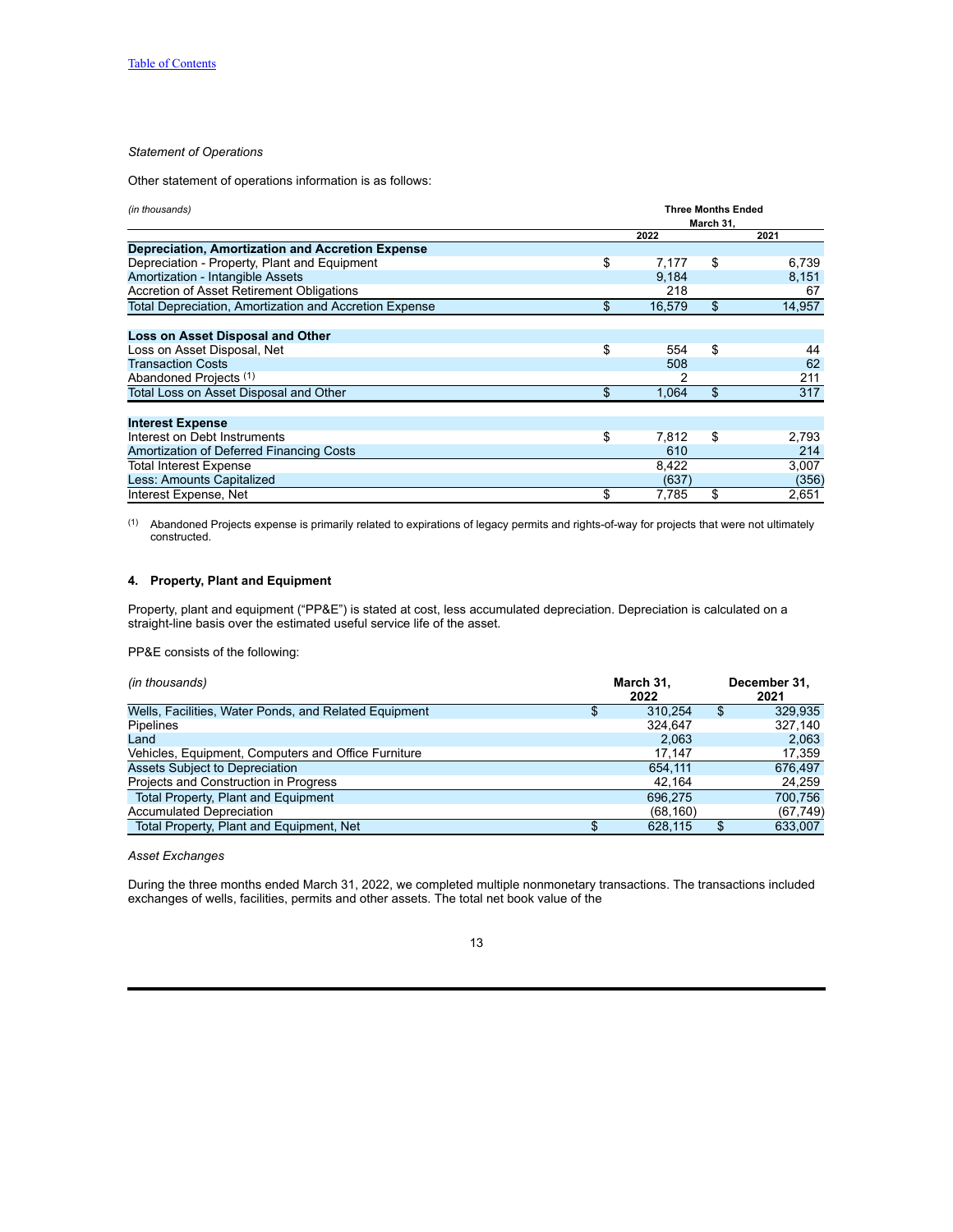divested assets and liabilities was \$3.8 million. The acquired assets were recorded at a total fair value of \$3.2 million, which resulted in a total pre-tax loss of \$0.6 million.

## *Assets Held for Sale*

Management has committed to a plan to sell certain of our assets located in the Midland Basin and has determined that as of March 31, 2022, these assets met all the criteria for classification as assets held for sale. We anticipate these assets will be sold in 2022. These assets have been re-measured at their fair values less costs to sell, which resulted in the recognition of pre-tax impairment expense of \$15.6 million. We estimated the fair value of the assets using indicative bids, which were representative of a Level 2 fair value measurement. The assets have been reclassified as held for sale in the condensed consolidated balance sheet at March 31, 2022, and we have ceased recording depreciation on the assets.

## **5. Tax Receivable Agreement Liability**

Our tax receivable agreement ("TRA") with the legacy owners of Solaris LLC units (each such person, a "TRA Holder," and together, the "TRA Holders") generally provides for the payment by us to each TRA Holder of 85% of the net cash savings, if any, in U.S. federal, state and local income tax and franchise tax that we actually realize or, are deemed to realize in certain circumstances, in periods after the IPO as a result of certain increases in tax basis that occur as a result of our acquisition or Solaris LLC's redemption, respectively, of all or a portion of such TRA Holder's Solaris LLC units in connection with the IPO or pursuant to the exercise of a redemption right or call right. We retain the remaining 15% of these cash savings. The future benefit of these cash savings is included, alongside other tax attributes, in our total deferred tax asset balance at March 31, 2022.

The TRA liability totaled \$77.1 million at March 31, 2022. The liability increased \$1.5 million during the three months ended March 31, 2022 due to the redemption of Class B shares to Class A shares. See Note 9. Stockholders'/Members' Equity.

As of December 31, 2021, we estimated that if all the remaining Solaris LLC units were redeemed for shares of Class A common stock, the TRA liability would be approximately \$221.8 million. If we experience a change of control (as defined under the TRA, which includes certain mergers, asset sales and other forms of business combinations and change of control events) or the TRA terminates early (at our election or as a result of our breach), we could be required to make an immediate lumpsum payment under the terms of the TRA. As of December 31, 2021, we estimated the liability associated with this lump-sum payment (or "early termination payment") would be approximately \$193.4 million, discounted. These amounts can be significantly impacted by the closing price of our Class A shares on the applicable redemption date. We currently do not anticipate experiencing a change of control or an early termination of the TRA.

## **6. Long-Term Debt**

Our long-term debt consists of the following:

| (in thousands)                                           |   | March 31,<br>2022 | December 31,<br>2021 |          |  |
|----------------------------------------------------------|---|-------------------|----------------------|----------|--|
| 7.625% Senior Sustainability-Linked Notes                | Ъ | 400,000           |                      | 400,000  |  |
| <b>Revolving Credit Facility</b>                         |   |                   |                      |          |  |
| Total Long-Term Debt                                     |   | 400,000           |                      | 400.000  |  |
| Less: Unamortized Deferred Financing Costs               |   | (7.482)           |                      | (7, 949) |  |
| Total Long-Term Debt, Net of Unamortized Financing Costs |   | 392.518           |                      | 392.051  |  |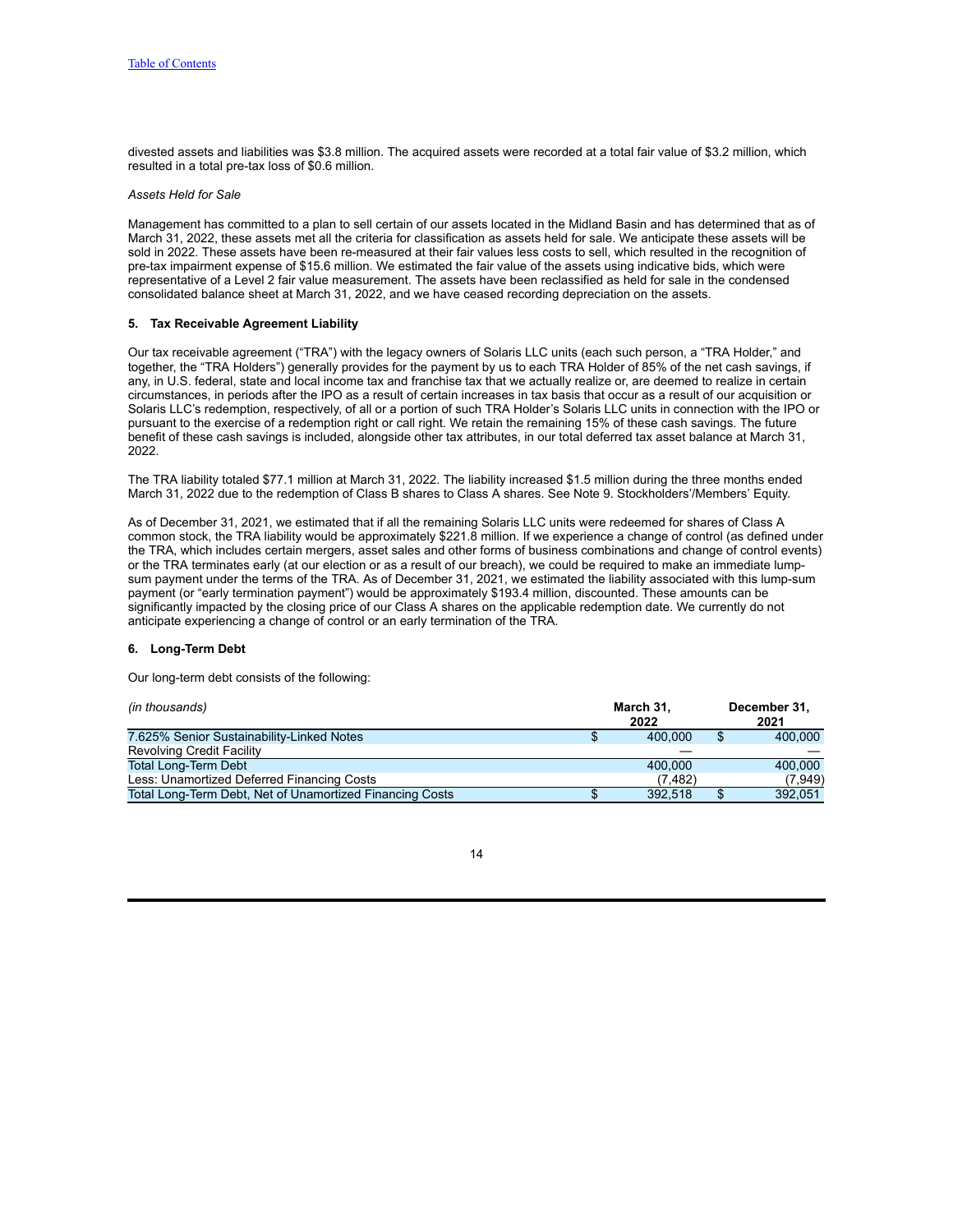## *Senior Sustainability-Linked Notes*

Our Notes are due April 1, 2026. The Notes are unsecured and effectively subordinated to the Credit Facility to the extent of the value of the collateral securing the Credit Facility (see below). The Notes are guaranteed on a senior unsecured basis by our wholly-owned subsidiaries. Interest on the Notes is payable on April 1 and October 1 of each year. We may redeem all or part of the Notes at any time on or after April 1, 2023 at redemption prices ranging from 103.8125% on or after April 1, 2023 to 100% on or after April 1, 2025. In addition, on or before April 1, 2023, we may redeem up to 40% of the aggregate principal amount of the Notes with the net cash proceeds of certain equity offerings, if certain conditions are met, at a redemption price of 107.625% of the principal amount of the Notes, plus accrued interest. At any time prior to April 1, 2023, we may also redeem the Notes, in whole or in part, at a price equal to 100% of the principal amount of the Notes plus a "make-whole" premium. If we undergo a change of control, we may be required to repurchase all or a portion of the Notes at a price equal to 101% of the principal amount of the Notes, plus accrued interest.

Certain of these redemption prices are subject to increase if we fail to satisfy the Sustainability Performance Target (as defined in the indenture governing the Notes and referred to herein as "SPT") and provide notice of such satisfaction to the trustee. From and including the interest period ending on October 1, 2023, the interest rate will be increased by 25 basis points to 7.875% per annum unless we notify the trustee for the Notes at least 30 days prior to April 1, 2023 that, for the year ending December 31, 2022: (i) the SPT has been satisfied and (ii) the satisfaction of the SPT has been confirmed in accordance with customary procedures.

### *Credit Facility*

Our Restated Credit Agreement provides for, among other things, (i) commitments of \$200.0 million, (ii) a maturity date of April 1, 2025, (iii) loans made under the Credit Facility and unused commitment fees to be determined based on a leverage ratio ranging from 3.00:1.00 to 4.50:1.00, (iv) a \$75.0 million incremental revolving facility, which will be on the same terms as under the Credit Facility, (v) a leverage ratio covenant which comprises a maximum total funded debt to EBITDA ratio, net of \$40.0 million of unrestricted cash and cash equivalents if the facility is drawn, and net of all unrestricted cash and cash equivalents if the facility is undrawn, (vi) a leverage ratio covenant test level which is currently 4.50 to 1.00 and (vii) a secured leverage covenant of 2.50 to 1.00.

As of March 31, 2022 and December 31, 2021, we had no outstanding borrowings under the Credit Facility, \$0.15 million in letters of credit outstanding and \$200.0 million in revolving commitments available.

The Credit Facility is secured by all the real and material personal property owned by Solaris LLC or any of its subsidiaries, other than certain excluded assets. At March 31, 2022, we were in compliance with all covenants contained in the Credit Facility.

#### **7. Leases**

In the normal course of business, we enter into operating lease agreements to support our operations. Our leased assets include right-of-way easements for our wells and facilities, office space and other assets. We currently have no finance leases.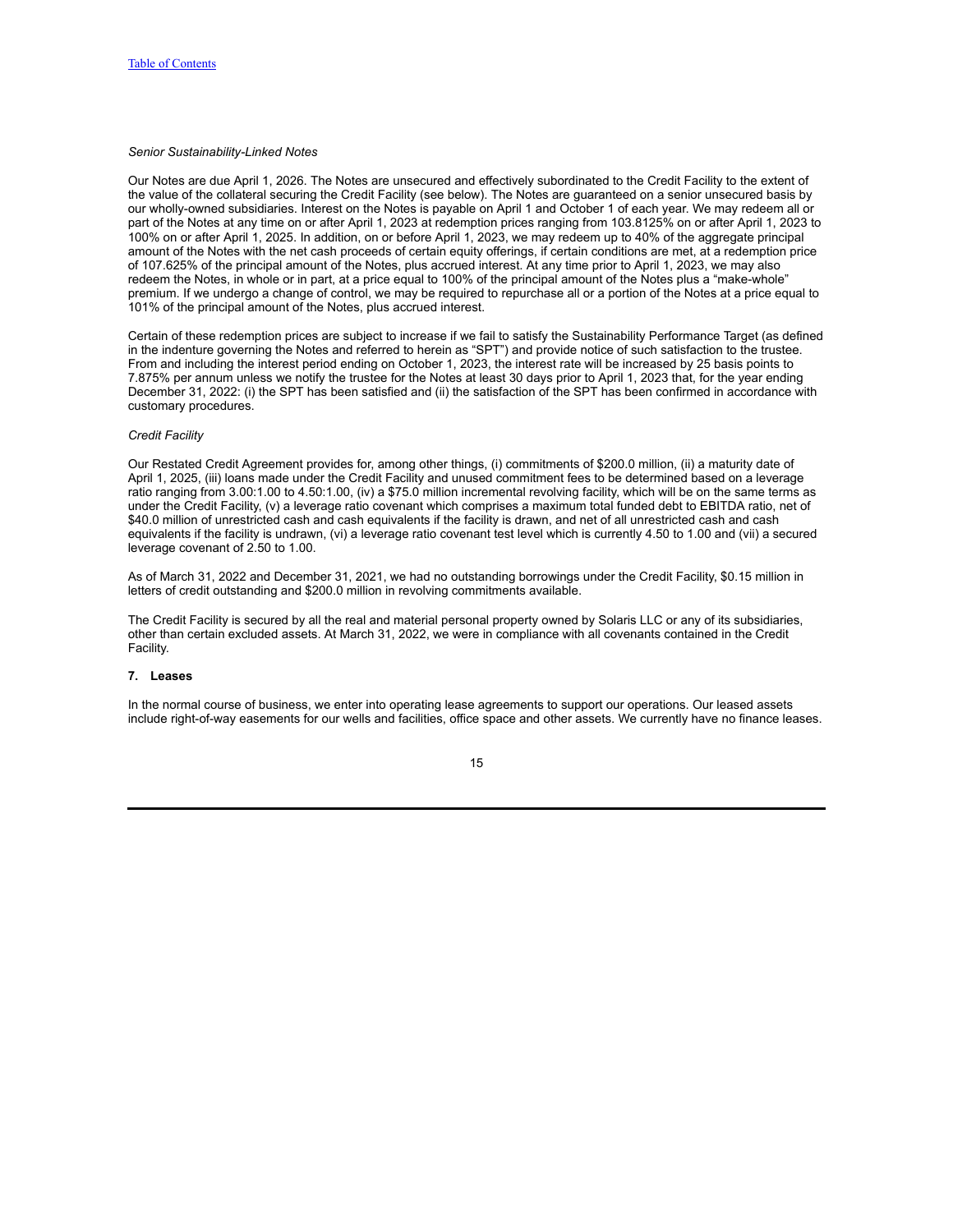## *Balance Sheet Information*

The following table provides supplemental consolidated balance sheet information related to leases at March 31, 2022:

| <b>Classification</b><br>(in thousands) |                                   |   | March 31, 2022 |  |  |
|-----------------------------------------|-----------------------------------|---|----------------|--|--|
| <b>Assets</b>                           |                                   |   |                |  |  |
| Right-of-Use Assets                     | <b>Consolidated Balance Sheet</b> | S | 7.002          |  |  |
|                                         |                                   |   |                |  |  |
| Liabilities                             |                                   |   |                |  |  |
| <b>Current Lease Liabilities</b>        | <b>Other Current Liabilities</b>  |   | 1.092          |  |  |
| Noncurrent Lease Liabilities            | Other Long-Term Liabilities       |   | 5.398          |  |  |

## *Statement of Operations Information*

The following table provides the components of lease cost, excluding lease cost related to short-term leases, for the three months ended March 31, 2022:

| (in thousands)                    | <b>Three Months Ended</b><br>March 31, 2022 |
|-----------------------------------|---------------------------------------------|
| <b>Direct Operating Costs</b>     | 220                                         |
| <b>General and Administrative</b> | 167                                         |
| <b>Total Lease Cost</b>           | 387                                         |

# *Short-Term Leases*

Our short-term lease cost was \$1.8 million for the three months ended March 31, 2022, which consisted primarily of field equipment rentals.

## *Cash Flow Information*

The following table summarizes supplemental cash flow information related to leases for the three months ended March 31, 2022:

| (in thousands)                                                                              | March 31, 2022 |
|---------------------------------------------------------------------------------------------|----------------|
| Cash Paid for Amounts Included in Measurement of Lease Liabilities                          |                |
| Reduction in Right-of-Use Assets and Lease Liabilities Due to Lease Agreement Modifications | (613)          |

### *Lease Terms and Discount Rates*

The following table provides lease terms and discount rates related to leases at March 31, 2022:

|                                               | March 31, 2022 |
|-----------------------------------------------|----------------|
| Weighted Average Remaining Lease Term (Years) |                |
| Weighted Average Discount Rate                | 2.85%          |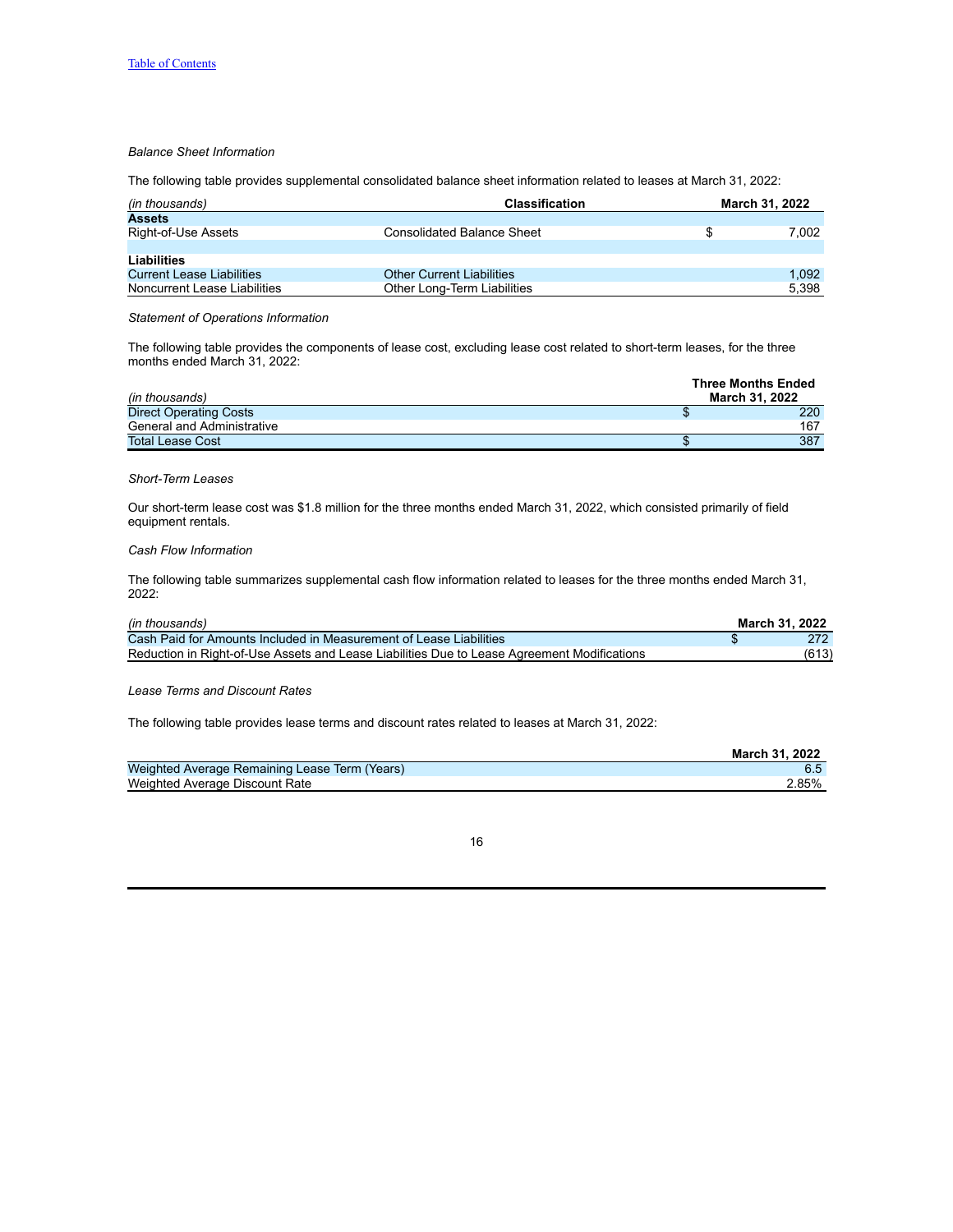## *Annual Lease Maturities*

The following table provides maturities of lease liabilities at March 31, 2022:

| (in thousands)                            |   |       |
|-------------------------------------------|---|-------|
| 2022                                      | Φ | 949   |
| 2023                                      |   | 1,013 |
| 2024                                      |   | 924   |
| 2025                                      |   | 686   |
| 2026                                      |   | 611   |
| Thereafter                                |   | 3,046 |
| <b>Total Lease Payments</b>               |   | 7,229 |
| Less: Interest                            |   | (739) |
| <b>Present Value of Lease Liabilities</b> |   | 6.490 |

### *Future Minimum Lease Commitments*

Future minimum lease commitments under non-cancellable leases at December 31, 2021 were as follows:

| (in thousands) |    |       |
|----------------|----|-------|
| 2022           | мD | 824   |
| 2023           |    | 638   |
| 2024           |    | 622   |
| 2025           |    | 514   |
| 2026           |    | 438   |
| Thereafter     |    | 816   |
| Total          |    | 3,852 |

### **8. Income Taxes**

Our predecessor, Solaris LLC, is a Delaware limited liability company treated as a partnership for federal income tax purposes and, therefore, has not been subject to U.S. federal income tax at an entity level. As a result, the consolidated net (loss) income in our historical financial statements does not reflect the tax (benefit) expense we would have incurred if we were subject to U.S. federal income tax at an entity level during periods prior to the IPO. Solaris LLC continues to be treated as a partnership for U.S. federal income tax purposes and, as such, is not subject to U.S. federal income tax. Instead, taxable income is allocated to members, including Aris Inc., and except for Texas franchise tax, any taxable income of Solaris LLC is reported in the respective tax returns of its members.

## *Income Tax Benefit*

We recorded an income tax benefit of \$0.8 million for the three months ended March 31, 2022, substantially all of which was deferred.

## *Effective Tax Rate*

We record our income tax (benefit) expense using an estimated annual effective tax rate ("ETR") and recognize specific events discretely as they occur. The ETR for the three months ended March 31, 2022 was 11%. The difference between the federal statutory rate and our estimated annual ETR is due primarily to the impact of the noncontrolling interest.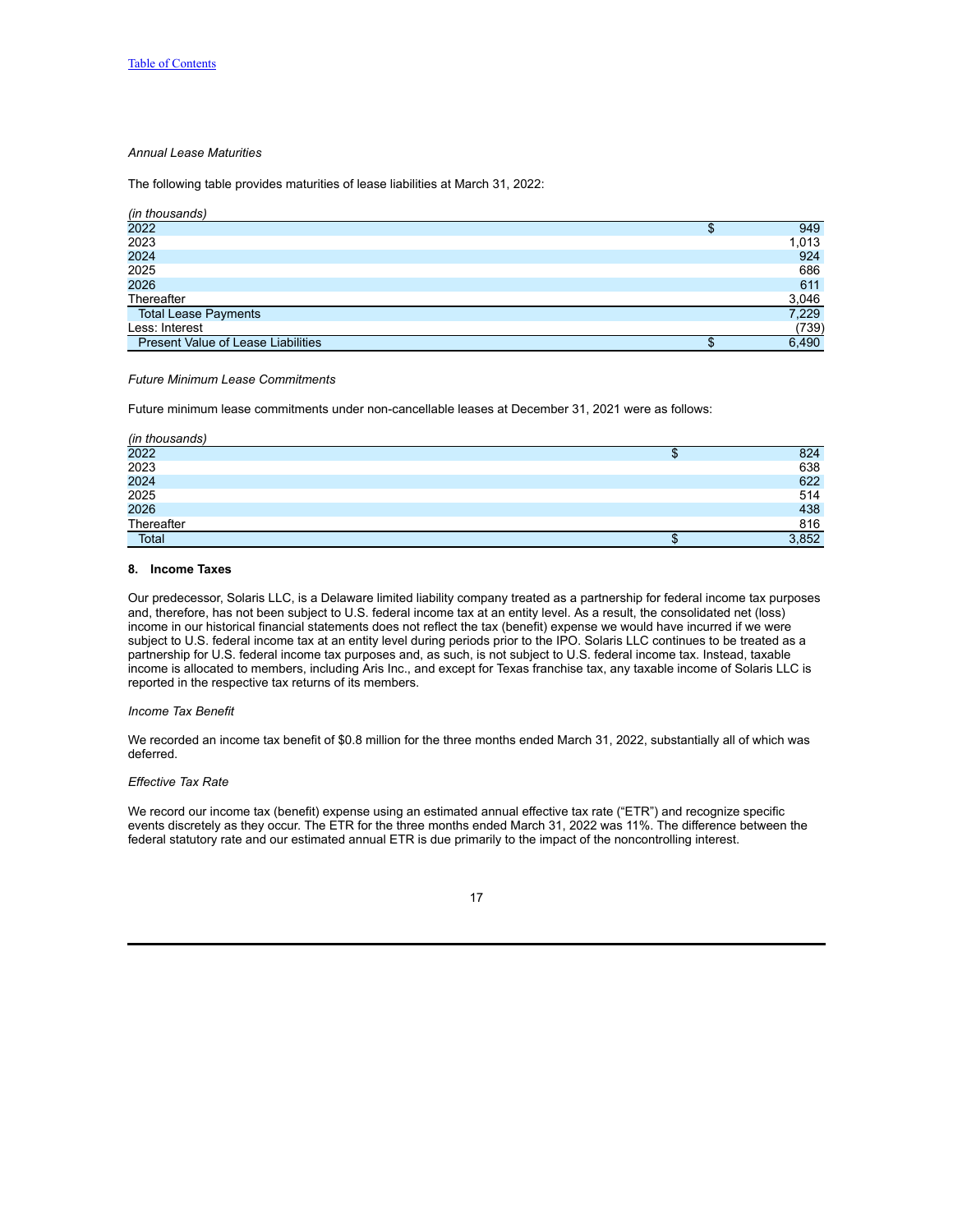## *Deferred Tax Assets*

We regularly evaluate the realizable tax benefits of deferred tax assets and record a valuation allowance, if required, based on an estimate of the amount of deferred tax assets that we believe does not meet the more-likely-than-not criteria of being realized. The balance of our deferred income tax assets, net increased \$2.5 million during the first three months of 2022.

### *Tax Examinations*

Solaris LLC files income tax returns in the U.S. federal jurisdiction and various states. There are currently no federal or state income tax examinations underway for these jurisdictions. We are no longer subject to tax examinations for tax years prior to 2018 for federal income taxes and prior to 2017 for state income taxes.

#### **9. Stockholders'/Members' Equity**

#### *Redemptions*

On February 28, 2022, 148,087 Solaris LLC units, together with an equal number of shares of our Class B common stock, were redeemed for shares of our Class A common stock on a one-for-one basis.

#### *Dividends and Distributions*

On February 25, 2022, our Board of Directors declared a dividend on our Class A common stock for the first quarter of 2022 of \$0.09 per share, which was paid on March 29, 2022 to holders of record of our Class A common stock as of the close of business on March 17, 2022. In conjunction with the dividend payment, a distribution of \$0.09 per unit was paid to unit holders of Solaris LLC, subject to the same payment and record dates.

On May 6, 2022, our Board of Directors declared a dividend on our Class A common stock for the second quarter of 2022 of \$0.09 per share. The dividend will be paid on May 31, 2022, to holders of record of our Class A common stock as of the close of business on May 19, 2022. In conjunction with the dividend payment, a distribution of \$0.09 per unit will be paid to unit holders of Solaris LLC subject to the same payment and record dates.

## **10. Commitments and Contingencies**

In the normal course of business, we are subject to various claims, legal actions, contract negotiations and disputes. We provide for losses, if any, in the period in which they become probable and can be reasonably estimated. In management's opinion, there are currently no such matters outstanding that would have a material effect on the accompanying financial statements.

#### *Other Commitments*

In the normal course of business, we enter into short-term purchase obligations for products and services, primarily related to purchases of pipe, pumps and other components. As of March 31, 2022, we have purchase obligations and commitments of approximately \$24.5 million due in the next twelve months.

We are a party to various surface use and compensation agreements by which we have committed to make minimum royalty payments in exchange for rights to access and use the land for purposes that are generally limited to conducting our water operations. These agreements do not meet the definition of a lease under ASC Topic 842. Minimum royalty payments associated with these contracts are as follows: \$6.1 million for the

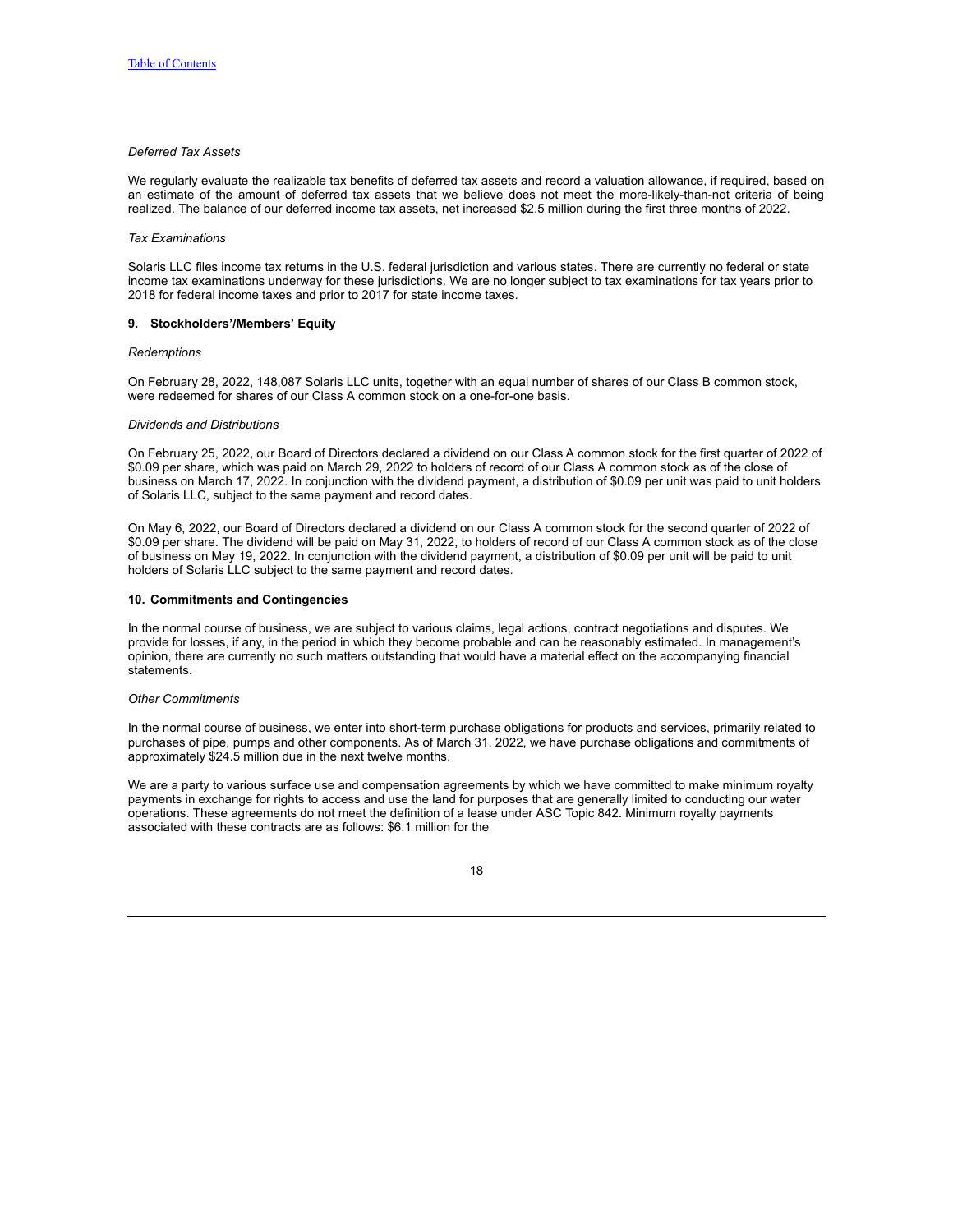remainder of 2022, \$9.0 million for 2023, \$9.8 million for 2024, \$10.6 million for 2025, \$11.3 million for 2026, and \$4.5 million thereafter.

We are party to a fixed price power purchase contract to manage the volatility of the price of power needed for ongoing operations. We have elected the normal purchase and normal sale accounting treatment for this contract and therefore record it at cost. The contract has a term that ends in 2025 and the remaining minimum commitment under the contract is \$8.6 million as of March 31, 2022.

#### *Environmental*

We are also subject to various federal, state and local laws and regulations relating to the protection of the environment. For the three months ended March 31, 2022 and 2021, we recognized \$0.7 million and \$0.1 million of expense, respectively, related to environmental matters that were recorded in Direct Operating Cost. We also have insurance proceeds receivable of \$2.3 million at March 31, 2022 that we believe are probable to collect and are reasonably estimable. Although we believe these estimates are reasonable, actual results could differ from these estimates.

#### **11. Earnings Per Share**

#### *Net Loss Per Share*

Basic and diluted net loss per share attributable to our Class A common stock is computed by dividing net loss attributable to Aris Water Solutions, Inc. for periods subsequent to the IPO by the weighted average number of shares of Class A common stock outstanding for the same period, including shares of restricted stock and restricted stock units, which receive nonforfeitable dividends. Shares issued during the period are weighted for the portion of the period in which the shares were outstanding.

Prior to the IPO, Solaris LLC's capital structure included Class A, Class B, Class C, and Class D units. We determined that the presentation of net income (loss) per unit for the period prior to the IPO would not be meaningful due to the significant nature of the corporate reorganization transactions on the capital structure at IPO date. Therefore, net income (loss) per unit information has not been presented for periods prior to the IPO.

The following table sets forth the computation of basic and diluted net loss per share attributable to our Class A common stock for the three months ended March 31, 2022:

|                                                              | <b>Three Months Ended</b> |
|--------------------------------------------------------------|---------------------------|
| (in thousands, except for share and per share amounts)       | March 31, 2022            |
| Net Loss Attributable to Stockholders' Equity                | (6,617)                   |
| Less: Net Loss Attributable to Noncontrolling Interest       | (4, 395)                  |
| Net Loss Attributable to Aris Water Solutions, Inc.          | (2, 222)                  |
| Dividends for Participating Securities (1)                   | (181)                     |
| Basic Net Loss Attributable to Aris Water Solutions, Inc.    | (2, 403)                  |
| Basic and Diluted Weighted Average Outstanding Shares        |                           |
| Class A Common Stock                                         | 21,852,966                |
|                                                              |                           |
| Basic and Diluted Net Loss Per Share of Class A Common Stock | (0.11)                    |

(1) Unvested shares of restricted stock and RSUs represent participating securities because they participate in nonforfeitable dividends or distributions with the common equity holders of the Company. Participating earnings represent the distributed and undistributed earnings of the Company attributable to participating securities. Unvested RSUs do not participate in undistributed net losses as they are not contractually obligated to do.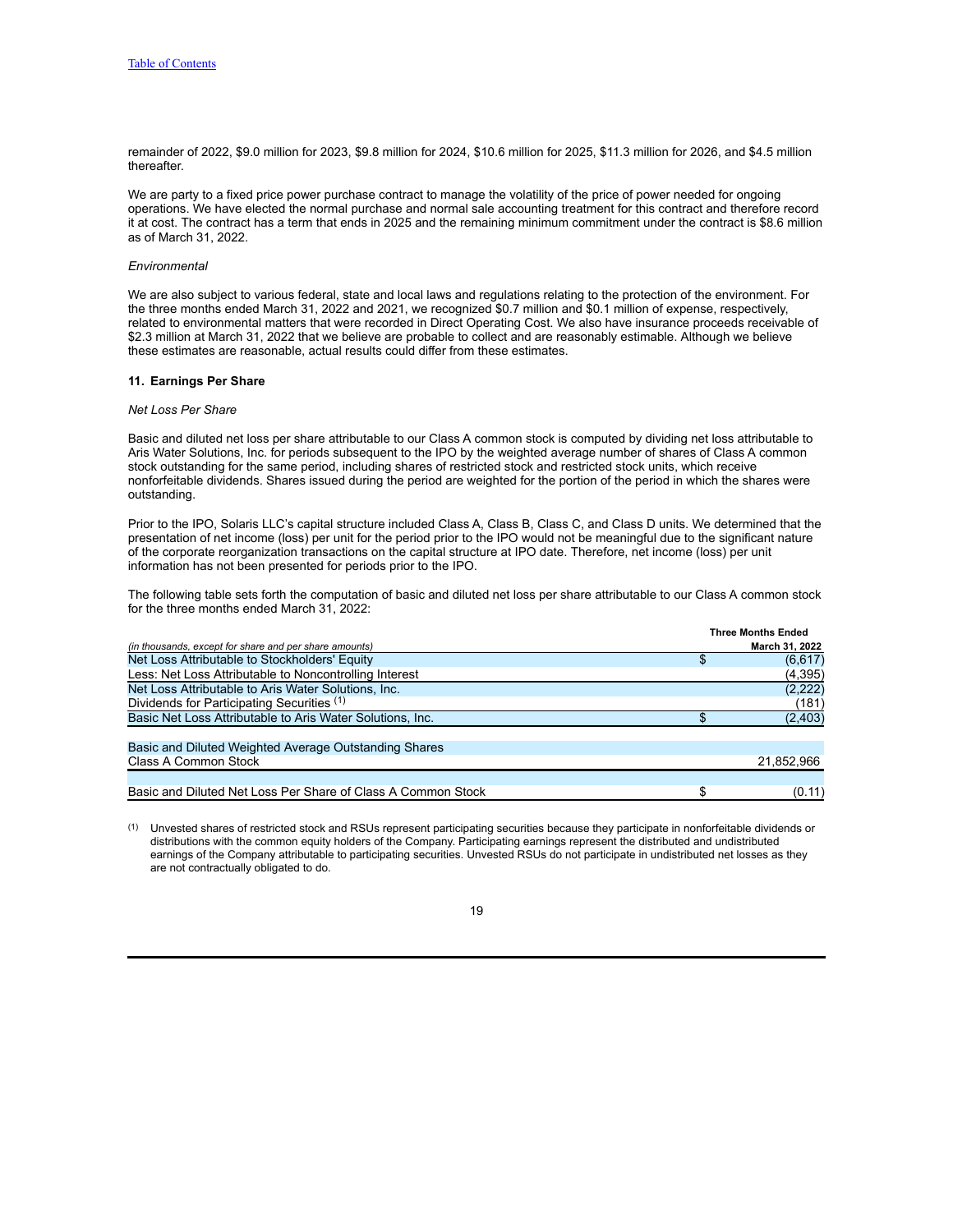Shares of Class B common stock are considered potentially dilutive shares of Class A common stock because they may be redeemed for shares of Class A common stock on a one-for-one basis. A total of 31,568,017 shares of Class B common stock outstanding as of March 31, 2022 were determined to be antidilutive and have been excluded from the computation of diluted net loss per share of Class A common stock. In addition, 167,236 performance-based restricted stock units were determined to be antidilutive and have been excluded from the computation of diluted net loss per share.

### **12. Stock-Based Compensation**

Our 2021 Equity Incentive Plan (the "2021 Plan") allows for the grant of, among other types of awards, stock options; restricted stock and restricted stock units (collectively, "RSUs"); and performance-based restricted stock units ("PSUs").

## *Restricted Stock and Restricted Stock Units*

RSU activity during the three months ended March 31, 2022 was as follows:

|                                  |             | Weighted-Average Grant Date Fair |       |  |  |  |
|----------------------------------|-------------|----------------------------------|-------|--|--|--|
|                                  | <b>RSUs</b> |                                  | Value |  |  |  |
| Outstanding at December 31, 2021 | 1,439,029   | Φ                                | 12.68 |  |  |  |
| Granted                          | 578.256     |                                  | 14.61 |  |  |  |
| Forfeited                        | (30, 672)   |                                  | 13.00 |  |  |  |
| Vested                           | (515)       |                                  | 14.61 |  |  |  |
| Outstanding at March 31, 2022    | 1.986.098   |                                  | 13.24 |  |  |  |

The RSUs granted during the three months ended March 31, 2022 generally vest in the following installments: (i) one-third at the first anniversary of the award date, (ii) one-third at the second anniversary of the award date, and (iii) one-third at the third anniversary of the award date. As of March 31, 2022, approximately \$23.0 million of compensation cost related to unvested shares of restricted stock and RSUs remained to be recognized. The cost is expected to be recognized over a weightedaverage period of 2.7 years.

#### *Performance-Based Restricted Stock*

During the three months ended March 31, 2022, we granted 167,236 PSUs, with a weighted average grant date fair value of \$25.36, to management under the 2021 Plan. The performance criteria for the PSUs are split as follows:

- Relative PSUs: 50% of the PSUs are based on total shareholder return relative to the total shareholder return of a predetermined group of peer companies. This relative total shareholder return is calculated at the end of the performance periods stipulated in the PSU agreement.
- Absolute PSUs: 50% of the PSUs have a performance criteria of absolute total shareholder return calculated at the end of the performance period stipulated in the PSU agreement.

The vesting and payout of the PSUs occur when the related service condition is completed, which is generally three years after the grant date regardless of the duration of the stipulated performance period. The PSUs can be paid out in either Class A common stock or cash, at our election. As of March 31, 2022, approximately \$4.1 million of compensation cost related to unvested PSUs remained to be recognized. The cost is expected to be recognized over a weighted-average period of 2.8 years.

The grant date fair value was determined using the Monte Carlo simulation method and is expensed ratably over the service period. Expected volatilities used in the fair value simulation were estimated using historical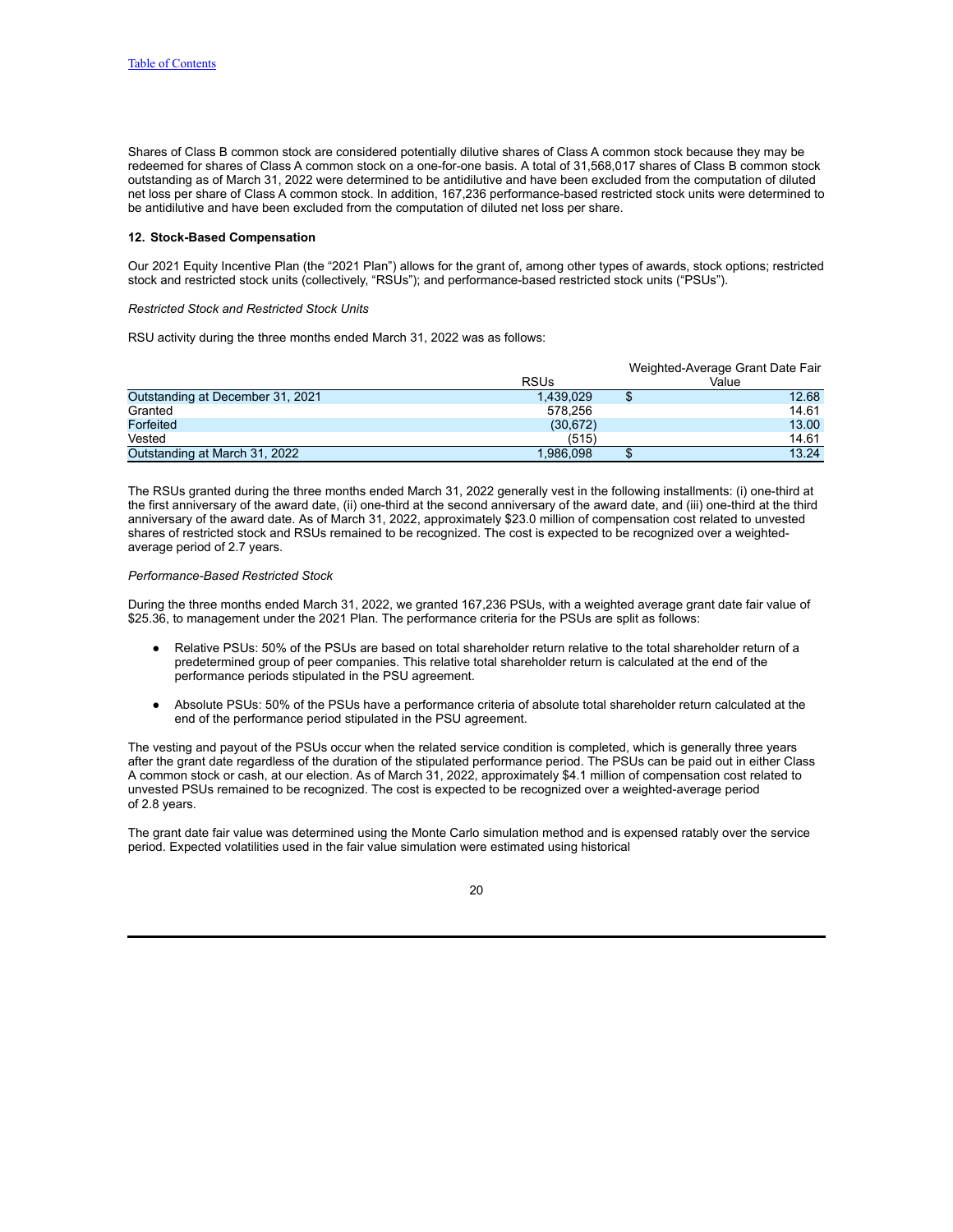periods consistent with the remaining performance periods. The risk-free rate was based on the U.S. Treasury rate for a term commensurate with the expected life of the grant. We used the following assumptions to estimate the fair value of PSUs granted during the three months ended March 31, 2022:

|                                | mptions                |
|--------------------------------|------------------------|
| <b>Risk-free Interest Rate</b> | .44%                   |
| Volatility<br>/ Range          | 154.23%<br>.95%<br>رزر |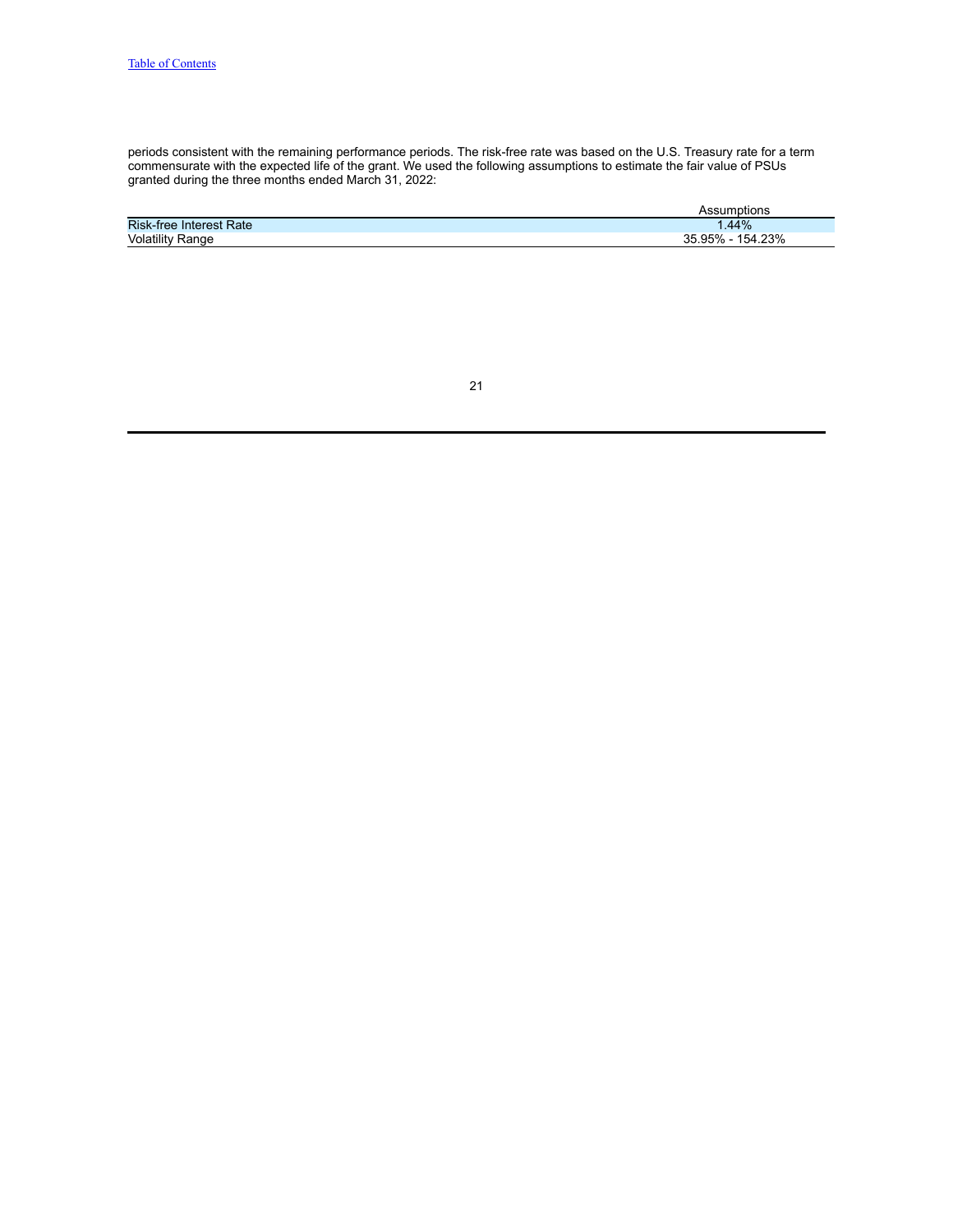## <span id="page-21-0"></span>**Item 2. Management's Discussion and Analysis of Financial Condition and Results of Operations**

You should read the following discussion of our historical performance, financial condition and prospects in conjunction with our unaudited condensed consolidated financial statements, and notes thereto, as of and for the three months ended March 31, 2022, included elsewhere in this report, as well as our Annual Report on Form 10-K for the year ended December 31, 2021, which includes disclosures regarding our critical accounting policies as part of "Management's Discussion and Analysis of Financial Condition and Results of Operations."

The information provided below supplements, but does not form part of, our historical financial statements. This discussion includes forward-looking statements that are based on the views and beliefs of our management, as well as assumptions and estimates made by our management. Actual results could differ materially from such forward-looking statements because of various risk factors, including those that may not be in the control of management. See *Cautionary Note Regarding Forward-Looking Statements.*

#### **Our Predecessor and Aris Inc.**

Aris Inc. was incorporated on May 26, 2021 and does not have historical financial operating results prior to the closing date of its IPO. For purposes of this Quarterly Report, our accounting predecessor is Solaris LLC. The financial data discussed below reflect the historical results of operations and financial position of Solaris LLC, our predecessor for accounting purposes, prior to the date of our IPO closing on October 26, 2021. See Item 1. Financial Statements — Note 1. Organization and Background.

#### **Business Overview**

We are a leading, growth-oriented environmental infrastructure and solutions company that directly helps our customers reduce their water and carbon footprints. We deliver full-cycle water handling and recycling solutions that increase the sustainability of energy company operations. Our integrated pipelines and related infrastructure create long-term value by delivering high-capacity, comprehensive produced water management, recycling and supply solutions to operators in the core areas of the Permian Basin.

#### **First Quarter 2022 Results**

Significant financial and operating highlights for the three months ended March 31, 2022 include:

- Total water volumes handled or sold of 1,167 kbwpd, an increase of 45% as compared with the first three months of 2021
- Recycled produced water volumes sold of 273 kbwpd, an increase of 290% as compared with the first three months of 2021
- Total revenue of \$71.0 million, an increase of 54% as compared with the first three months of 2021
- Impairment expense of \$15.6 million due to the reclassification of certain Midland Basin assets to assets held for sale
- Pre-tax loss of \$0.6 million related to asset exchanges
- Net loss of \$6.6 million, as compared with net income of \$2.8 million for the first three months of 2021
- Adjusted EBITDA (non-GAAP financial measure) of \$35.9 million, an increase of 54% as compared with the first three months of 2021

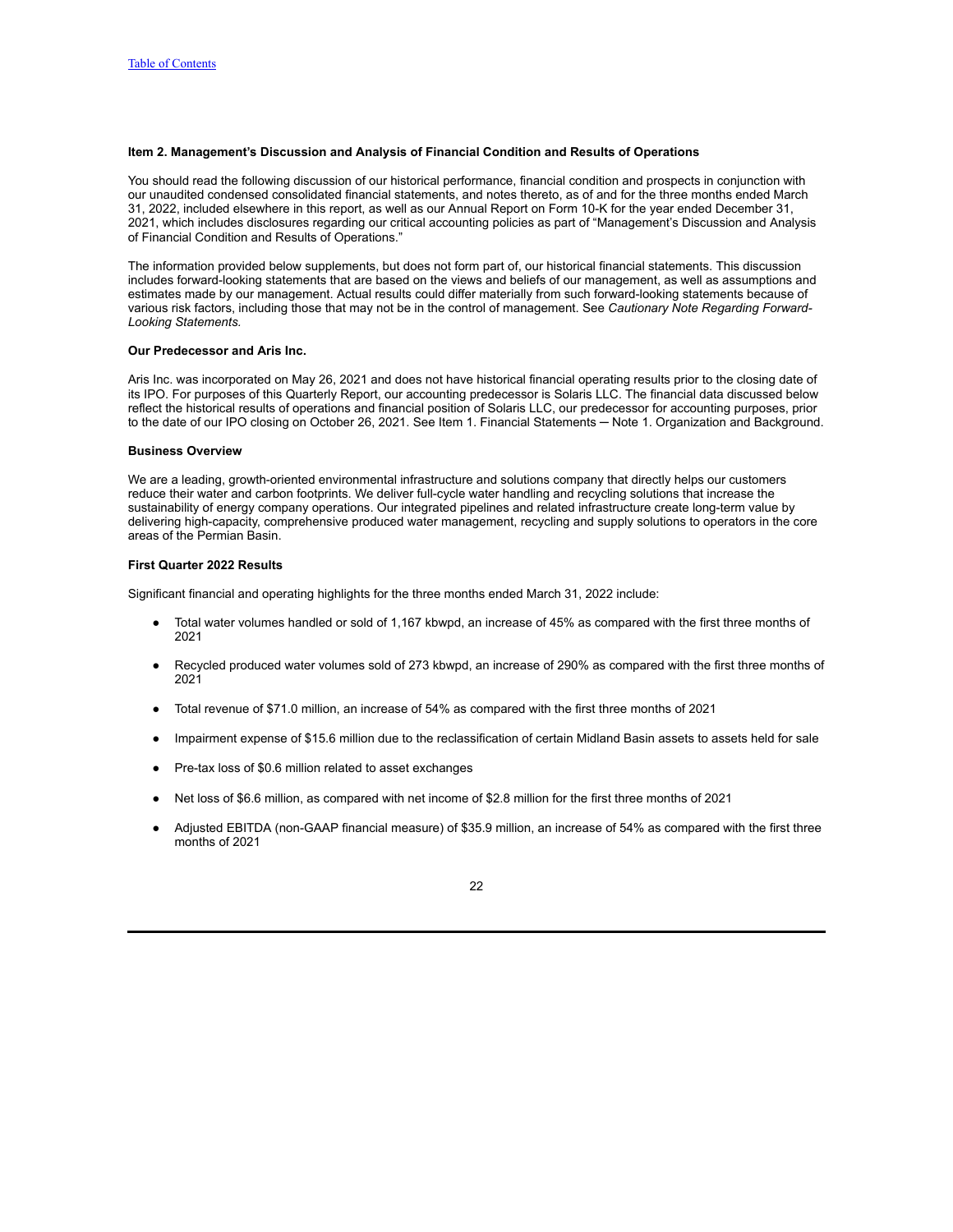- Expansion of Texas Pacific Land Corporation ("TPL") alliance on Northern Delaware Basin surface acreage
- Dividend declared on our Class A common stock for the first quarter of 2022 of \$0.09 per share, along with a distribution of \$0.09 per unit paid to unit holders of Solaris LLC

#### *TPL Alliance*

On March 17, 2022, we announced an expansion of our alliance with TPL. As part of the expanded relationship, we have access across TPL's Northern Delaware Basin surface acreage to provide a full suite of produced water services, including incremental water recycling for two leading large-cap customers operating on TPL royalty and surface acreage. In addition, we received key additional shallow interval water handling locations with the ability to permit more as needed.

#### *Chevron Alliance*

On May 9, 2022, we announced a new long-term full-cycle water management agreement with Chevron U.S.A. Inc. ("Chevron") in the Permian Basin. Under the arrangement, we will provide produced water handling and recycling services in a portion of Chevron's core position in the Delaware Basin, including acreage in Eddy and Lea Counties, New Mexico and Culberson and Reeves Counties, Texas.

*For additional information regarding our non-GAAP financial measures, see Non-GAAP Financial Measures below.*

### **General Trends and Outlook**

#### *Market Dynamics*

The current conflict between Russia and Ukraine is having significant global economic implications and may result in higher inflation, weaker real GDP growth and disruption to global financial markets. The extent of these impacts will depend on the length of the conflict and whether the conflict spreads beyond Ukraine's borders. In addition, there are particular impacts on commodity prices due to supply disruptions which are resulting in significantly higher West Texas Intermediate ("WTI") crude oil prices. The continuing impact on commodity prices will also depend on the length of the conflict as well as OPEC's future responses to supply disruptions and higher prices.

As the U.S. economy began recovering from the COVID-19 pandemic in the latter half of 2021, domestic crude oil prices began to increase. During the three months ended March 31, 2022, the average WTI spot price was \$95.18 as compared with \$77.33 for the three months ended December 31, 2021. With the increase in WTI spot prices, our customers' investment in new production activities has resumed and we believe that the activity levels of our customers will continue to increase.

We believe there are several industry trends that continue to provide meaningful support for future growth. Our key customers are allocating new capital to the Permian Basin including acreage where the water sourcing and production is dedicated to us. Additionally, operators continue to increase horizontal lateral lengths which corresponds to increased water sourcing and produced water handling volumes.

Many industry trends such as simultaneous multi-well operations and reuse applications of produced water, particularly in the areas of the Permian Basin where we operate, are improving efficiencies and returns and provide us with significant opportunities for both our Produced Water Handling and Water Solutions businesses.

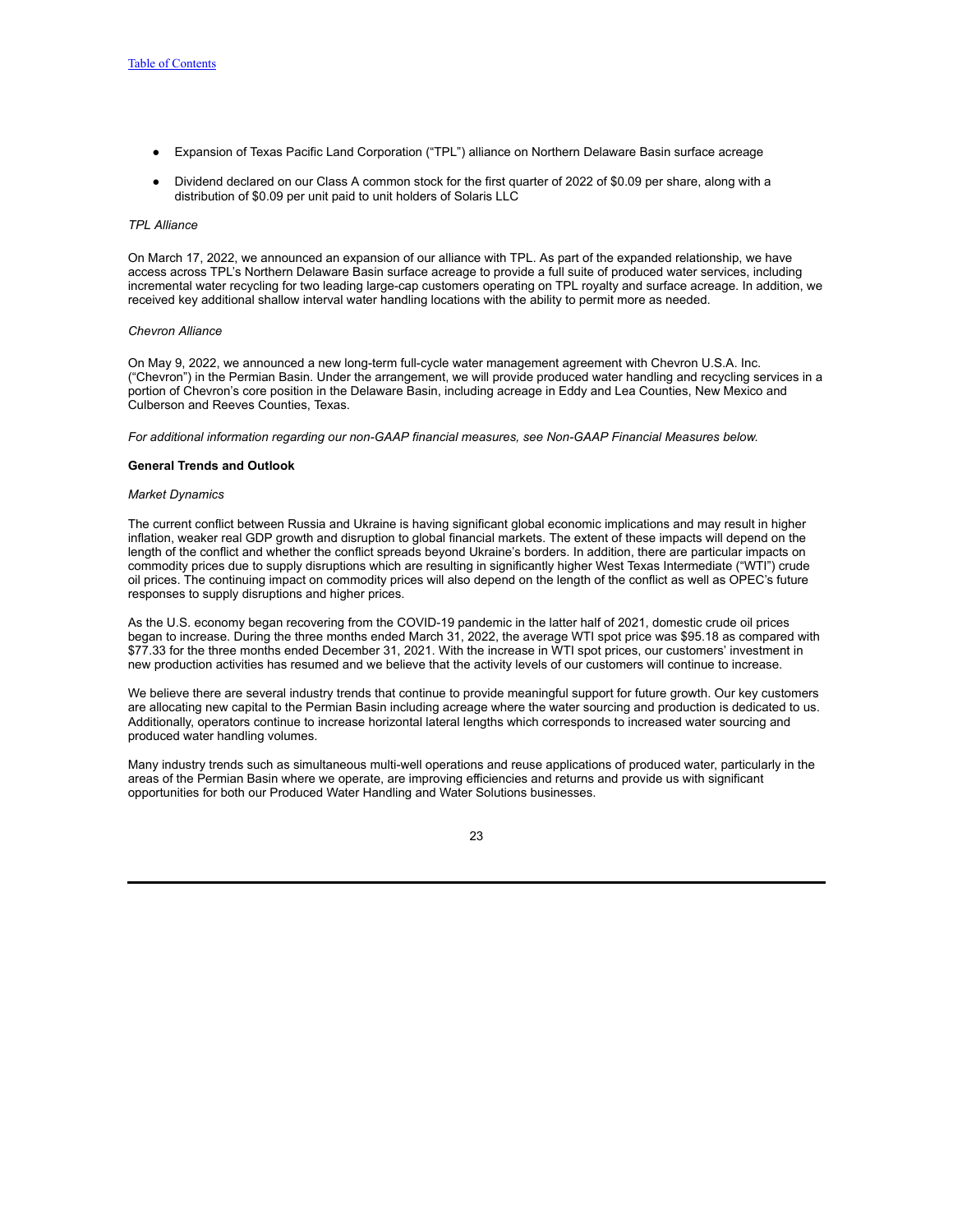## *Inflation*

During 2021, the U.S. began experiencing increased wage and price inflation, as evidenced by increases in the consumer price index ("CPI"), and inflation is expected to continue through 2022. Through May 2022, the Federal Reserve has approved two interest rate hikes that total a 0.75 percentage point increase, which are the first increases since December 2018. The Federal Reserve has indicated additional rate increases may be approved during the remainder of the year. The members of the Federal Reserve also expressed reduced expectations for economic growth this year and raised their outlook for inflation.

The degree of inflation, and length of time it continues, will be impacted by any further steps the U.S. Federal Reserve Bank takes to combat inflationary pressures, such as by continuing to adjust interest rates. Our long-term, fee-based produced water handling contracts are generally subject to annual CPI based adjustments. However, many of our contractual CPI based adjustments are capped at a maximum annual increase and, therefore, our costs may increase more rapidly than the fees that we charge to customers pursuant to our contracts with them. If inflation in the CPI were to increase significantly higher than our contractually allowed fee increases, we could experience negative impacts to our operating margins.

#### *Induced Seismicity*

In New Mexico, we operate one well which is partially curtailed due to compliance with the New Mexico Oil Conservation Division's Seismicity Response Protocol in the Hat Mesa Seismic Response Area ("SRA"). In Texas, we operate two deep injection wells and hold one deep injection well permit within the Gardendale SRA where the Texas Railroad Commission ("TRC") suspended all active permits to inject oil and gas waste into deep strata. We requested a hearing to continue to operate our wells and the TRC granted approval to recomplete our deep wells to shallow injection intervals. We also operate within the Stanton SRA and participate in the operator-led response plan, that, if accepted as presented, would not result in any impacts to our current wells in the Stanton SRA.

Due to the integrated nature of our pipeline network and our system-wide redundancy, we have been able to comply with regulator responses to seismic activity, while continuing to provide service to our customers without significant disruption in our operations. In addition, our compliance with state regulator seismic response actions has not resulted in any material volumetric, revenue or cash flow decreases.

#### **Factors Affecting the Comparability of our Results of Operations**

#### *Temporary Power Costs*

In the past, we constructed assets in advance of permanent grid power infrastructure availability in order to secure long-term produced water handling contracts. As a result, we rented temporary power generation equipment that would not have been necessary if grid power connections had been available. We estimate temporary power costs by taking temporary power and rental expenses incurred during the period and subtracting estimated expenses that would have been incurred during such period had permanent grid power been available. Power infrastructure and permanent power availability rapidly expanded in the Permian Basin in 2020 and the first half of 2021, and, accordingly, we were able to make significant progress in reducing these expenses over that period. By the end of June 2021, all our significant facilities were being supported by permanent power. Beginning in the third quarter of 2021, we were no longer adjusting for temporary power costs.

We remove temporary power costs when calculating Adjusted Operating Margin to accurately assess long-term profitability and cash flow on a basis consistent with our long-term projections and current operating cost profile.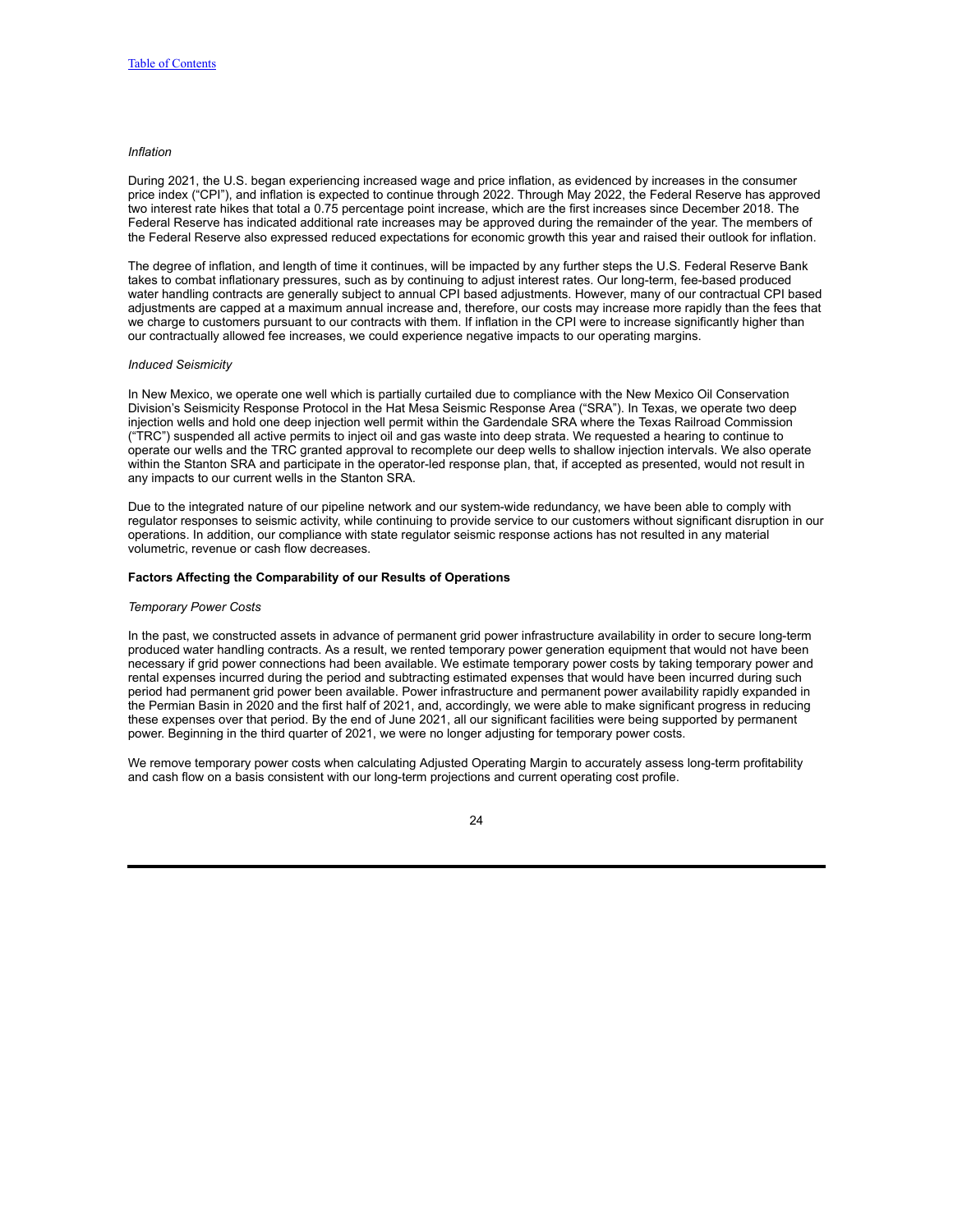## **Results of Operations**

Results of operations were as follows:

| (in thousands)                           |    | Three Months Ended March 31. |    |        |    |               |        |
|------------------------------------------|----|------------------------------|----|--------|----|---------------|--------|
|                                          |    | 2022                         |    | 2021   |    | 2022 vs. 2021 |        |
| <b>Revenue</b>                           |    |                              |    |        |    |               |        |
| Produced Water Handling                  | \$ | 35.100                       | \$ | 21.651 | \$ | 13.449        | 62%    |
| Produced Water Handling-Affiliates       |    | 21,081                       |    | 18,086 |    | 2,995         | 17%    |
| <b>Water Solutions</b>                   |    | 11,644                       |    | 1,943  |    | 9,701         | 499%   |
| <b>Water Solutions-Affiliates</b>        |    | 3,144                        |    | 4,509  |    | (1, 365)      | (30)%  |
| Total Revenue                            |    | 70,969                       |    | 46,189 |    | 24,780        | 54%    |
| <b>Cost of Revenue</b>                   |    |                              |    |        |    |               |        |
| <b>Direct Operating Costs</b>            |    | 26,671                       |    | 20,754 |    | 5,917         | 29%    |
| Depreciation, Amortization and Accretion |    | 16,579                       |    | 14,957 |    | 1,622         | 11%    |
| Total Cost of Revenue                    |    | 43,250                       |    | 35,711 |    | 7,539         | 21%    |
| <b>Operating Costs and Expenses</b>      |    |                              |    |        |    |               |        |
| <b>General and Administrative</b>        |    | 10,730                       |    | 4,695  |    | 6,035         | 129%   |
| Impairment of Long-Lived Assets          |    | 15,597                       |    |        |    | 15,597        | N/M    |
| Loss on Asset Disposal and Other         |    | 1,064                        |    | 317    |    | 747           | 236%   |
| <b>Total Operating Expenses</b>          |    | 27,391                       |    | 5,012  |    | 22,379        | 447%   |
| <b>Operating Income</b>                  |    | 328                          |    | 5,466  |    | (5, 138)      | (94)%  |
| Interest Expense, Net                    |    | 7,785                        |    | 2,651  |    | 5,134         | 194%   |
| (Loss) Income Before Income Taxes        |    | (7,457)                      |    | 2,815  |    | (10,272)      | (365)% |
| Income Tax Benefit                       |    | (840)                        |    |        |    | (840)         | N/M    |
| Net (Loss) Income                        | \$ | (6,617)                      | \$ | 2,815  | \$ | (9,432)       | (335)% |

N/M = Not Meaningful

# **Operating Metrics**

The amount of revenue we generate primarily depends on the volumes of water which we handle for, sell to, or transfer for our customers. Our volumes for the periods indicated were as follows:

|                                             | Three Months Ended<br>March 31. |    |      |     |               |       |
|---------------------------------------------|---------------------------------|----|------|-----|---------------|-------|
|                                             | 2022                            |    | 2021 |     | 2022 vs. 2021 |       |
| Thousand barrels water per day              |                                 |    |      |     |               |       |
| <b>Produced Water Handling Volumes</b>      | 803                             |    | 648  |     | 155           | 24%   |
| <b>Water Solutions Volumes:</b>             |                                 |    |      |     |               |       |
| <b>Recycled Produced Water Volumes Sold</b> | 273                             |    | 70   |     | 203           | 290%  |
| Groundwater Volumes Sold                    | 66                              |    | 33   |     | 33            | 100%  |
| Groundwater Volumes Transferred             | 25                              |    | 55   |     | (30)          | (55)% |
| <b>Total Water Solutions Volumes</b>        | 364                             |    | 158  |     | 206           | 130%  |
| <b>Total Volumes</b>                        | 1.167                           |    | 806  |     | 361           | 45%   |
|                                             |                                 |    |      |     |               |       |
| <b>Per Barrel Operating Metrics</b>         |                                 |    |      |     |               |       |
| Produced Water Handling Revenue/Barrel      | \$<br>0.78                      | \$ | 0.68 | \$. | 0.10          | 14%   |
| Water Solutions Revenue/Barrel              | 0.45                            | \$ | 0.45 | S   | (0.00)        | (1)%  |
| Revenue/Barrel of Total Volumes             | 0.68                            | \$ | 0.64 | \$. | 0.04          | 6%    |
| Direct Operating Costs/Barrel               | 0.25                            | \$ | 0.29 |     | (0.03)        | (12)% |
| Adjusted Operating Margin/Barrel (1)        | 0.42                            | \$ | 0.39 | \$. | 0.04          | 10%   |

*(1) See Non-GAAP Financial Measures below.*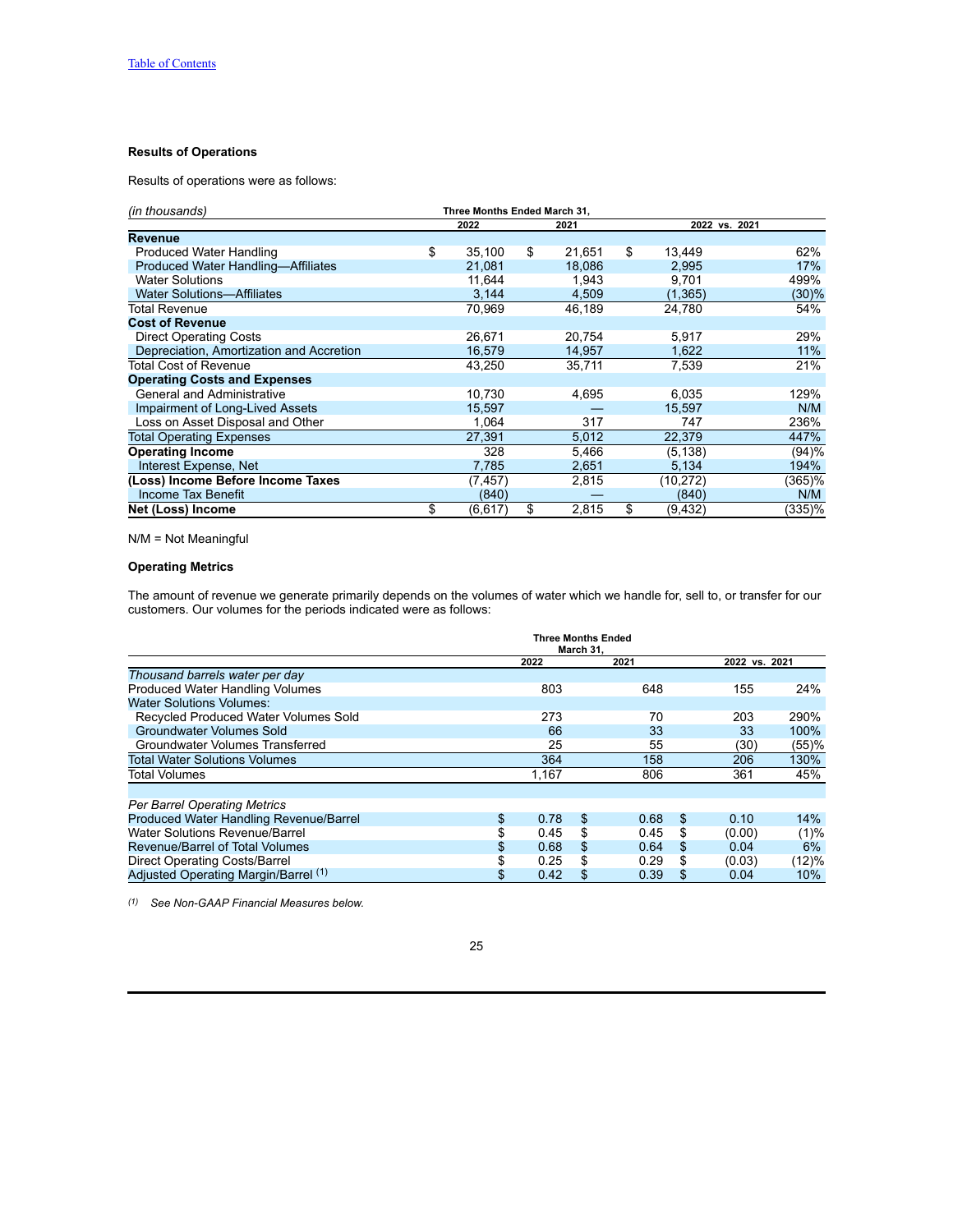## *Revenues*

An analysis of revenues for the three months ended March 31, 2022 as compared with the three months ended March 31, 2021 is as follows:

*Produced Water Handling Revenues*

Produced water handling revenues increased primarily due to:

- An increase of \$9.2 million due to a 155 kbwpd volume increase driven by activity associated with our long-term acreage dedication agreements,
- an increase of \$4.9 million in skim oil sales primarily due to higher crude oil prices and increased volumes on the system, and
- an increase of \$2.3 million due to contractual price adjustments.

#### *Water Solutions Revenue*

Water solutions revenues increased primarily due to:

● an increase of \$8.4 million due to a 206 kbwpd volume increase driven by higher recycling volumes on higher completion activities across the Permian Basin in response to recovering commodity prices.

#### **Expenses**

An analysis of expenses for the three months ended March 31, 2022 as compared with the three months ended March 31, 2021 is as follows:

### *Direct Operating Costs*

Direct operating costs increased primarily due to increased volumes, offset by the absence of temporary power generation expenses.

On a per barrel basis, direct operating costs decreased primarily due to reduced temporary power generation expenses as well as improved labor productivity and increased recycling activities, which have a lower direct operating cost per barrel sold.

All our significant facilities have been on permanent power since the end of June 2021. For the three months ended March 31, 2021, the estimated incremental impact of temporary power expenses was \$2.7 million or approximately \$0.03 per barrel.

See *Factors Affecting the Comparability of our Results of Operations — Temporary Power Costs* for additional information*.*

### *Depreciation, Amortization and Accretion Expenses*

Depreciation, amortization and accretion expense increased primarily due to higher amortization expense related to a previously acquired customer contract, as well as depreciation expense related to new assets placed in service.

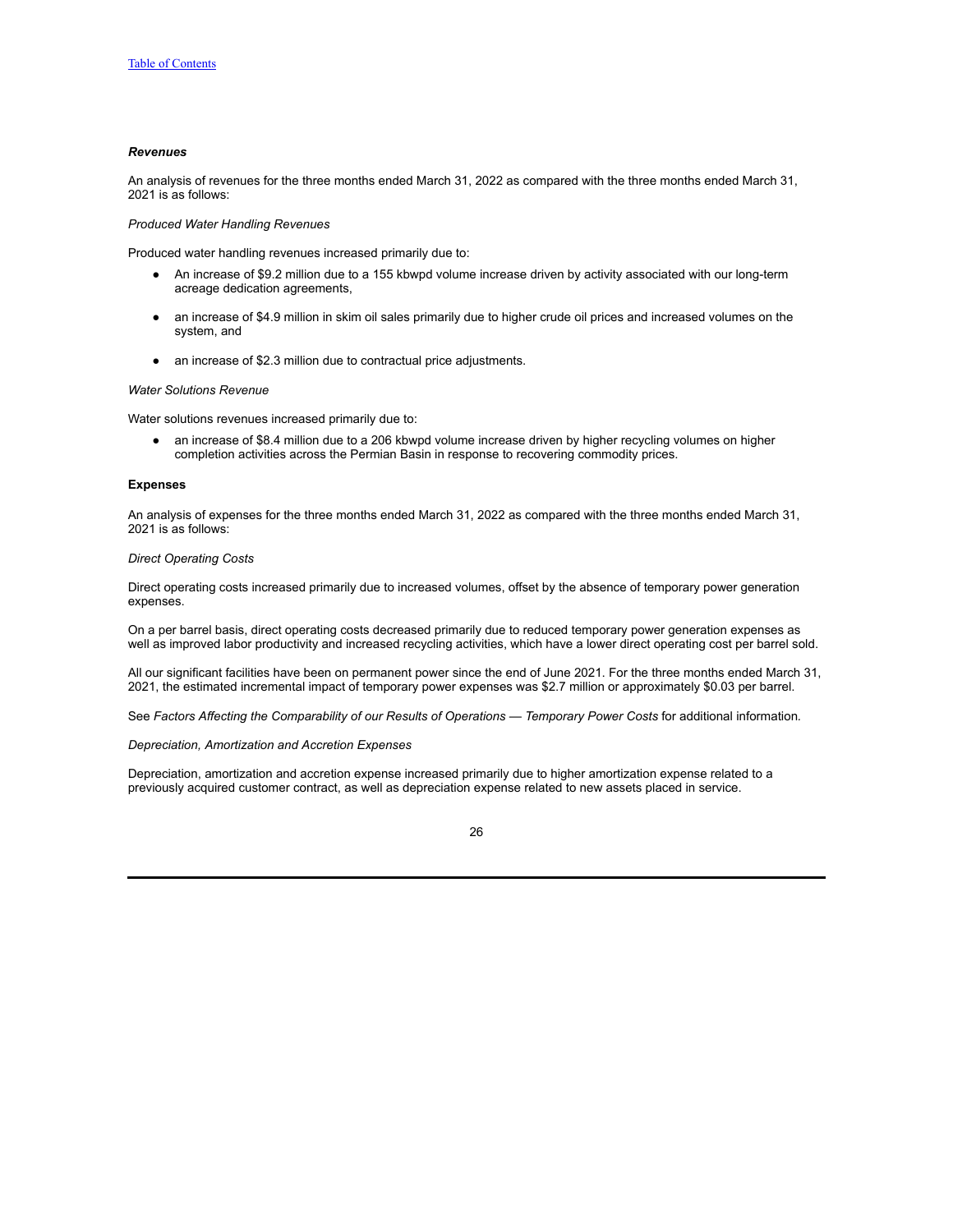## *General and Administrative Expenses*

General and administrative ("G&A") expenses increased primarily due to increased compensation and benefits expenses, travel, and insurance costs corresponding with the increased head count required for our larger asset footprint, as well as incremental expenses that we now incur related to our becoming a public company. G&A expenses for the three months ended March 31, 2022 and 2021 included stock-based compensation expense of \$2.2 million and none, respectively.

#### *Impairment Expense*

See Item 1. Financial Statements - Note 4. Property, Plant and Equipment.

*Loss on Asset Disposal and Other*

See Item 1. Financial Statements - Note 4. Property, Plant and Equipment.

### *Interest Expense, Net*

Components of interest expense, net are as follows:

|                                          | <b>Three Months Ended</b> |       |           |       |
|------------------------------------------|---------------------------|-------|-----------|-------|
| (in thousands)                           |                           |       | March 31. |       |
|                                          |                           | 2022  |           | 2021  |
| Interest on Debt Instruments             |                           | 7.812 |           | 2,793 |
| Amortization of Deferred Financing Costs |                           | 610   |           | 214   |
| <b>Total Interest Expense</b>            |                           | 8.422 |           | 3,007 |
| Less: Amounts Capitalized                |                           | (637) |           | (356) |
| Interest Expense, Net                    |                           | 7.785 |           | 2.651 |

Interest expense, net increased primarily due to an increase in the total debt outstanding and an increase in the interest rate related to our debt instruments. For the first three months of 2022, our average outstanding debt balance was \$400 million, all of which is attributable to our Notes, compared with \$297 million for the first three months of 2021 related to our Credit Facility. The interest rate on our Notes is 7.625%, whereas the interest rate on the Credit Facility was 3.75% for the first three months of 2021. Net interest expense also increased due to higher amortization of financing costs. The increase in net interest expense is partially offset by an increase in capitalized interest as a result of a higher average interest rate and an increase in the amount of asset construction in progress.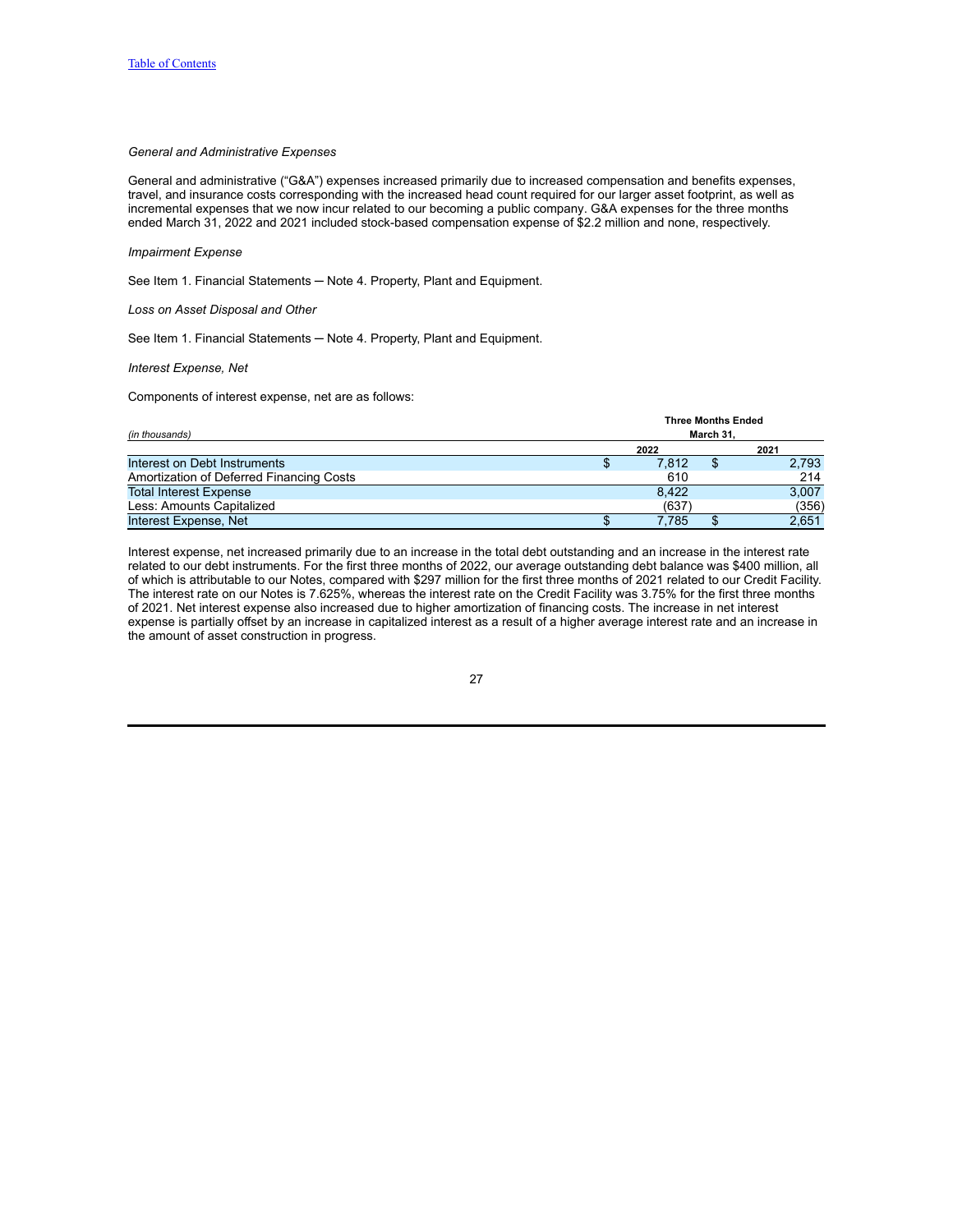## **Non-GAAP Financial Measures**

Adjusted EBITDA, Adjusted Operating Margin and Adjusted Operating Margin Per Barrel are supplemental non-GAAP measures that we use to evaluate current, past and expected future performance. Although these non-GAAP financial measures are important factors in assessing our operating results and cash flows, they should not be considered in isolation or as a substitute for net income or gross margin or any other measures prepared under GAAP.

We believe this presentation is used by investors and professional research analysts for the valuation, comparison, rating, and investment recommendations of companies within our industry. Additionally, we use this information for comparative purposes within our industry. Adjusted EBITDA, Adjusted Operating Margin and Adjusted Operating Margin per Barrel are not measures of financial performance under GAAP and should not be considered as measures of liquidity or as alternatives to net income or gross margin. Adjusted EBITDA, Adjusted Operating Margin and Adjusted Operating Margin per Barrel as defined by us may not be comparable to similarly titled measures used by other companies and should be considered in conjunction with net income and other measures prepared in accordance with GAAP, such as gross margin, operating income or cash flows from operating activities.

### *Adjusted EBITDA*

We use Adjusted EBITDA as a performance measure to assess the ability of our assets to generate sufficient cash to pay interest costs, support indebtedness and, at the discretion of our Board of Directors, return capital to equity holders. We also use Adjusted EBITDA as a performance measure related to the vesting and payout of PSUs granted under our short-term incentive plan. We define Adjusted EBITDA as net income (loss) plus: interest expense; income taxes; depreciation, amortization and accretion expense; abandoned well costs, asset impairment and abandoned project charges; losses on the sale of assets; loss on debt modification; stock-based compensation expense; and non-recurring or unusual expenses or charges (including temporary power costs, discussed above), less any gains on sale of assets.

### *Adjusted Operating Margin and Adjusted Operating Margin per Barrel*

Our Adjusted Operating Margin and Adjusted Operating Margin per Barrel are dependent upon the volume of produced water we gather and handle, the volume of recycled water and groundwater we sell and transfer, the fees we charge for such services, and the recurring operating expenses we incur to perform such services. We define Adjusted Operating Margin as Gross Margin plus depreciation, amortization and accretion and temporary power costs. We define Adjusted Operating Margin per Barrel as Adjusted Operating Margin divided by total volumes handled, sold or transferred. Adjusted Operating Margin and Adjusted Operating Margin per Barrel are non-GAAP financial measures.

We seek to maximize our Adjusted Operating Margin in part by minimizing, to the extent appropriate, expenses directly tied to operating our assets. Landowner royalties, utilities, direct labor costs, chemical costs, workover and repair and maintenance costs, and contract services comprise the most significant portion of our expenses. Our operating expenses are largely variable and as such, generally fluctuate in correlation with throughput volumes.

Our Adjusted Operating Margin is incrementally benefited from increased Water Solutions recycled water sales. When produced water is recycled, we recognize cost savings from reduced landowner royalties, reduced pumping costs, lower chemical treatment and filtration costs, and reduced power consumption.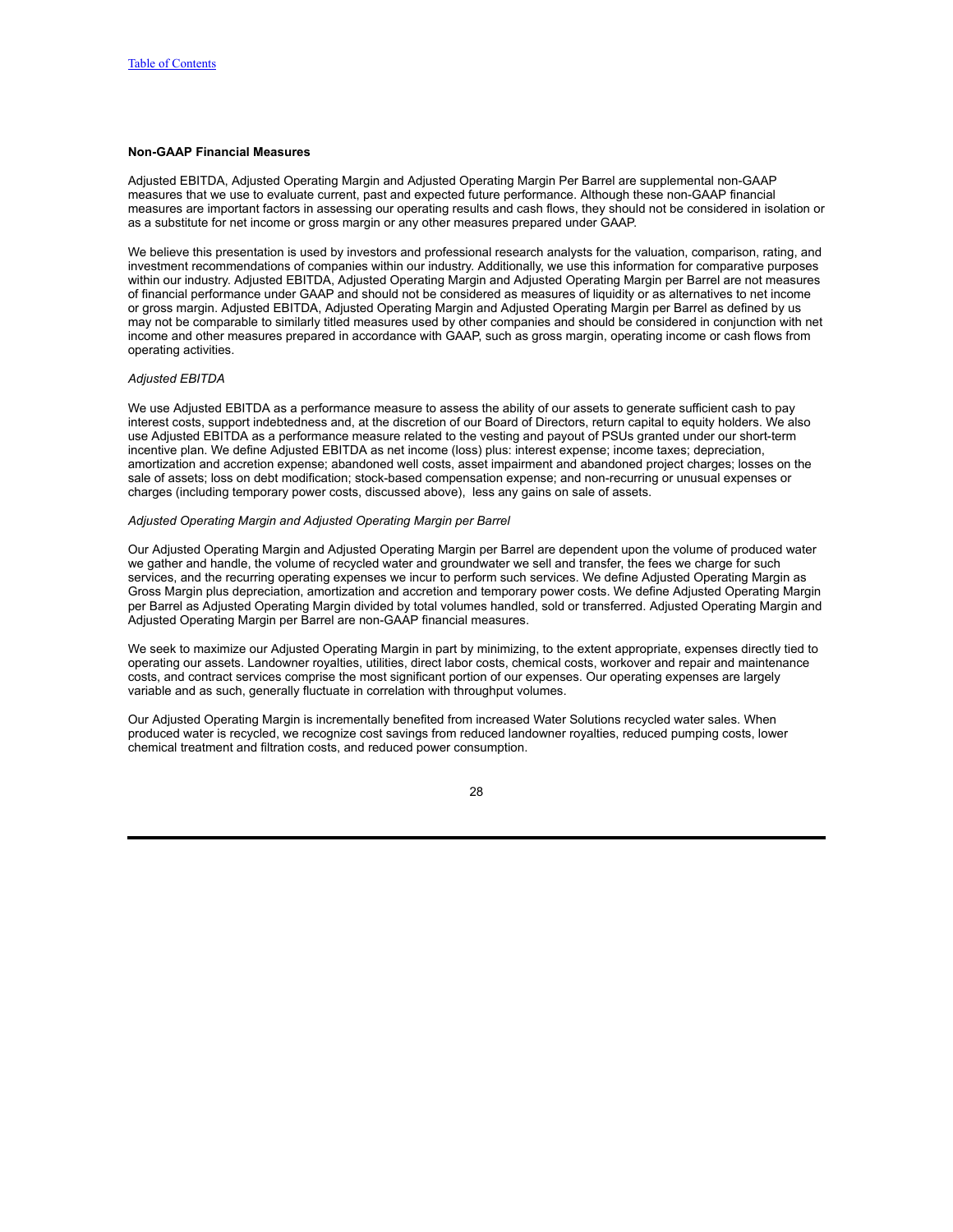The following table sets forth a reconciliation of net (loss) income as determined in accordance with GAAP to Adjusted EBITDA and Adjusted Operating Margin for the periods indicated:

| (in thousands)                           | <b>Three Months Ended</b><br>March 31, |    |          |  |
|------------------------------------------|----------------------------------------|----|----------|--|
|                                          | 2022                                   |    | 2021     |  |
| Net (Loss) Income                        | \$<br>(6, 617)                         | \$ | 2,815    |  |
| Interest Expense, Net                    | 7,785                                  |    | 2,651    |  |
| Income Tax Benefit                       | (840)                                  |    |          |  |
| Depreciation, Amortization and Accretion | 16,579                                 |    | 14,957   |  |
| <b>Impairment of Long-Lived Assets</b>   | 15,597                                 |    |          |  |
| Stock-Based Compensation                 | 2,337                                  |    |          |  |
| <b>Abandoned Projects</b>                |                                        |    | 211      |  |
| Temporary Power Costs (1)                |                                        |    | 2,650    |  |
| Loss on Disposal of Asset, Net           | 554                                    |    | 44       |  |
| Transaction Costs                        | 508                                    |    | 62       |  |
| <b>Adjusted EBITDA</b>                   | \$<br>35,905                           | \$ | 23,390   |  |
| <b>Total Revenue</b>                     | \$<br>70,969                           | \$ | 46,189   |  |
| Cost of Revenue                          | (43,250)                               |    | (35,711) |  |
| <b>Gross Margin</b>                      | 27,719                                 |    | 10,478   |  |
| Depreciation, Amortization and Accretion | 16,579                                 |    | 14,957   |  |
| Temporary Power Costs (1)                |                                        |    | 2,650    |  |
| <b>Adjusted Operating Margin</b>         | \$<br>44,298                           | \$ | 28,085   |  |
| Total Volumes (Thousands of BBLs)        | 105,006                                |    | 72,555   |  |
| <b>Adjusted Operating Margin/BBL</b>     | \$<br>0.42                             | \$ | 0.39     |  |

(1) See discussion above under "Temporary Power Costs".

## **Liquidity and Capital Resources**

#### *Overview*

Our primary needs for cash are permitting, development and construction of water handling and recycling assets to meet customers' needs, payment of contractual obligations including debt, and working capital obligations. When appropriate, we enhance shareholder returns by returning capital to shareholders, such as through dividend payments and share buybacks (to the extent determined by our Board).

Funding for these cash needs may be provided by any combination of internally generated cash flow, borrowings under the Credit Facility, or accessing the capital markets. We believe that our cash flows, undrawn Credit Facility and leverage profile provide us with the financial flexibility to fund attractive growth opportunities in the future.

As of March 31, 2022, we had a cash balance of \$67.8 million and working capital, defined as current assets less current liabilities, of \$86.3 million. We had a long-term debt balance of \$400.0 million, with \$200.0 million of availability under the Credit Facility. As of March 31, 2022, we were in compliance with all the covenants under our Credit Facility and the indenture governing the Notes. On April 1, 2022, we made a cash payment of \$15.3 million for interest on our Notes. *See Item 1. Financial Statements ─ Note 6. Long-Term Debt for descriptions of the Credit Facility and Notes.*

In addition, we are on track to achieve our SPT, as defined in the indenture governing the Notes, which is to increase our annual Recycling Key Performance Indicator ("KPI") to 60% by 2022 from a 2020 baseline of 42.1%, with an observation date of December 31, 2022. The KPI is designed to reduce groundwater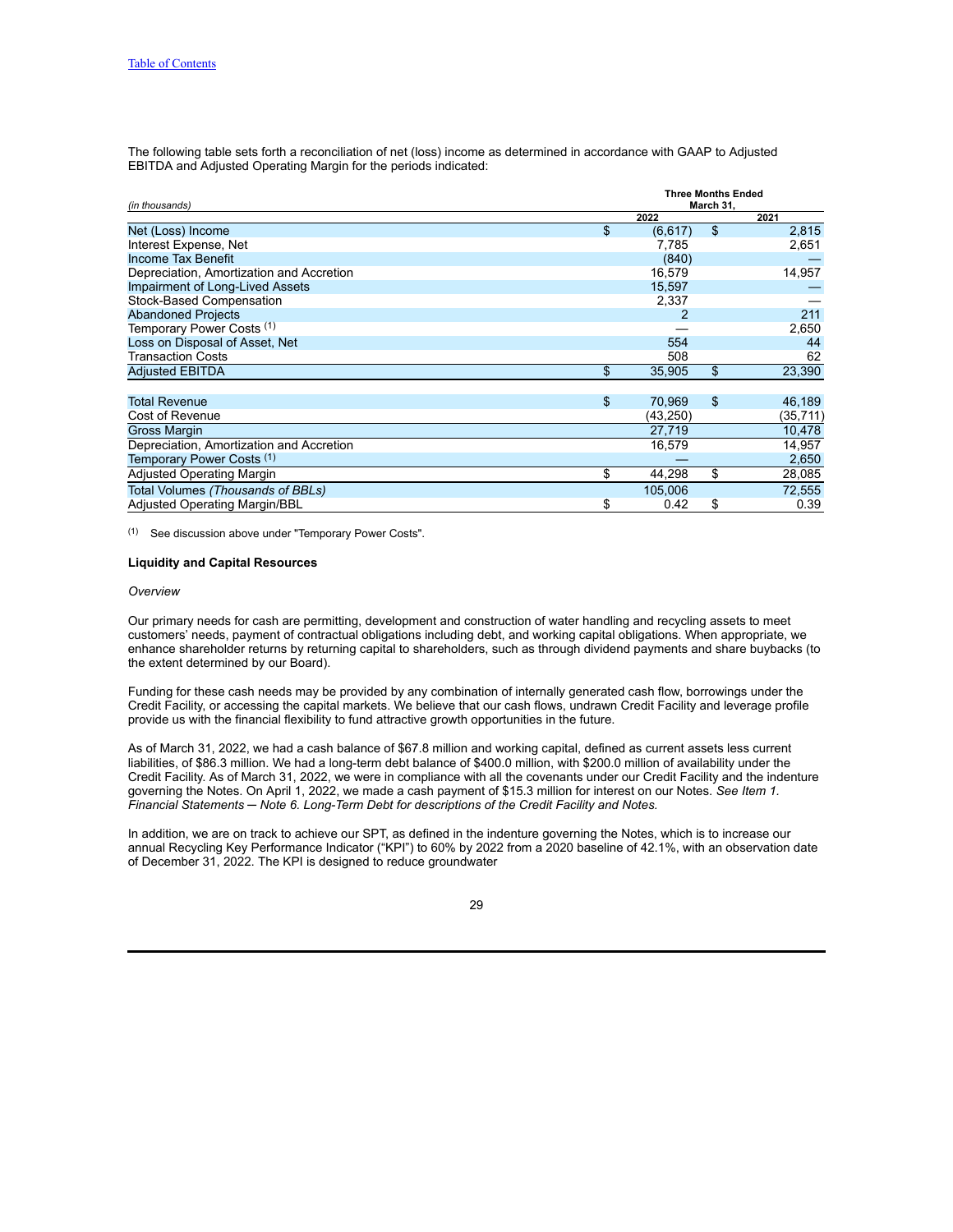withdrawal for water intensive industrial operations in the Permian Basin by increasing our sales of recycled produced water.

#### *Dividends and Distributions*

On February 25, 2022, our Board of Directors declared a dividend on our Class A common stock for the first quarter of 2022 of \$0.09 per share. The dividend was paid on March 29, 2022 to holders of record of our Class A common stock as of the close of business on March 17, 2022. In conjunction with the dividend payment, a distribution of \$0.09 per unit was paid to unit holders of Solaris LLC, subject to the same payment and record dates. Dividends are also paid on unvested shares of restricted stock and RSUs. Dividends accrue on PSUs and are paid upon vesting. The total amount paid on such dividend and distribution was \$5.0 million.

On May 6, 2022, our Board of Directors declared a dividend on our Class A common stock for the second quarter of 2022 of \$0.09 per share. The dividend will be paid on May 31, 2022, to holders of record of our Class A common stock as of the close of business on May 19, 2022. In conjunction with the dividend payment, a distribution of \$0.09 per unit will be paid to unit holders of Solaris LLC subject to the same payment and record dates.

#### *Cash Flows from Operating Activities*

For the three months ended March 31, 2022, Net Cash Provided by Operating Activities totaled \$26.4 million as compared with \$16.6 million for the three months ended March 31, 2021. The net increase is primarily due to the \$24.8 million increase in total revenues offset by increases in direct operating costs and general and administrative expenses. Net Cash Provided by Operating Activities also included reductions of \$2.0 million and \$1.7 million for the three months ended March 31, 2022 and 2021, respectively, associated with changes in working capital items. Changes in working capital items adjust for the timing of receipts and payment of actual cash.

### *Cash Flows from Investing Activities*

For the three months ended March 31, 2022, Net Cash Used in Investing Activities totaled \$9.8 million as compared with \$20.3 million for the three months ended March 31, 2021. Expenditures for property, plant and equipment were lower in 2022 as compared with 2021 due primarily to timing of invoice payments.

#### *Cash Flows from Financing Activities*

For the three months ended March 31, 2022, Net Cash Used in Financing Activities totaled \$8.9 million as compared with \$5 thousand for the three months ended March 31, 2021. Cash used in financing activities for the first three months of 2022 related to dividends and distributions paid.

#### **Capital Requirements**

For the year of 2022, we have revised our estimate of capital expenditures to be between \$140.0 and \$150.0 million. Our updated capital expenditure forecast is to support the recently signed full-cycle water management agreement with Chevron as well as incremental projected growth from our other long-term contracted customers. We intend to fund capital requirements through our primary sources of liquidity, which include cash on hand and cash flows from operations and, if needed, our borrowing capacity under the Credit Facility.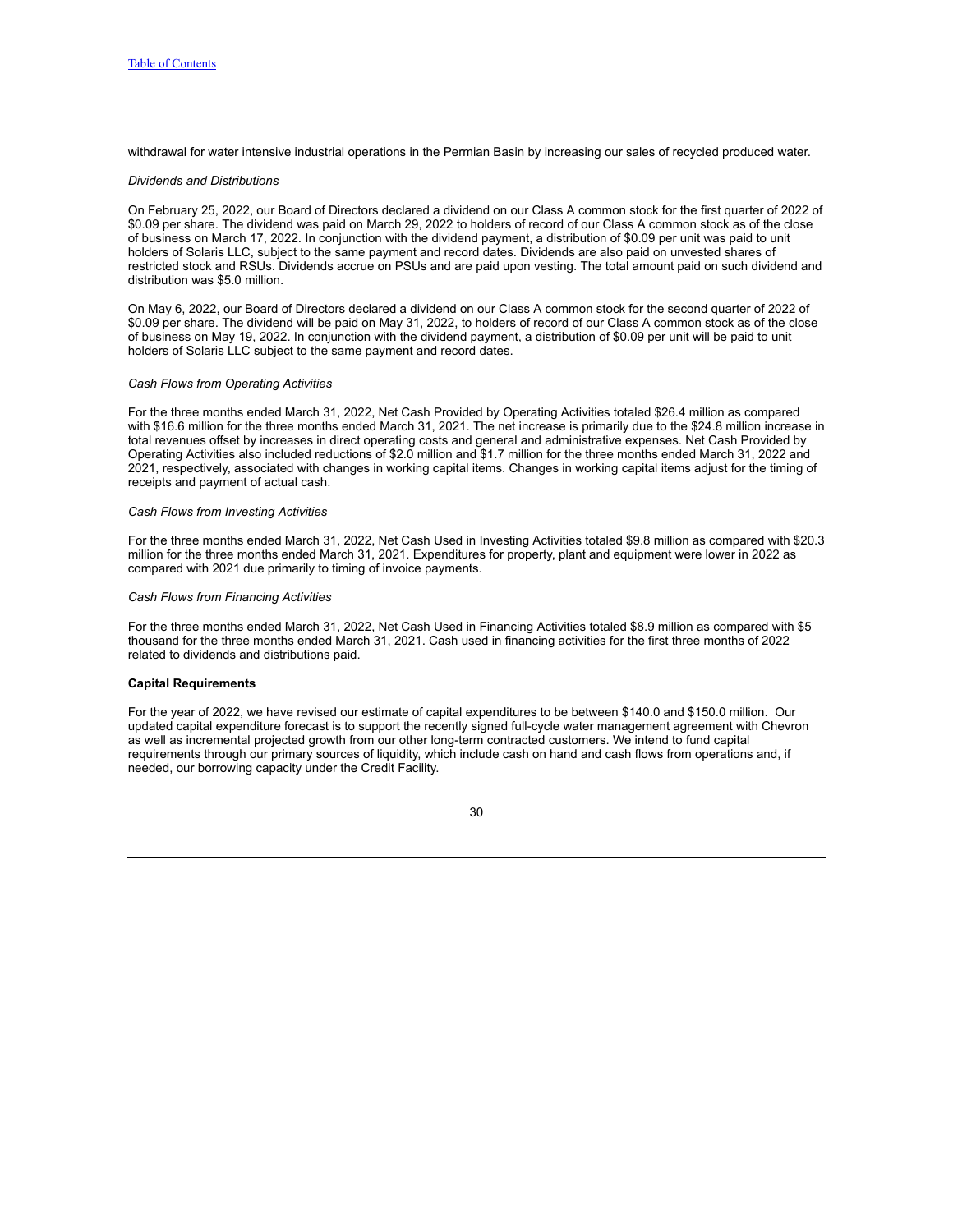## **Emerging Growth Company Status**

We are an "emerging growth company," as defined in the JOBS Act, and we may take advantage of certain exemptions from various reporting requirements that are applicable to other public companies that are not "emerging growth companies." We may take advantage of these exemptions until we are no longer an "emerging growth company." Section 107 of the JOBS Act provides that an "emerging growth company" can take advantage of the extended transition period afforded by the JOBS Act for the implementation of new or revised accounting standards. We have elected to use the extended transition period for complying with new or revised accounting standards and as a result of this election, our financial statements may not be comparable to companies that comply with public company effective dates. We may take advantage of these exemptions up until the last day of the fiscal year following the fifth anniversary of our initial public offering or such earlier time that we are no longer an emerging growth company. We would cease to be an emerging growth company if we have more than \$1.07 billion in annual revenue, we have more than \$700.0 million in market value of our stock held by non-affiliates (and we have been a public company for at least 12 months and have filed one annual report on Form 10-K) or we issue more than \$1.0 billion of non-convertible debt securities over a three-year period.

#### <span id="page-30-0"></span>**Item 3. Quantitative and Qualitative Disclosures about Market Risk**

Market risk is the risk of loss arising from adverse changes in market rates and prices. Currently, our market risks relate to potential changes in the fair value of our long-term debt due to fluctuations in applicable market interest rates. Going forward our market risk exposure generally will be limited to those risks that arise in the normal course of business, as we do not engage in speculative, non-operating transactions, nor do we utilize financial instruments or derivative instruments for trading purposes.

## *Commodity Price Risk*

The market for our services is exposed to fluctuations in the prices of crude oil and natural gas to the extent such fluctuations impact drilling and completion activity levels and thus impact the activity levels of our customers in the exploration and production and oilfield services industries.

A portion of our revenue is directly exposed to fluctuations in the price of crude oil because one of our largest customer contracts provides for rates that periodically fluctuate within a defined range in response to changes in WTI. According to the terms of the contract, the per barrel fee increases when WTI exceeds a certain base price.

We do not currently intend to hedge our exposure to commodity price risk.

### *Interest Rate Risk*

We are subject to interest rate risk on a portion of our long-term debt under the Credit Facility. We do not currently have any borrowings under our Credit Facility.

#### <span id="page-30-1"></span>**Item 4. Controls and Procedures**

In accordance with Exchange Act Rules 13a-15 and 15d-15, we have evaluated, under the supervision and with the participation of our management, including our principal executive officer and principal financial officer, the effectiveness of the design and operation of our disclosure controls and procedures (as defined in Rules 13a-15(e) and 15d-15(e) under the Exchange Act) as of March 31, 2022. Our disclosure controls and procedures are designed to provide reasonable assurance that the information required to be disclosed by us in reports that we file under the Exchange Act is accumulated and communicated to our management, including our principal executive officer and principal financial officer, as appropriate, to allow timely decisions regarding required disclosure and is recorded, processed, summarized and reported within the time periods specified in the rules and forms of the SEC. Based on the evaluation of our disclosure controls and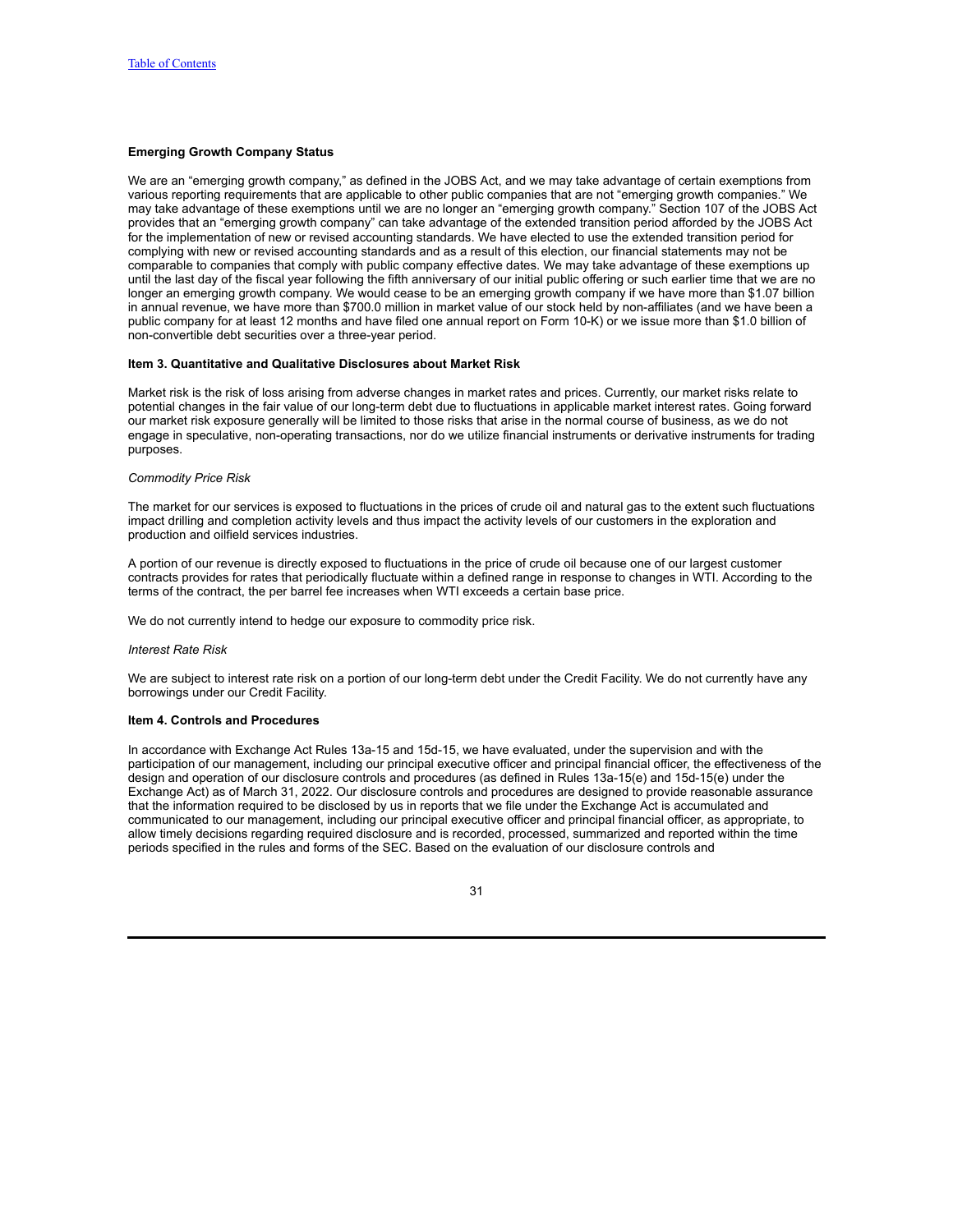procedures as of March 31, 2022, our principal executive officer and principal financial officer have concluded that, as of such date, our disclosure controls and procedures were effective at the reasonable assurance level.

## *Changes in Internal Control over Financial Reporting*

There were no changes in internal control over financial reporting identified in the evaluation for the quarter ended March 31, 2022, that have materially affected, or are reasonably likely to materially affect, our internal control over financial reporting.

## **PART II. OTHER INFORMATION**

### <span id="page-31-1"></span><span id="page-31-0"></span>**Item 1. Legal Proceedings**

Due to the nature of our business, we may become, from time to time, involved in routine litigation or subject to disputes or claims related to our business activities. In the opinion of our management, there are no pending litigation, disputes or claims against us which, if decided adversely, will have a material adverse effect on our financial condition, cash flows or results of operations.

## <span id="page-31-2"></span>**Item 1A. Risk Factors**

There have been no material changes or updates to our risk factors that were previously disclosed in Part I, Item 1A of our Annual Report on Form 10-K for the year ended December 31, 2021.

## <span id="page-31-3"></span>**Item 2. Unregistered Sales of Equity Securities and Use of Proceeds**

(a) None.

- (b) None.
- (c) None.

## <span id="page-31-4"></span>**Item 3. Defaults upon Senior Securities**

None.

## <span id="page-31-5"></span>**Item 4. Mine Safety Disclosures**

Not Applicable.

# <span id="page-31-6"></span>**Item 5. Other Information**

None.

## <span id="page-31-7"></span>**Item 6. Exhibits**

The exhibits listed are filed as part of, or incorporated by reference into, this Quarterly Report on Form 10-Q.

3.1 Amended and Restated Certificate of Incorporation of Aris Water Solutions, Inc. [\(incorporated](https://www.sec.gov/Archives/edgar/data/1865187/000114036121035451/nt10025419x23_ex4-1.htm) by reference to Exhibit 4.1 to the Company's Registration Statement on Form S-8 filed on October 26, 2021, File No. 333- 260499).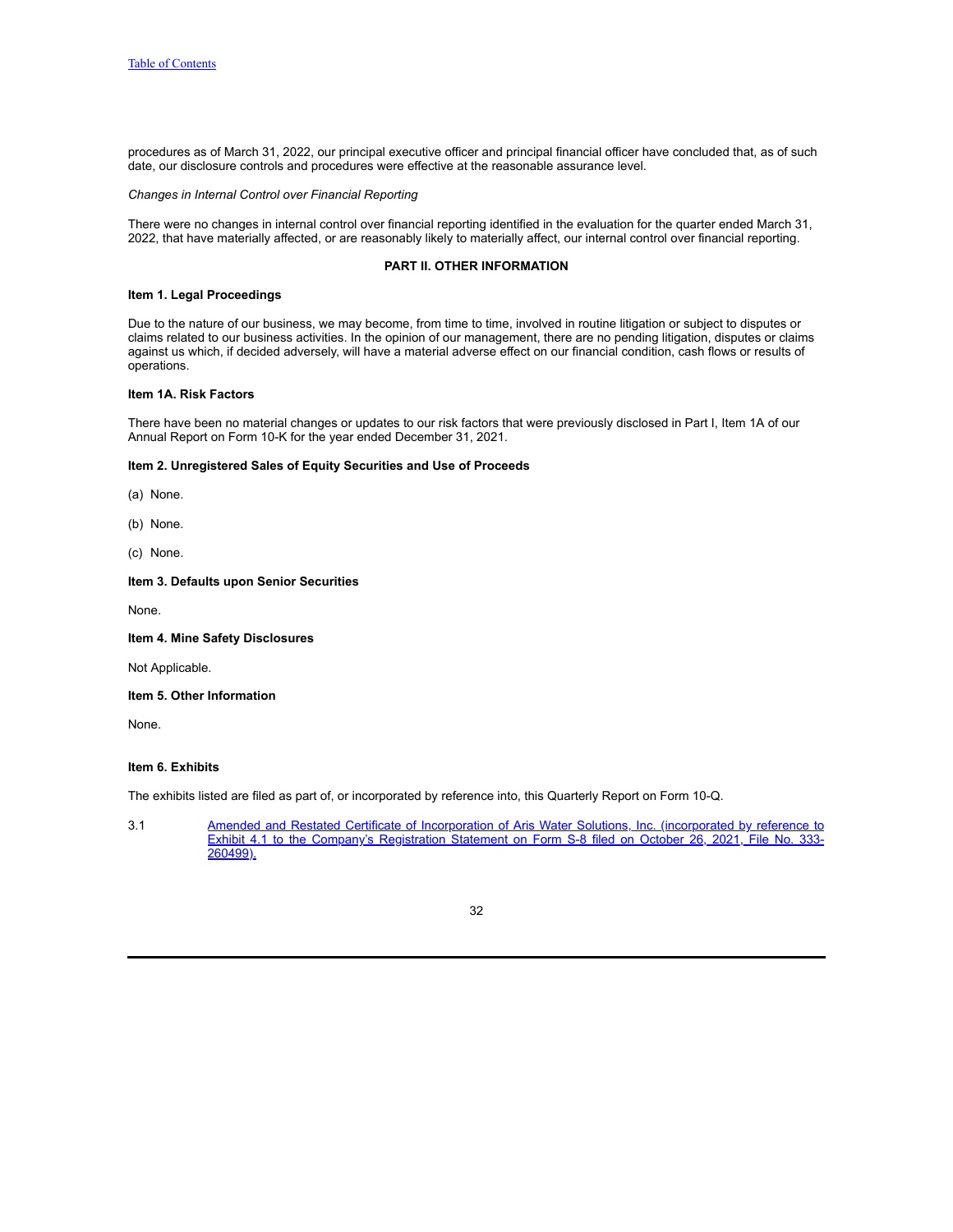- 3.2 **Amended and Restated Bylaws of Aris Water Solutions, Inc. [\(incorporated](https://www.sec.gov/Archives/edgar/data/1865187/000114036121035451/nt10025419x23_ex4-2.htm) by reference to Exhibit 4.2 to the** Company's Registration Statement on Form S-8 filed on October 26, 2021, File No. 333-260499).
- 4.1\* Amendment No. 1 to [Registration](https://s3.amazonaws.com/content.stockpr.com/sec/0001558370-22-008087/aris-20220331xex4d1.htm) Rights Agreement, dated March 18, 2022, by and among Aris Water Solutions, Inc., Solaris Midstream Holdings, LLC and the other parties thereto.
- 10.1\*† Form of Director Restricted Stock Award [Agreement.](https://s3.amazonaws.com/content.stockpr.com/sec/0001558370-22-008087/aris-20220331xex10d1.htm)
- 10.2\*† Form of [Performance](https://s3.amazonaws.com/content.stockpr.com/sec/0001558370-22-008087/aris-20220331xex10d2.htm) Unit Award Agreement.
- 31.1\* Certification of Amanda M. Brock pursuant to Rule 13a-14(a) or 15d-14(a) of the Securities Exchange Act of 1934, as adopted pursuant to Section 302 of the [Sarbanes-Oxley](https://s3.amazonaws.com/content.stockpr.com/sec/0001558370-22-008087/aris-20220331xex31d1.htm) Act of 2002.
- 31.2\* Certification of Brenda R. Schroer pursuant to Rule 13a-14(a) or 15d-14(a) of the Securities Exchange Act of 1934, as adopted pursuant to Section 302 of the [Sarbanes-Oxley](https://s3.amazonaws.com/content.stockpr.com/sec/0001558370-22-008087/aris-20220331xex31d2.htm) Act of 2002.
- 32.1\*\* Certification of Amanda M. Brock pursuant to 18 U.S.C. Section 1350, as adopted pursuant to Section 906 of the [Sarbanes-Oxley](https://s3.amazonaws.com/content.stockpr.com/sec/0001558370-22-008087/aris-20220331xex32d1.htm) Act of 2002.
- 32.2\*\* Certification of Brenda R. Schroer pursuant to 18 U.S.C. Section 1350, as adopted pursuant to Section 906 of the [Sarbanes-Oxley](https://s3.amazonaws.com/content.stockpr.com/sec/0001558370-22-008087/aris-20220331xex32d2.htm) Act of 2002.
- 101.INS\* XBRL Instance Document the instance document does not appear in the Interactive Data File because its XBRL tags are embedded within the Inline XBRL document.
- 101.SCH\* Inline XBRL Schema Document.
- 101.CAL\* Inline XBRL Calculation Linkbase Document.
- 101.DEF\* Inline XBRL Definition Linkbase Document.
- 101.LAB\* Inline XBRL Label Linkbase Document.
- 101.PRE\* Inline XBRL Presentation Linkbase Document.
- 104\* Cover Page Interactive Data File (formatted as Inline XBRL and contained in Exhibit 101)
- \* Filed herewith.

\*\* Furnished herewith and not deemed to be "filed" for purposes of Section 18 of the Securities Exchange Act of 1934, as amended, and shall not be deemed to be incorporated by reference into any filing under the Securities Act of 1933, as amended, or the Securities Exchange Act of 1934, as amended.

† Management contract or compensatory plan or arrangement.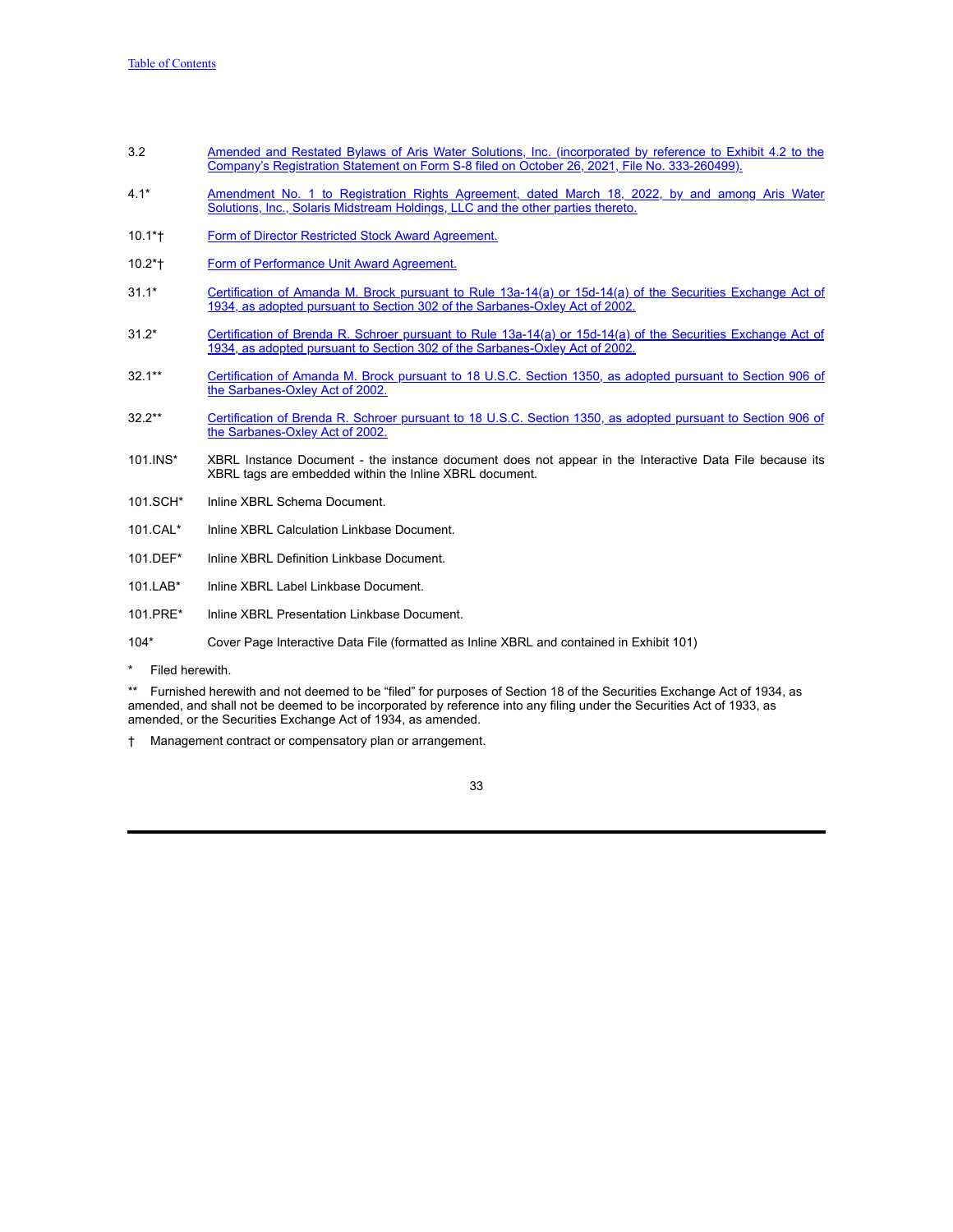## **Signatures**

<span id="page-33-0"></span>Pursuant to the requirements of the Securities Exchange Act of 1934, the registrant has duly caused this report to be signed on its behalf by the undersigned thereunto duly authorized.

May 10, 2022 **Aris Water Solutions, Inc.** 

By: /s/ Amanda M. Brock Amanda M. Brock *President and Chief Executive Officer*

> /s/ Brenda R. Schroer Brenda R. Schroer *Chief Financial Officer*

/s/ Dustin A. Hatley Dustin A. Hatley *Chief Accounting Officer*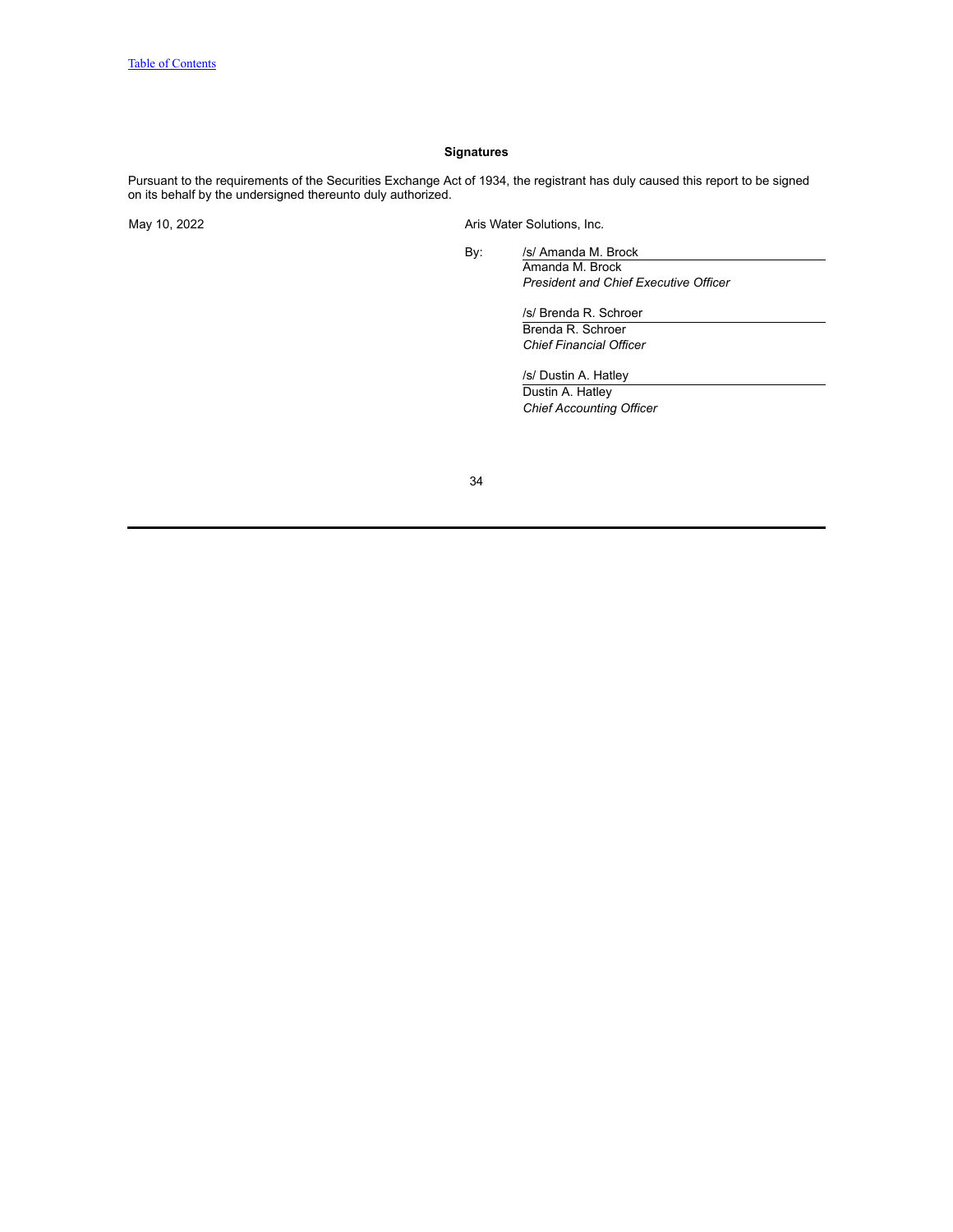#### **AMENDMENT NO. 1 TO REGISTRATION RIGHTS AGREEMENT**

This AMENDMENT NO. 1 TO REGISTRATION RIGHTS AGREEMENT (this "Amendment") is made as of March 18, 2022 by Aris Water Solutions, Inc., a Delaware corporation (the "Company"), Solaris Midstream Holdings, LLC, a Delaware limited liability company ("Solaris") and the holders party hereto (the "Aris Holders"). Capitalized terms used but not otherwise defined in this Amendment shall have the meanings given to such terms in that certain Registration Rights Agreement (the "Agreement") dated as of October 26, 2021, by and among the Company, Solaris, and the other parties thereto.

# RECITALS

WHEREAS, pursuant to Section 8(c) of the Agreement, the Agreement may be amended by a written instrument signed by the Company and Holders that hold a majority of the Registrable Securities as of the date of such amendment;

WHEREAS, the Aris Holders are the record owners of a majority of the Registrable Securities; and

WHEREAS, the Company and the Aris Holders now desire to amend the Agreement as set forth herein.

#### AGREEMENT

NOW, THEREFORE, in consideration of the mutual covenants and agreements set forth herein, and other good and valuable consideration, the receipt and sufficiency of which are hereby acknowledged, the Company and the Aris Holders hereby agrees as follows:

1. Section 2(a)(i) is hereby amended and restated to read as follows:

"(i) As soon as reasonably practicable after the Company is eligible to use Form S-3 for the Resale Shelf Registration Statement, the Company shall use its commercially reasonable efforts to prepare and submit or cause to be prepared and submitted with the Commission a DRS Submission of a Shelf Registration Statement on Form S-3 for an offering to be made on a delayed or continuous basis pursuant to Rule 415 of the Securities Act registering the resale from time to time by the Holders of all of the Registrable Securities held by the Holders through any method legally available to the Holders (the "**Resale Shelf Registration Statement**"). The Company shall use commercially reasonable efforts to cause the Resale Shelf Registration Statement to be declared effective as soon as possible after filing, but in no event later than five (5) Business Days after the Commission notifies the Company that it will not review the Resale Shelf Registration Statement, if applicable; provided that the Company will not be required to cause the initial Resale Shelf Registration Statement to be declared effective any earlier than 48 hours after it is publicly filed with the Commission and such five Business Day requirement shall be extended by a reasonable amount if a Holder provides a withdrawal notice during such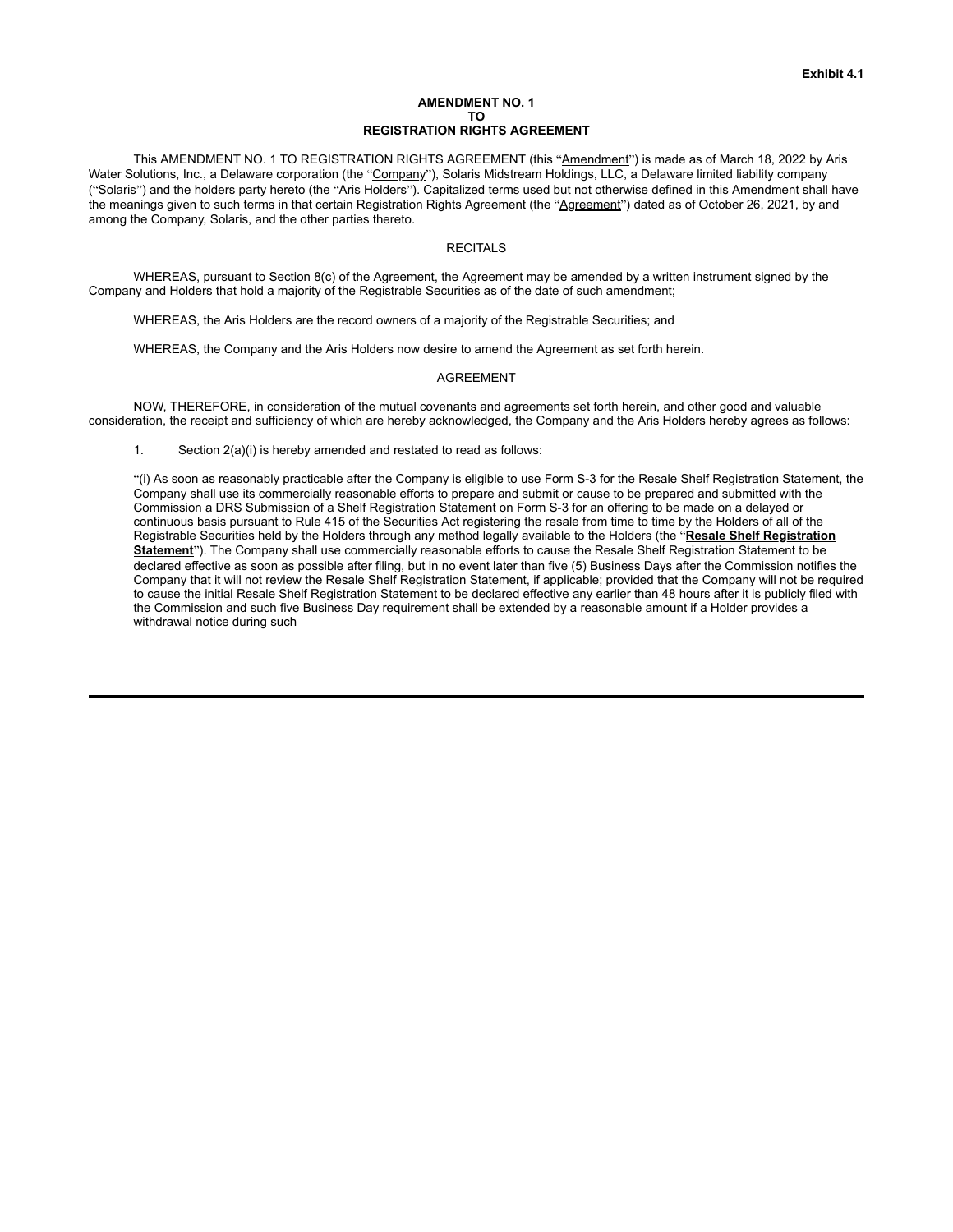period pursuant to section 2(b)(iv) hereunder. Once effective, subject to Section 3(o), the Company shall use commercially reasonable efforts to keep the Resale Shelf Registration Statement continuously effective and to be supplemented and amended to the extent necessary to ensure that such Registration Statement is available, including, if the Company becomes a WSKI, to cause the Resale Shelf Registration Statement to be in the form of an Automatic Shelf Registration Statement for such purpose on Form S-3, or, if not available, to ensure that another Registration Statement is available, under the Securities Act at all times for the public resale of all of the Registrable Securities until the end of the Effectiveness Period. The Resale Shelf Registration Statement shall contain a Prospectus in such form as to permit any Holder to sell such Registrable Securities pursuant to Rule 415 under the Securities Act (or any successor or similar provision adopted by the Commission then in effect) at any time beginning on the effective date for such Registration Statement, and the Company shall file with the Commission the final form of such Prospectus pursuant to Rule 424 (or successor thereto) under the Securities Act no later than the second Business Day after the Resale Shelf Registration Statement becomes effective. The Resale Shelf Registration Statement shall provide that the Registrable Securities may be sold pursuant to any method or combination of methods legally available to, and requested by, the Holders. Without limiting the foregoing, subject to any comments from the Commission, each Registration Statement filed pursuant to this Section 2(a) shall include a "plan of distribution" approved by the Initial Holders or to which the Initial Holders have not objected after reasonable advance notice."

2. The Agreement is hereby amended to the fullest extent necessary to effect all of the matters contemplated by this Amendment and such amendments are binding on all Holders. Except as specifically provided for in this Amendment, the provisions of the Agreement shall remain in full force and effect.

3. The execution, delivery and effectiveness of this Amendment shall not operate (a) as an amendment or modification of any provision, right or obligation of any Holder under the Agreement except as specifically set forth in this Amendment or (b) as a waiver or consent to any subsequent action or transaction.

This Amendment shall be construed and enforced in accordance with and governed by the laws of the State of New York, without regard to the principles of conflicts of laws thereof.

[*Signature page follows*]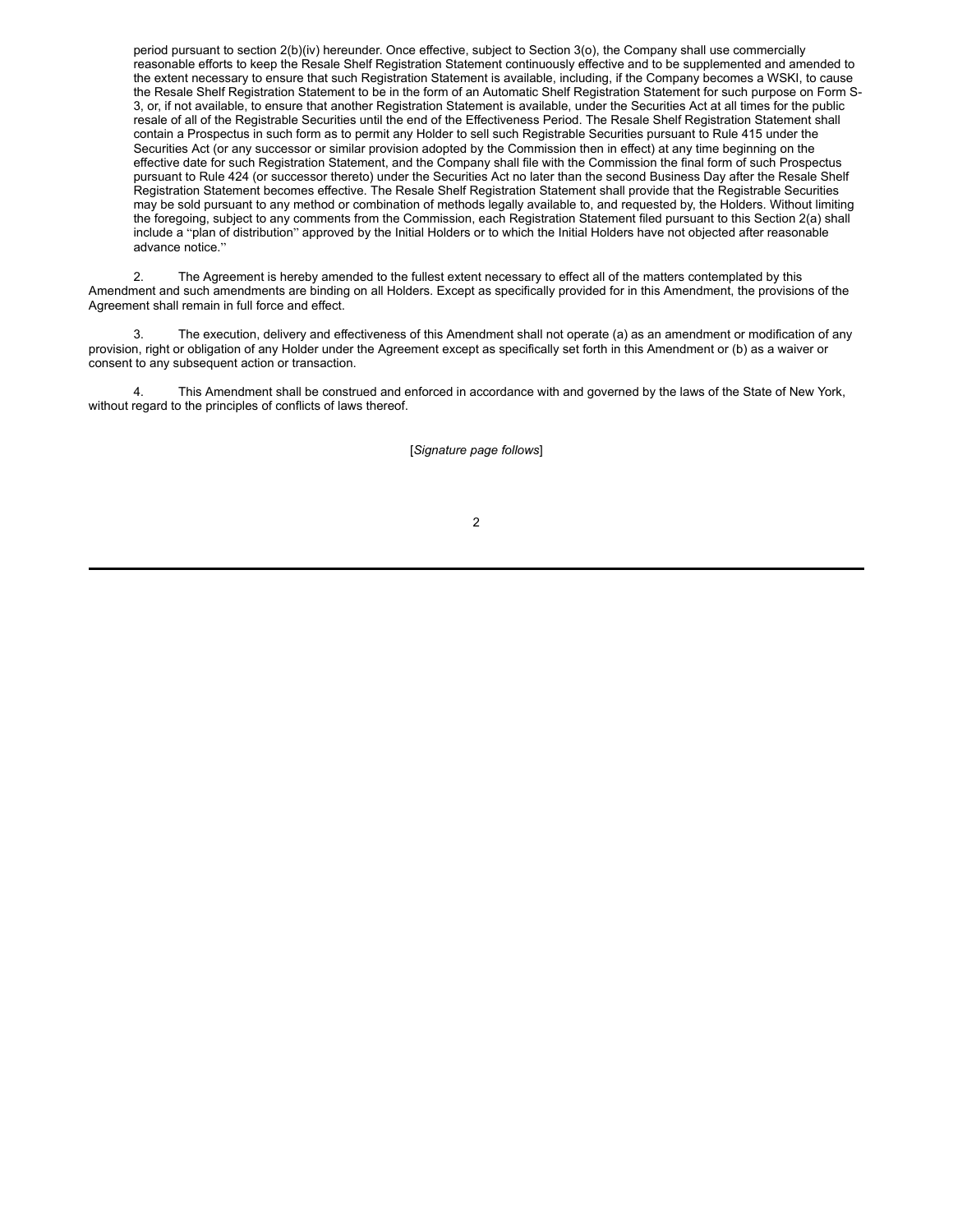IN WITNESS WHEREOF, the undersigned have duly executed this Agreement as of the date and year first above written.

# **ARIS WATER SOLUTIONS, INC.**

By: /s/ Amanda M. Brock

Name: Amanda M. Brock Title: President and Chief Executive Officer

# **SOLARIS MIDSTREAM HOLDINGS, LLC**

By: /s/ Amanda M. Brock Name: Amanda M. Brock Title: President and Chief Executive Officer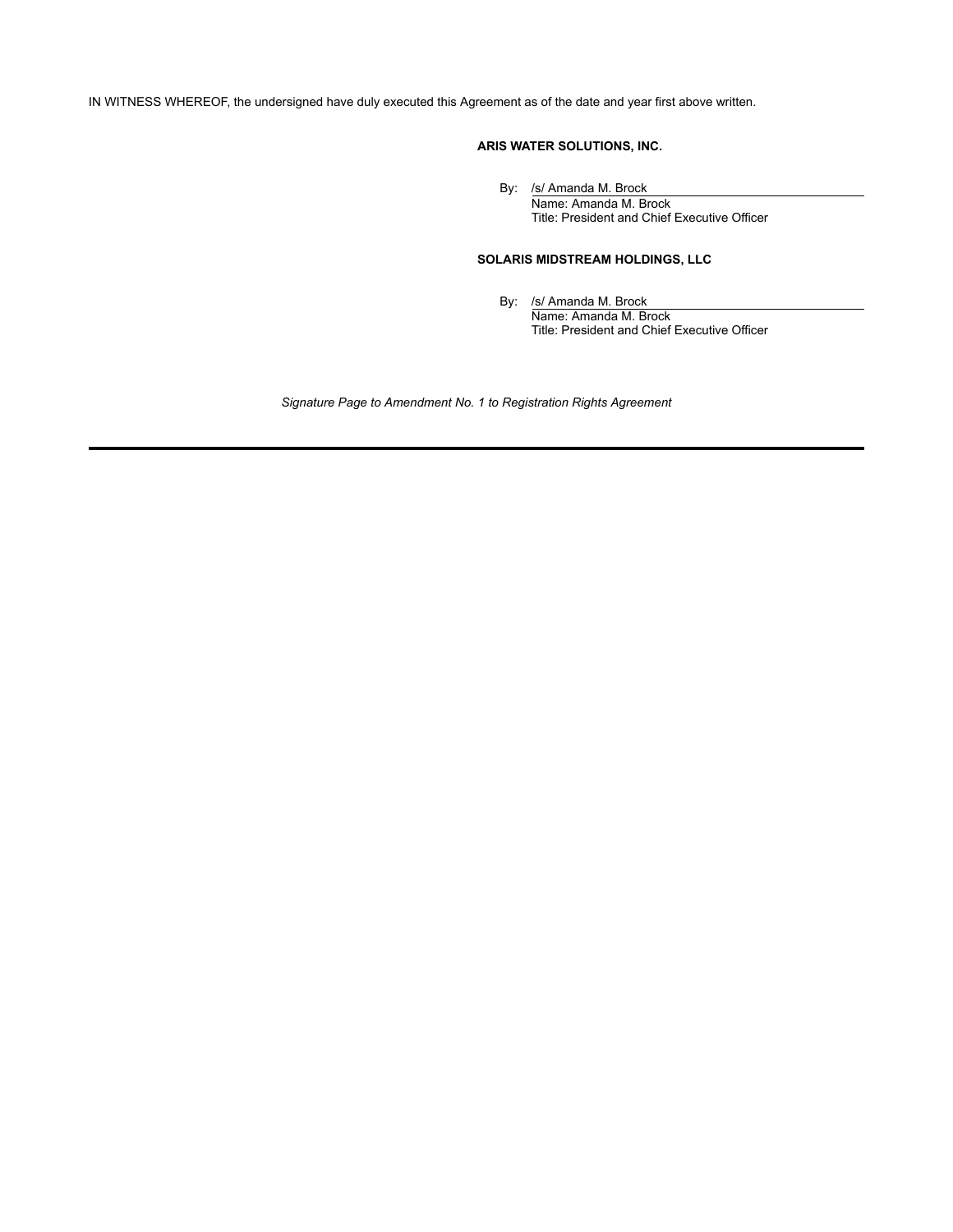# **ARIS HOLDERS**:

# **COG OPERATING LLC**

By: /s/ Andy O'Brien

Name: Andy O'Brien Title: Vice President Treasury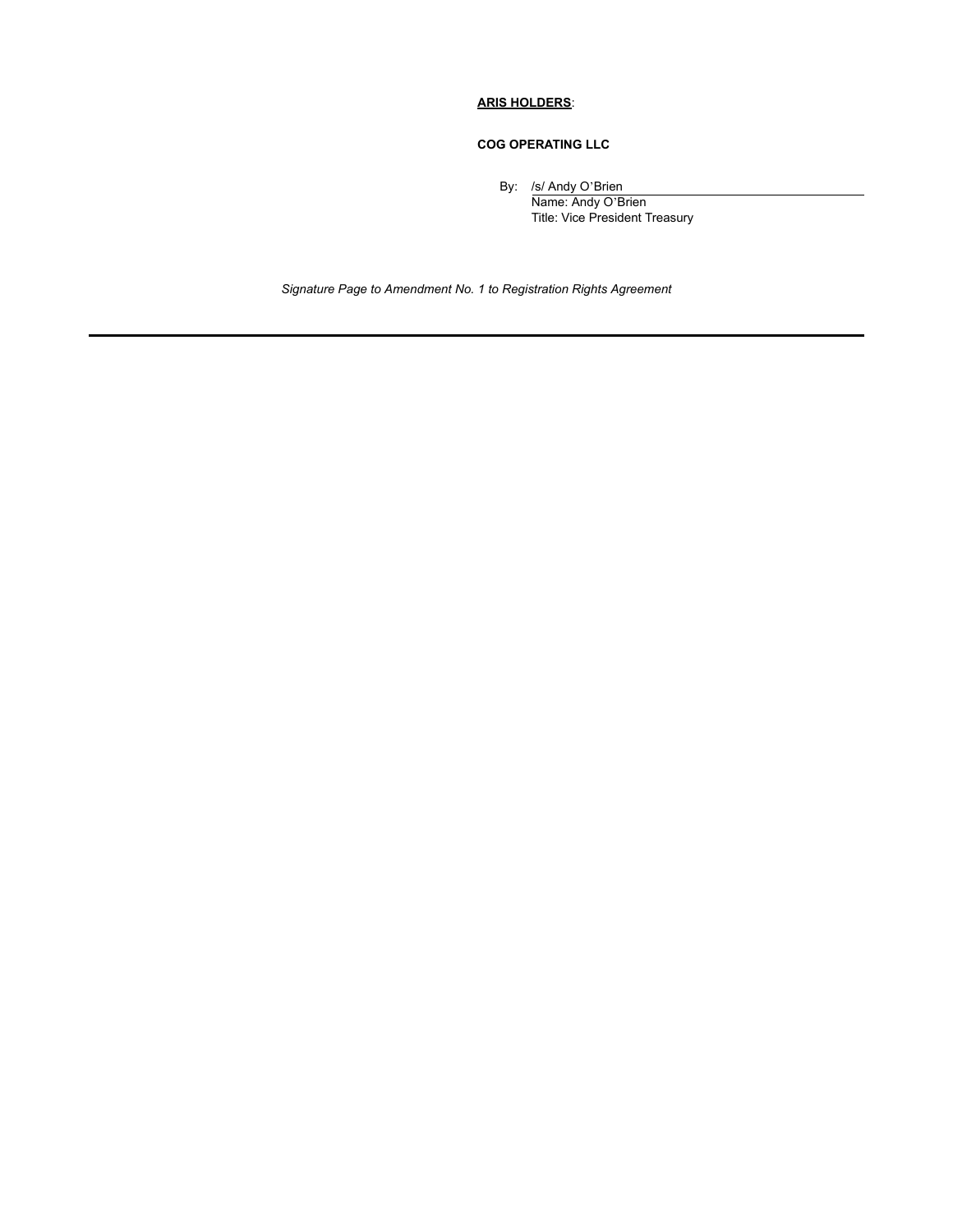# **YORKTOWN ENERGY PARTNERS XI, L.P.**

**BY: YORKTOWN XI COMPANY, LP, ITS GENERAL PARTNER**

# **BY: YORKTOWN XI ASSOCIATES LLC, ITS GENERAL PARTNER**

By: /s/ Howard Keenan, Jr. Name: Howard Keenan, Jr. Title: Member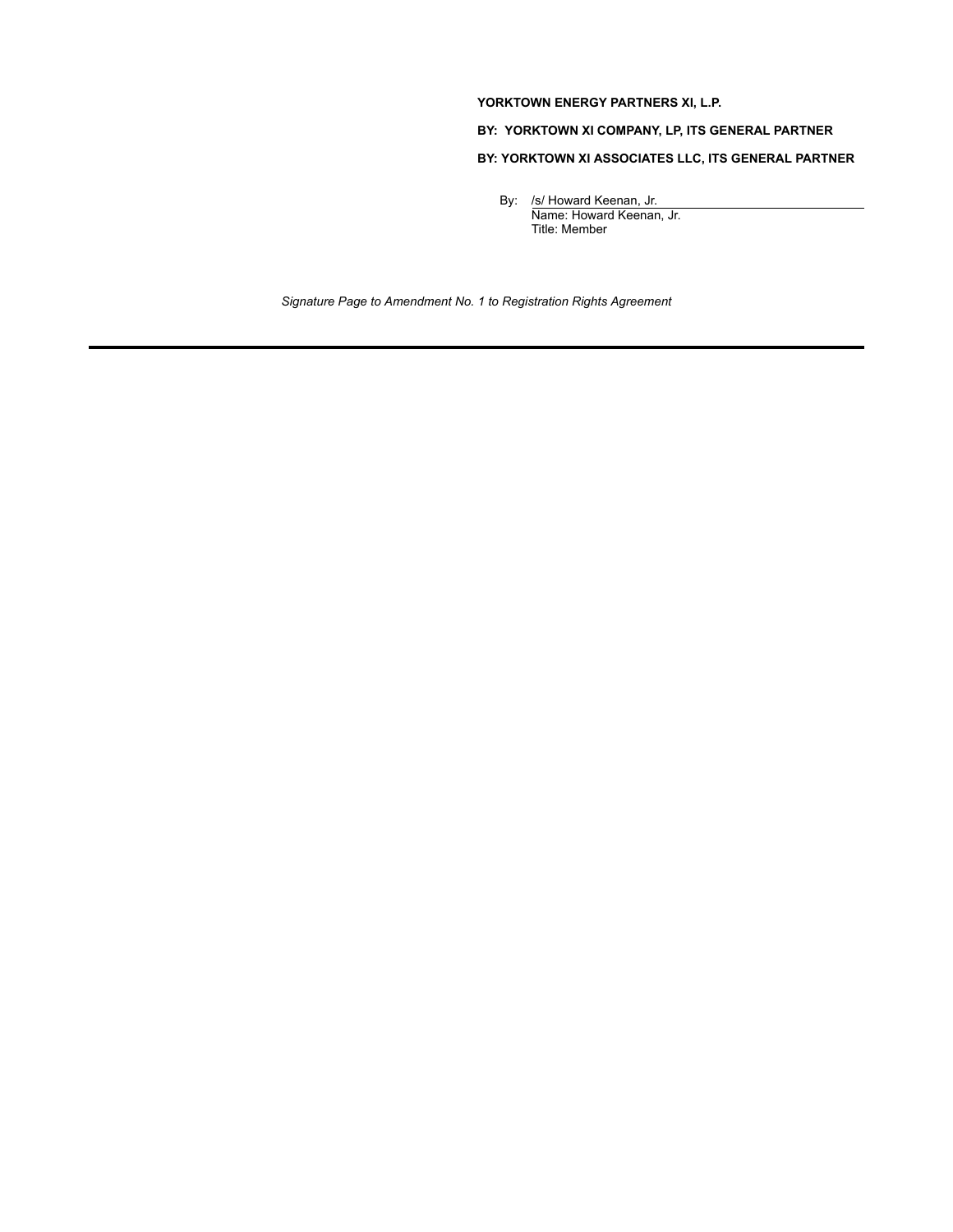# **HBC WATER RESOURCES LP**

# **BY: HBC WATER RESOURCES GP LP, ITS GENERAL PARTNER**

By: /s/ Joseph Colonnetta Name: Joseph Colonnetta Title: Member

# **HBC WATER RESOURCES II LP**

**BY: HBC WATER RESOURCES II GP LP, ITS GENERAL PARTNER**

By: /s/ Joseph Colonnetta Name: Joseph Colonnetta Title: Member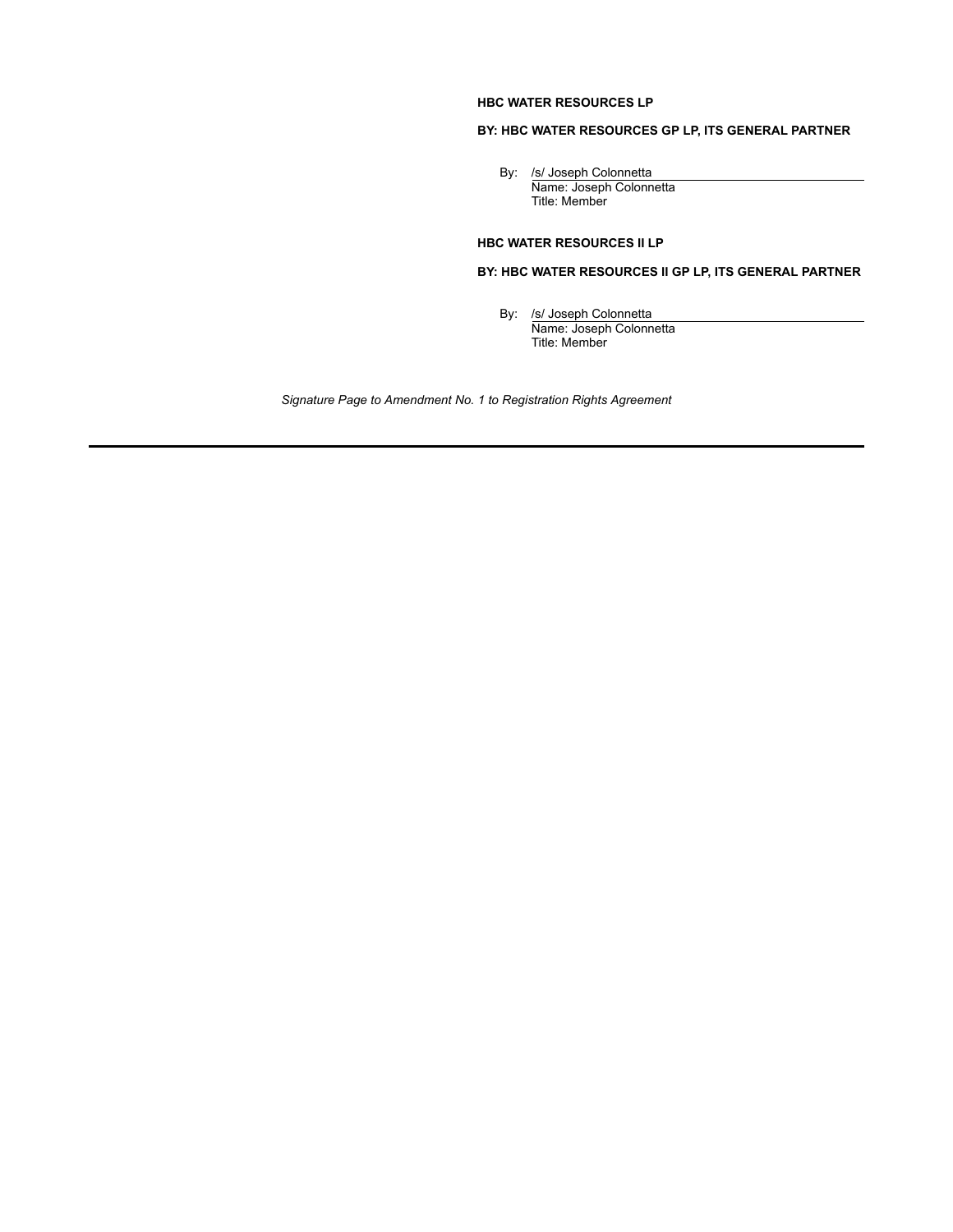### **ARIS WATER SOLUTIONS, INC. 2021 EQUITY INCENTIVE PLAN NOTICE OF GRANT OF AWARD OF RESTRICTED STOCK**

### **Notice of Grant**

Aris Water Solutions, Inc. (the "Company") hereby grants to the Participant named below the number of shares of Restricted Stock specified below (the "Award"). Each share of Restricted Stock reflects one share of the Company's Class A common stock, par value \$0.01 per share (the "Common Stock"), granted subject to the terms and conditions set forth in this Grant Notice, the Aris Water Solutions, Inc. 2021 Equity Incentive Plan (the "Plan"), and the Restricted Stock Award Agreement (the "Award Agreement") promulgated under such Plan, each as amended from time to time. This Award is granted pursuant to the Plan and is subject to and qualified in its entirety by the Award Agreement.

#### **Participant Name**:

**Grant Date**:

**Vesting Commencement Date**:

**Number of shares of Restricted Stock**:

### **Vesting Schedule**:

The Restricted Stock shall become vested on the following basis:

● [100% of the Restricted Stock will vest on XXXX];

provided that the Participant shall not have experienced a Termination of Employment from the Grant Date through such vesting date. If the Participant experiences a Termination of Employment for any or no reason before the Participant vests in any portion of the Restricted Stock, the unvested portion of the Restricted Stock will immediately terminate. However, notwithstanding anything herein to the contrary, the vesting of the Restricted Stock shall be subject to any vesting acceleration provisions applicable to the Restricted Stock contained in the Plan, the Award Agreement and/or any employment or service agreement, offer letter, severance agreement, or any other agreement between the Participant and the Company or any Affiliate or Subsidiary (such agreement, a "Separate Agreement").

#### **Agreements**

By your signature and the Company's signature below, you and the Company agree that this Award is granted under and governed by the terms of the Plan and the Award Agreement, all of which are attached hereto and incorporated herein by this reference, and shall be subject to the terms thereof. Capitalized terms used but not defined herein shall have the meanings given to them in the Plan or

| ۰ |  |
|---|--|
|   |  |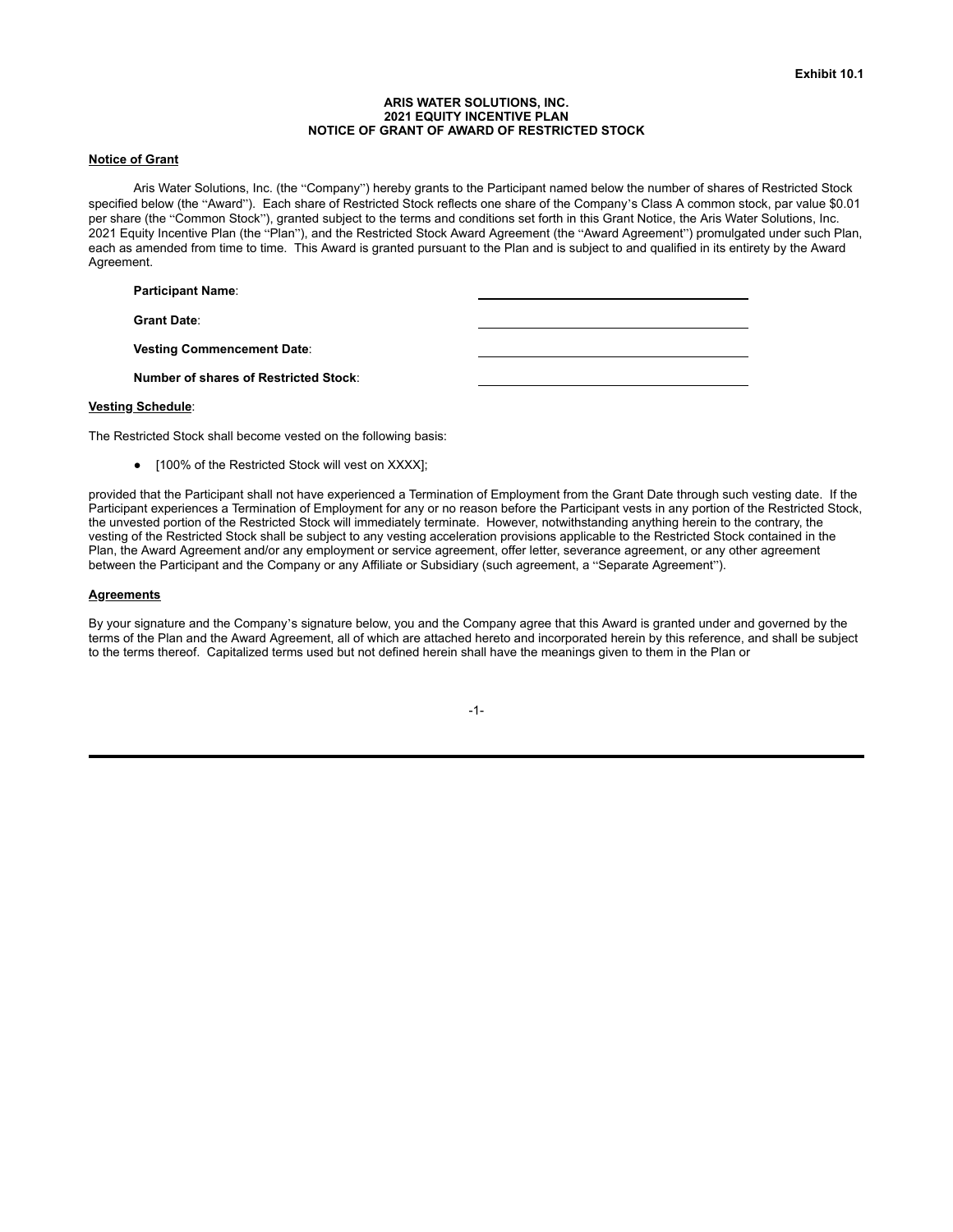the Award Agreement, as the case may be. In the event you do not execute or specifically decline this Award Agreement in writing, you will be deemed to have accepted the terms herein.

You further acknowledge that your rights to any Restricted Stock will be earned and become vested only as you provide services to the Company over time and that nothing herein or in the attached documents confers upon you any right to continue your employment or other service relationship with the Company or any Affiliate or Subsidiary for any period of time, nor does it interfere in any way with your right or the Company's (or any Affiliate's or Subsidiary's) right to terminate that relationship at any time, for any reason or no reason, with or without Cause, and with or without advance notice, except as may be required by the terms of a Separate Agreement or in compliance with applicable law.

"COMPANY" "PARTICIPANT"

Aris Water Solutions, Inc.

Name:<br>Title:

Title: Name

**Signature** 

Address

Address

-2-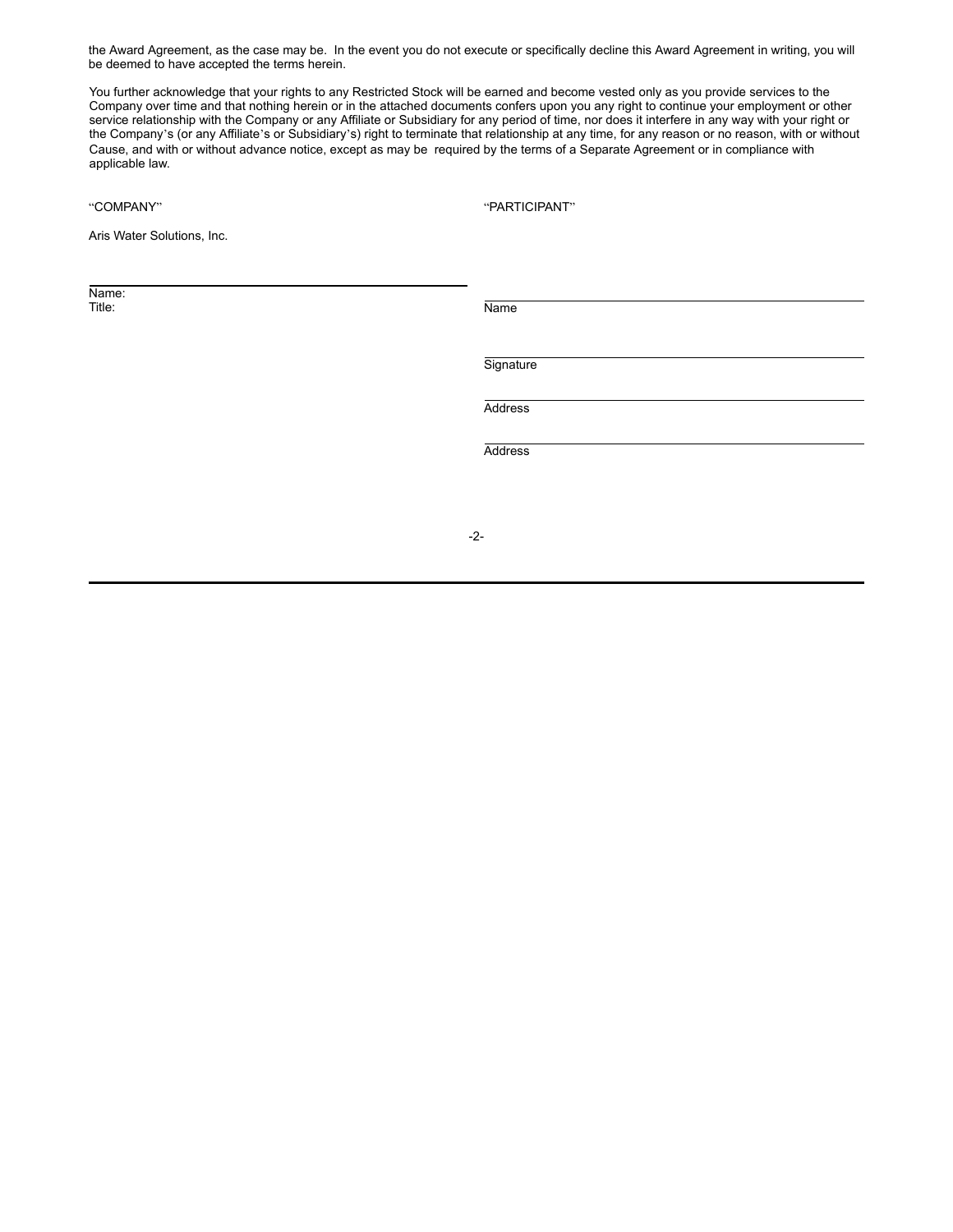### **ARIS WATER SOLUTIONS, INC. 2021 EQUITY INCENTIVE PLAN RESTRICTED STOCK AWARD AGREEMENT**

This Award Agreement is made and entered into by and between Aris Water Solutions, Inc., a Delaware corporation ("Company"), and the Participant identified in the Notice of Grant of Award of Restricted Stock ("Grant Notice") which is attached hereto (the "Participant").

**1. Grant of Restricted Stock**. The Company hereby grants to the Participant named in the Grant Notice an award of Restricted Stock, subject to all of the terms and conditions in this Award Agreement and the Plan, which are incorporated herein by reference.

**2. Vesting of Award**. The Award shall not be vested as of the Grant Date set forth in the Grant Notice and shall be nontransferable and forfeitable unless and until otherwise vested pursuant to the terms of the Grant Notice and this Award Agreement. After the Grant Date, subject to termination or acceleration as provided in this Award Agreement or any Separate Agreement, the Award shall become vested as described in the Grant Notice. Restricted Stock that has not vested and is no longer subject to forfeiture is referred to herein as a "Vested Share." Restricted Stock that has not not vested and remains subject to forfeiture is referred to herein as an "Unvested Share" (the Unvested Shares and Vested Shares are collectively referred to herein as the "Shares"). Except as set forth in Section 4 below, upon the Participant's Termination of Employment, any then Unvested Shares held by the Participant shall be forfeited and canceled as of the date of such termination.

**3. Certificate Legend.** Each certificate representing shares of Common Stock underlying the Award shall bear the following legend:

"The sale or other transfer of the shares of stock represented by this certificate, whether voluntary, involuntary, or by operation of law, is subject to certain restrictions on transfer as set forth in the Aris Water Solutions, Inc. 2021 Equity Incentive Plan and in the associated Restricted Stock Award Agreement. A copy of the Aris Water Solutions, Inc. 2021 Equity Incentive Plan and such Restricted Stock Award Agreement may be obtained from Aris Water Solutions, Inc."

**4. Removal of Restrictions.** Except as may otherwise be provided herein and in the Plan, the shares of Common Stock underlying the Award shall become freely transferable by the Participant on the date such shares become Vested Shares, subject to applicable federal and state securities laws. Once shares of Restricted Stock are no longer subject to any restrictions, the Participant shall be entitled to have the legend required by Section 3 of this Agreement removed from the applicable stock certificates.

## **5. Terminations of Employment; Change in Control**.

(a) *Change in Control*. Unless otherwise provided in a Separate Agreement, upon the occurrence of a Change in Control, all then Unvested Shares shall become Vested Shares effective as of immediately prior to the consummation of such Change in **Control** 

-3-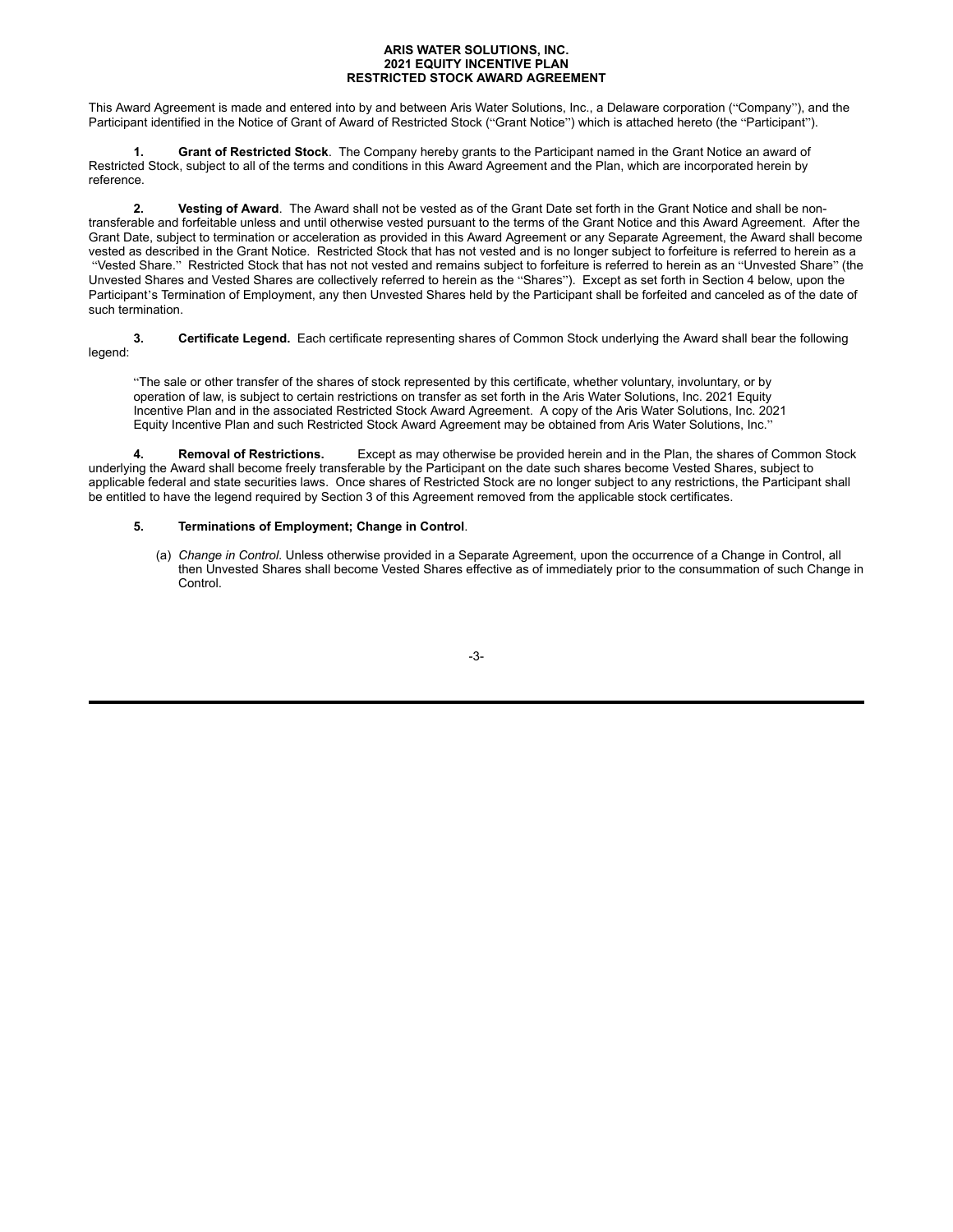- (b) *Death; Disability.* Except as otherwise provided under Section 4(a), if the Participant's Termination of Employment is as a result of the Participant's death or Disability all then Unvested Shares shall become Vested Shares effective as of the date of such Termination of Employment.
- (c) *Other Termination*. Upon the Participant's Termination of Employment for any other reason not set forth in Section 4(b), any then Unvested Shares held by Participant shall be forfeited and canceled, for no consideration, as of the Termination Date.

**6. Restrictions on Resales**. The Company may impose such restrictions, conditions or limitations as it determines appropriate as to the timing and manner of any resales by the Participant or other subsequent transfers by the Participant of any Shares, including without limitation (a) restrictions under an insider trading policy, (b) restrictions designed to delay and/or coordinate the timing and manner of sales by the Participant and other holders and (c) restrictions as to the use of a specified brokerage firm for such resales or other transfers.

**7. Rights as a Stockholder**. The Participant may exercise full voting rights and shall accrue all dividends and other distributions as and when paid with respect to the shares of Restricted Stock while they are held. If any such dividends or distributions are paid in shares of Common Stock, such shares of Common Stock shall be subject to the same restrictions on transferability as are the shares of Common Stock underlying the Restricted Stock with respect to which they were paid.

**8. Withholding Taxes**. To the extent required by applicable federal, state, local or foreign law, the Participant shall make arrangements satisfactory to the Company for the satisfaction of any withholding tax obligations that arise by reason of the grant or vesting of the Restricted Stock. The Company shall not be required to recognize the disposition of such Shares until such obligations are satisfied. The Participant acknowledges that the Company shall have the right to deduct any taxes required to be withheld by law in connection with the vesting of Shares from any amounts payable by it to the Participant (including, without limitation, future cash wages).

**9. Non-Transferability of Award**. The Participant understands, acknowledges and agrees that, except as otherwise provided in the Plan or as permitted by the Committee, the Award may not be sold, assigned, transferred, pledged or otherwise directly or indirectly encumbered or disposed of other than by will or the laws of descent and distribution.

**10. Other Agreements Superseded**. The Grant Notice, this Award Agreement, the Plan, and any Separate Agreement, if applicable, constitute the entire understanding between the Participant and the Company regarding the Award. Any prior agreements, commitments or negotiations concerning the Award are superseded.

**11. Continued Service**. Nothing in the Plan, in the Grant Notice, this Award Agreement or any other instrument executed pursuant to the Plan shall confer upon the Participant

-4-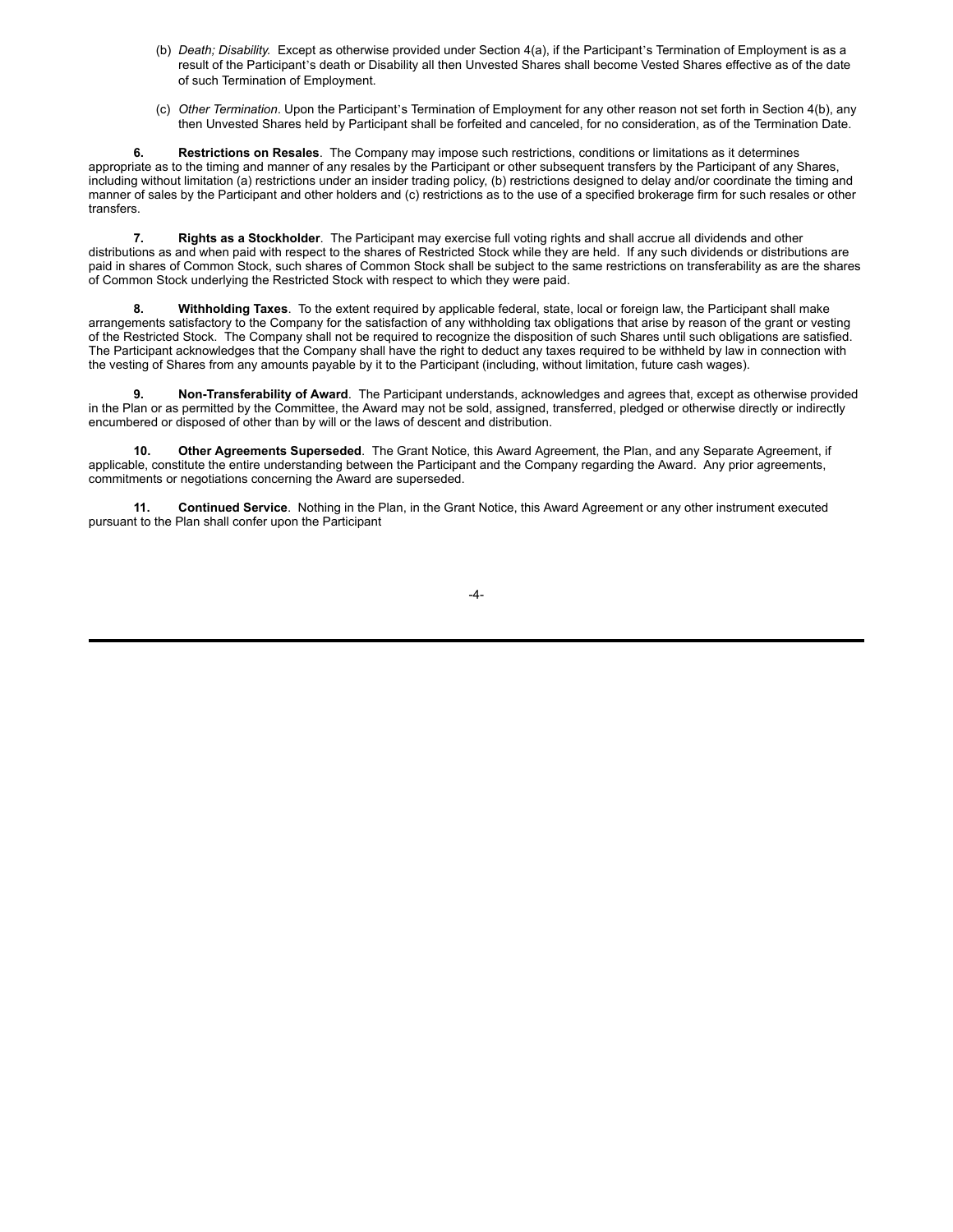any right to continue in the Company's employ or service nor limit in any way the Company's (or any Affiliate's or Subsidiary's) right to terminate the Participant's employment or other service at any time for any reason.

**12. No Liability of Company**. The Company and any Affiliate or Subsidiary which is in existence or hereafter comes into existence shall not be liable to the Participant or any other person as to any tax consequence expected, but not realized, by the Participant or other person due to the receipt of any Restricted Stock granted hereunder.

### **13. General**.

(a) Governing Plan Document. The Award is subject to all the provisions of the Plan, the provisions of which are hereby made a part of the Award, and is further subject to all interpretations, amendments, rules and regulations, which may from time to time be promulgated and adopted pursuant to the Plan.

(b) Governing Law. This Award Agreement shall be governed by, and construed in accordance with, the laws of the State of Delaware, without regard to principles of conflicts of law.

(c) Electronic Delivery. By executing the Grant Notice, the Participant hereby consents to the delivery of information (including, without limitation, information required to be delivered to the Participant pursuant to applicable securities laws) regarding the Company and its Affiliates or Subsidiaries, the Plan, the Award and the Common Stock via Company web site or other electronic delivery.

(d) Notices. Any notice required or permitted to be delivered under this Award Agreement shall be in writing (which shall include electronic transmission) and shall be deemed received (i) the business day following electronic verification of receipt if sent electronically, (ii) upon personal delivery to the party to whom the notice is directed, or (iii) the business day following deposit with a reputable overnight courier (or the second business day following deposit in the case of an international delivery). Notice shall be addressed to the Company at its principal executive office and to the Participant at the address that he or she most recently provided to the Company. The recipient may acknowledge actual receipt at a time earlier than the deemed receipt set forth herein or by a means other than that set forth herein.

(e) Successors/Assigns. This Award Agreement shall inure to the benefit of and be binding upon the parties hereto and their respective permitted heirs, beneficiaries, successors and assigns.

(f) Severability. If one or more provisions of this Award Agreement are held to be unenforceable under applicable law, such provision shall be excluded from this Award Agreement, and the balance of the Award Agreement shall be interpreted as if such provision were so excluded and shall be enforceable in accordance with its terms. The parties agree to replace such illegal, void, invalid or unenforceable provision of this Award Agreement with a legal, valid and enforceable provision that will achieve, to the extent possible, the economic, business and other purposes of such illegal, void, invalid or unenforceable provision.

## -5-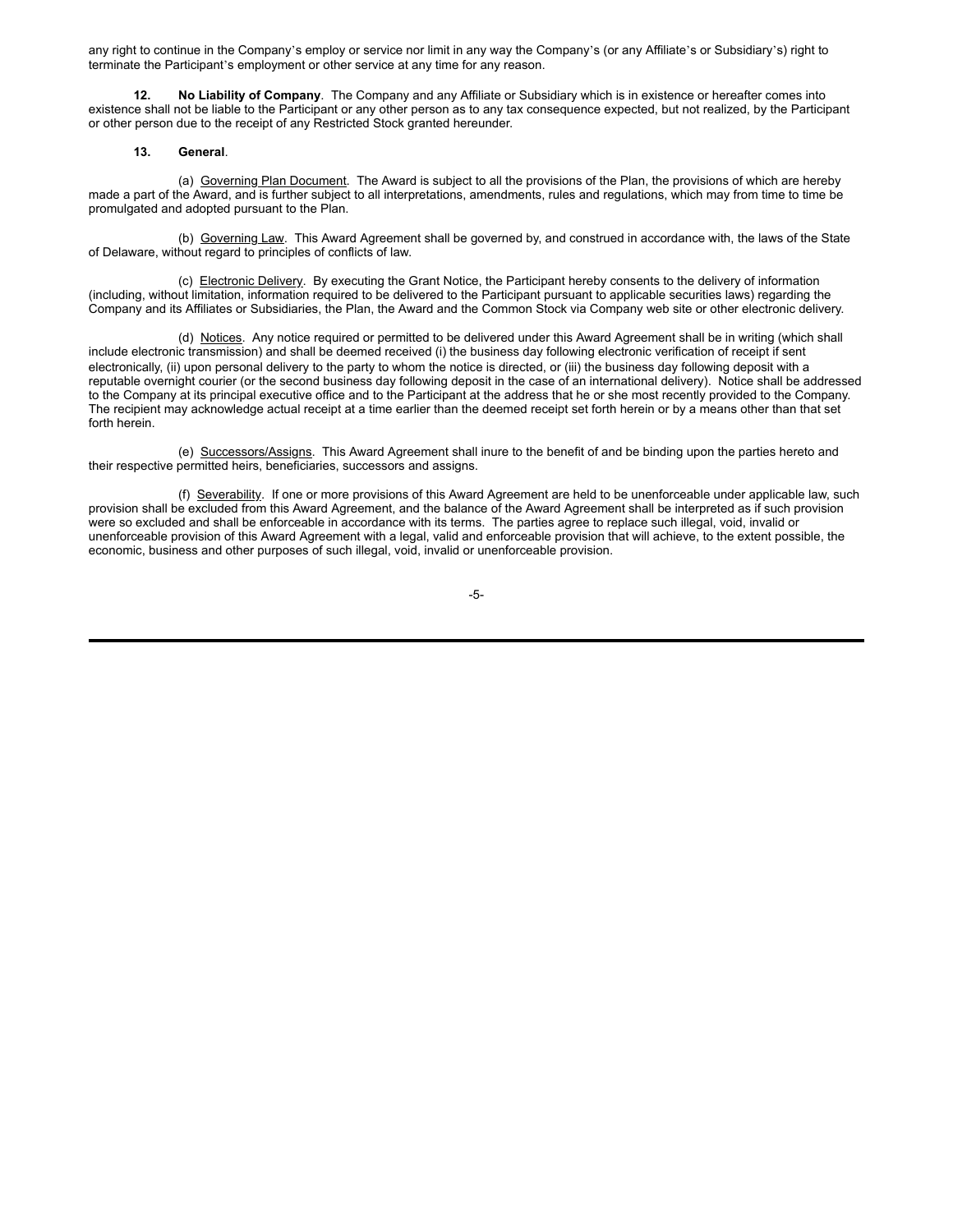### **ARIS WATER SOLUTIONS, INC. 2021 EQUITY INCENTIVE PLAN NOTICE OF GRANT OF AWARD OF PERFORMANCE-BASED RESTRICTED STOCK UNITS**

### **Notice of Grant**

Aris Water Solutions, Inc. (the "Company") hereby grants to the Participant named below the target number of Performance-Based Restricted Stock Units specified below (the "PSUs"). Each Performance-Based Restricted Stock Unit represents the right to receive one share of the Company's Class A common stock, par value \$0.01 per share (the "Common Stock"), upon the terms and subject to the conditions set forth in this Grant Notice, the Aris Water Solutions, Inc. 2021 Equity Incentive Plan (the "Plan"), the Performance-Based Restricted Stock Unit Award Agreement (the "Award Agreement") promulgated under such Plan and the Restrictive Covenants attached hereto as Exhibit A (the "Restrictive Covenants"), each as amended from time to time. This Award is granted pursuant to the Plan and is subject to and qualified in its entirety by the Award Agreement.

| <b>Participant Name:</b>   |                                           |
|----------------------------|-------------------------------------------|
| <b>Grant Date:</b>         |                                           |
| <b>Performance Period:</b> | January 1, 2022 through December 31, 2024 |

A number of PSUs greater than or less than the Target Number of PSUs may actually vest and be settled in shares of Common Stock depending upon the level of attainment of the performance-vesting requirements.

**Vesting Schedule**: Between 0% and 200% of the target number of PSUs granted hereunder will become earned based on the achievement of the performance objectives set forth in Appendix 1 attached hereto, and, subject to the Participant's continuous service as an employee of the Company, shall become vested on the date following the end of the Performance Period that the Committee certifies the final number of PSUs actually earned hereunder (the "Vesting Date").

## **Agreements**

**Target Number of PSUs**: .

By your signature and the Company's signature below, you and the Company agree that this Award is granted under and governed by the terms of the Plan and the Award Agreement, all of which are attached hereto and incorporated herein by this reference, and that your receipt of the Award and retention of the shares subject to the Award shall be subject to the terms of the Restrictive Covenants. Capitalized terms used but not defined herein shall have the meanings given to them in the Plan or the Award Agreement, as the case may be.

-1-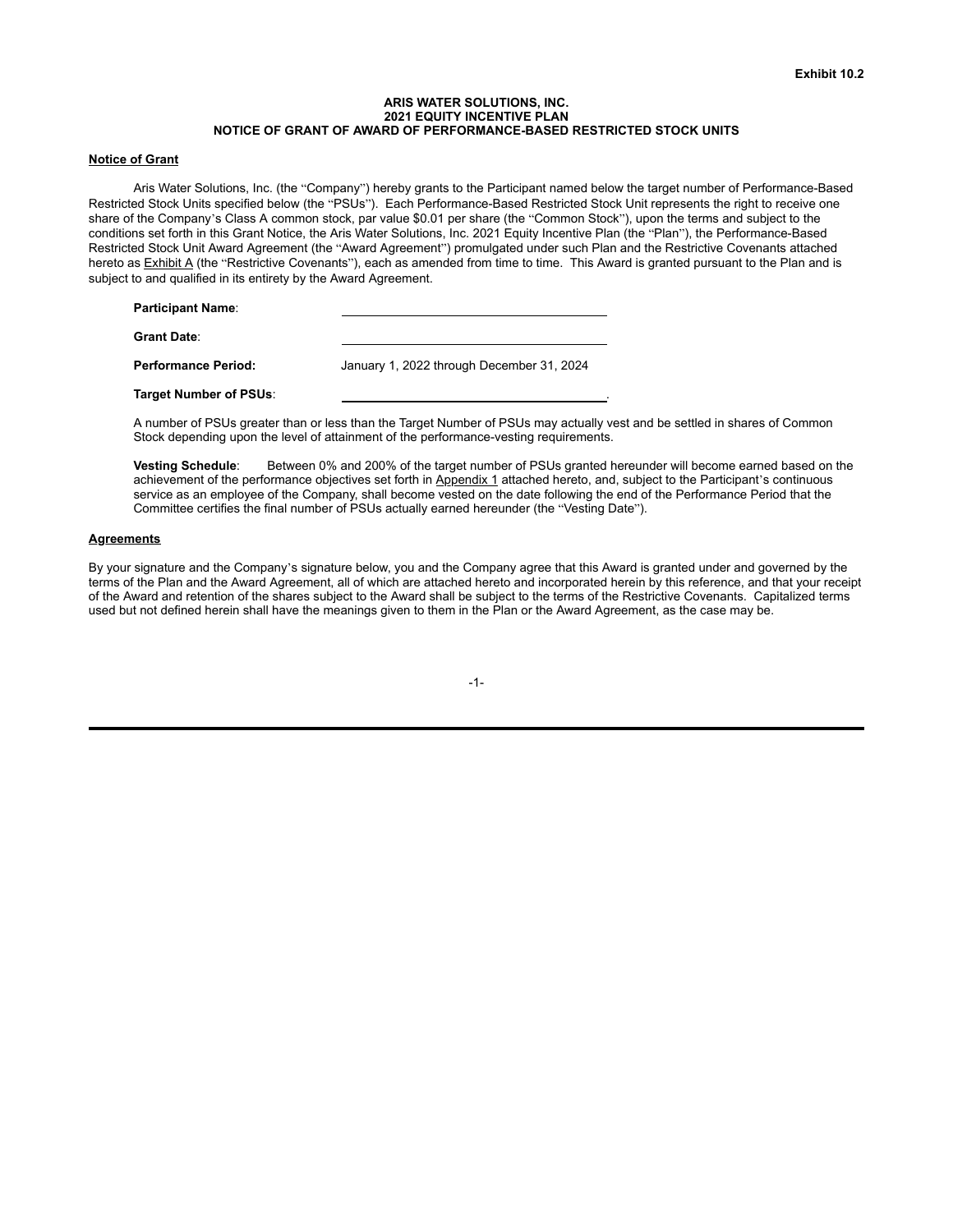You further acknowledge that your rights to any Performance-Based Restricted Stock Units will be earned and become vested only as you provide services to the Company over time and that nothing herein or in the attached documents confers upon you any right to continue your employment or other service relationship with the Company or any Affiliate or Subsidiary for any period of time, nor does it interfere in any way with your right or the Company's (or any Affiliate's or Subsidiary's) right to terminate that relationship at any time, for any reason or no reason, with or without Cause, and with or without advance notice, except as may be required by the terms of any employment or service agreement, offer letter, severance agreement, or any other agreement between the Participant and the Company or any Affiliate or Subsidiary (such agreement, a "Separate Agreement") or in compliance with applicable law.

"PARTICIPANT"

Aris Water Solutions, Inc.

Name:<br>Title:

Title: Name

**Signature** 

Address

Address

-2-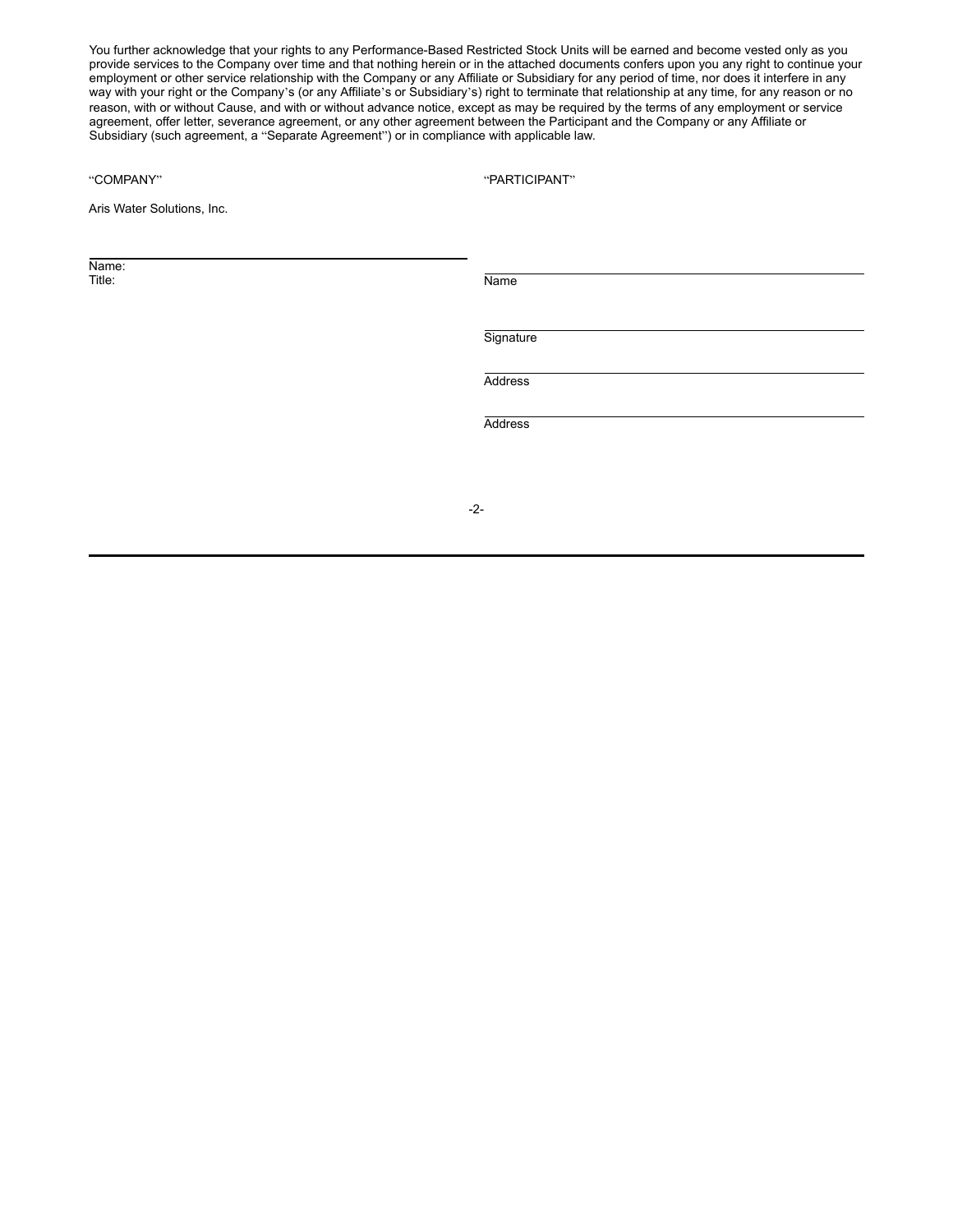### **ARIS WATER SOLUTIONS, INC. 2021 EQUITY INCENTIVE PLAN PERFORMANCE-BASED RESTRICTED STOCK UNIT AWARD AGREEMENT**

This Award Agreement is made and entered into by and between Aris Water Solutions, Inc., a Delaware corporation ("Company"), and the Participant identified in the Notice of Grant of Award of Performance-Based Restricted Stock Units ("Grant Notice") which is attached hereto (the "Participant").

**1. Grant of Performance-Based Restricted Stock Units**. The Company hereby grants to the Participant named in the Grant Notice an award of Performance-Based Restricted Stock Units, subject to all of the terms and conditions in this Award Agreement and the Plan, which are incorporated herein by reference. Performance-Based Restricted Stock Units issued pursuant to a Grant Notice and this Award Agreement are referred to in this Agreement as "Performance-Based Restricted Stock Units" or "PSUs."

**2. Company's Obligation to Pay; Settlement**. Each Performance-Based Restricted Stock Unit represents the right to receive payment as soon as practicable following, and in all events within sixty (60) days following, the date it vests in the form of one share of the Company's Common Stock (each, a "Share" and collectively, the "Shares"). The Participant will have no right to payment of any Shares on any Performance-Based Restricted Stock Units unless and until the Restricted Stock Units have vested in the manner set forth in the Grant Notice and this Award Agreement. Prior to actual payment of a Share on any vested Performance-Based Restricted Stock Unit, such Performance-Based Restricted Stock Unit will represent an unsecured obligation of the Company, for which there is no trust and no obligation other than to issue Shares as contemplated by this Award Agreement and the Plan. Notwithstanding the foregoing, the Committee may elect to settle any Performance-Based Restricted Stock Units in cash.

**3. Vesting of Award**. The Award shall not be vested as of the Grant Date set forth in the Grant Notice and shall be forfeitable unless and until otherwise vested pursuant to the terms of the Grant Notice and this Award Agreement. After the Grant Date, subject to termination or acceleration as provided in this Award Agreement or any Separate Agreement, the Award shall become vested as described in the Grant Notice with respect to that number of Performance-Based Restricted Stock Units as set forth in the Grant Notice. Performance-Based Restricted Stock Units that have vested and are no longer subject to forfeiture are referred to herein as "Vested PSUs." Performance-Based Restricted Stock Units awarded hereunder that are not vested and remain subject to forfeiture are referred to herein as "Unvested PSUs." Except as set forth in Section 4 below or as otherwise provided in a Separate Agreement, upon the Participant's Termination of Employment, any then Unvested PSUs held by the Participant shall be forfeited and canceled as of the date of such termination.

## **4. Terminations of Employment; Change in Control**.

(a) *Change in Control*. Unless otherwise provided in a Separate Agreement, upon the occurrence of a Change in Control, the provisions of Section 16(c) of the Plan shall control.

-3-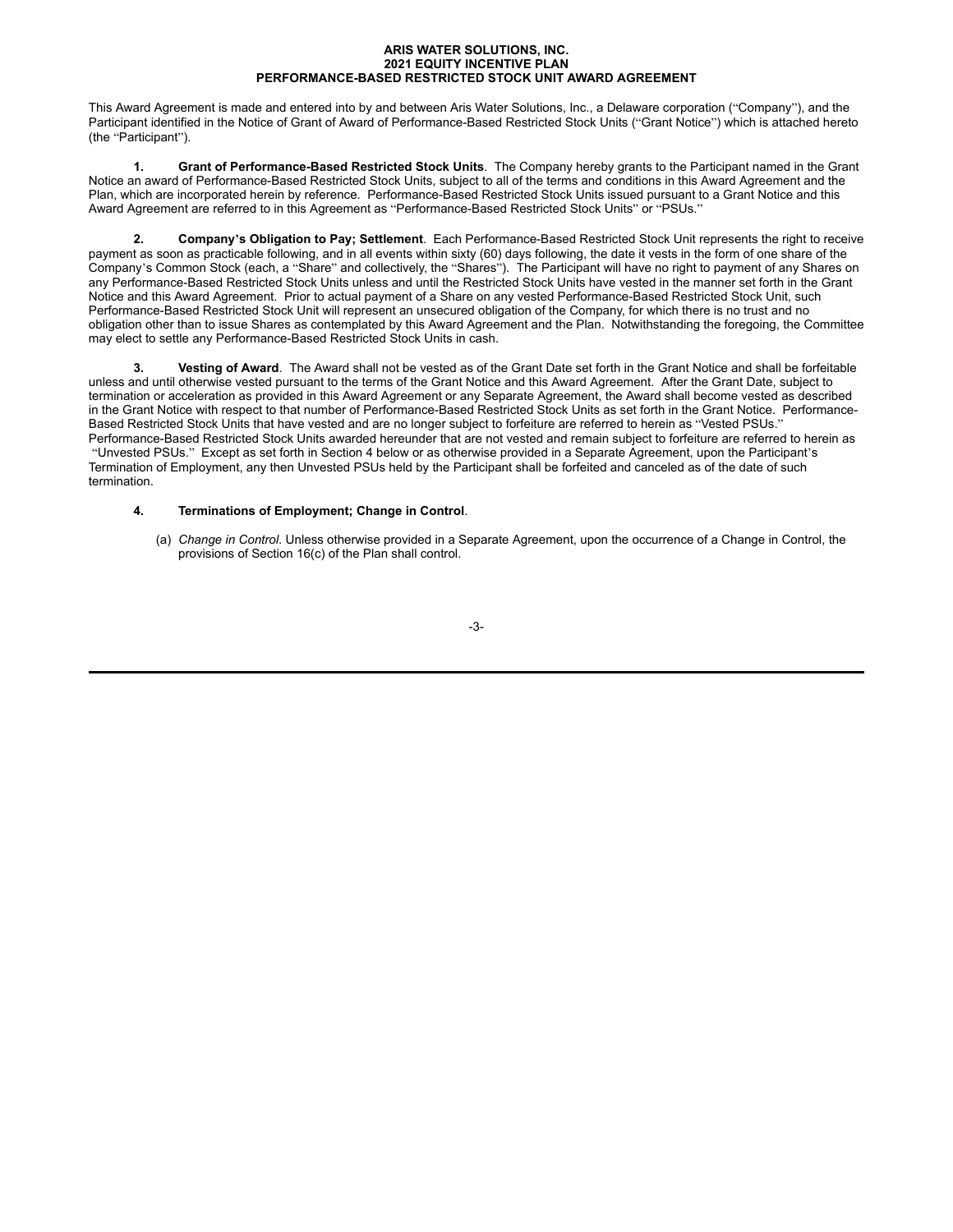- (b) *Death; Disability; Termination without Cause.* Except as otherwise provided under Section 4(a), if the Participant's Termination of Employment is as a result of the Participant's death or Disability or a termination by the Company without Cause, subject to the Participant's (or the Participant's personal representative's) execution and nonrevocation of a general release of claims in a form provided by the Company, the Pro-Rata Amount (as defined below) shall become Vested PSUs effective as of the date of such Termination of Employment. As used herein, "Pro-Rata Amount" means a number of Unvested PSUs equal to (i)(A) the total number of PSUs granted hereunder, multiplied by (B) a fraction, the numerator of which is the number of whole months between the Vesting Commencement Date and the Termination Date and the denominator of which is the number of whole months during the Performance Period, minus (ii) the number of PSUs that became Vested PSUs prior to the Termination Date.
- (c) *Other Terminations*. Upon the Participant's Termination of Employment for any other reason not set forth in Section 4(a) or 4(b), any then Unvested PSUs held by the Participant shall be forfeited and canceled, for no consideration, as of the Termination Date.
- (d) *Restrictive Covenants*. Notwithstanding anything else herein to the contrary, in the event of the Participant's breach of the Restrictive Covenants during the Restricted Period (as defined in the Restrictive Covenants), (i) all then Unvested PSUs held by the Participant shall be forfeited and canceled, for no consideration, as of the date of such breach and (ii) the Participant shall immediately return to the Company the shares of Common Stock or an amount equal to the pre-tax income derived from any disposition of the shares of Common Stock issued in settlement of any Vested PSUs.

**5. Restrictions on Resales**. The Company may impose such restrictions, conditions or limitations as it determines appropriate as to the timing and manner of any resales by the Participant or other subsequent transfers by the Participant of any shares of Common Stock issued pursuant to Vested PSUs, including without limitation (a) restrictions under an insider trading policy, (b) restrictions designed to delay and/or coordinate the timing and manner of sales by the Participant and other holders and (c) restrictions as to the use of a specified brokerage firm for such resales or other transfers.

**6. Rights as a Stockholder**. The Participant shall not be, nor have any of the rights or privileges of, a stockholder of the Company in respect of any PSUs unless and until shares of Common Stock settled for such PSUs shall have been issued by the Company to the Participant (as evidenced by the appropriate entry on the books of the Company or of a duly authorized transfer agent of the Company). Notwithstanding the foregoing, from and after the Grant Date and until the earlier of (a) the time when the PSUs are settled in accordance with the terms hereof or (b) the time when the Participant's right to receive Common Stock upon payment of PSUs is forfeited, on the date that the Company pays any cash dividend to holders of Common Stock generally, the Participant shall be credited with an amount equal to the dollar amount of the cash dividend paid per share of Common Stock on such date multiplied by the total number of shares of Common

-4-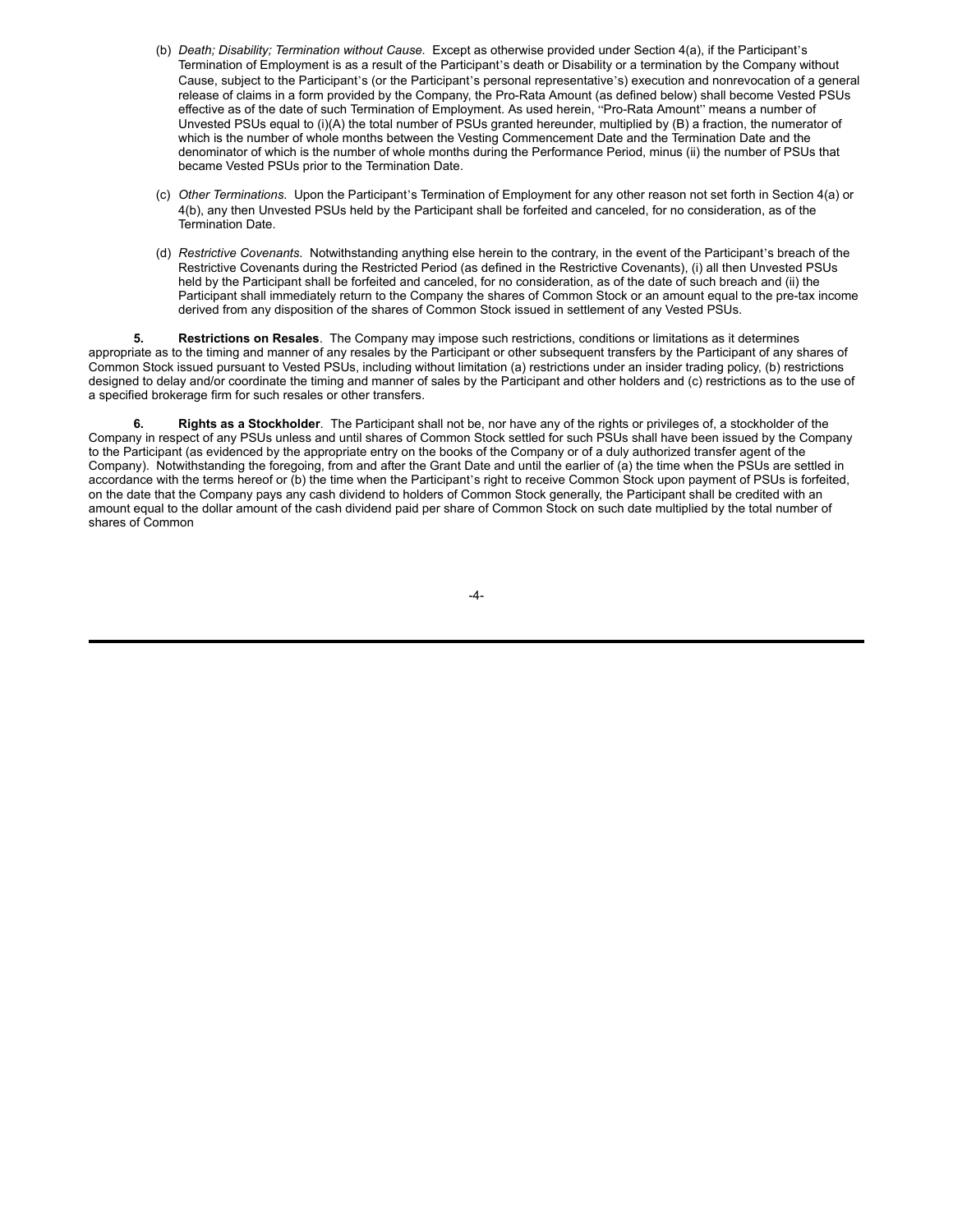Stock that could be issued upon vesting of this Award, which amounts shall be (i) subject to the same vesting criteria as the underlying PSUs as to which such dividends relate and (ii) payable in cash upon vesting of such underlying PSUs and to the extent thereof.

**7. Withholding Taxes**. To the extent required by applicable federal, state, local or foreign law, the Participant shall make arrangements satisfactory to the Company for the satisfaction of any withholding tax obligations that arise by reason of the grant or vesting of the PSUs. The Company shall not be required to issue shares or to recognize the disposition of such shares until such obligations are satisfied. The Participant acknowledges that the Company shall have the right to deduct any taxes required to be withheld by law in connection with the settlement of Vested PSUs from any amounts payable by it to the Participant (including, without limitation, future cash wages).

**8. Non-Transferability of Award**. The Participant understands, acknowledges and agrees that, except as otherwise provided in the Plan or as permitted by the Committee, the Award may not be sold, assigned, transferred, pledged or otherwise directly or indirectly encumbered or disposed of other than by will or the laws of descent and distribution.

**9. Other Agreements Superseded**. The Grant Notice, this Award Agreement, the Plan, the Restrictive Covenants and any Separate Agreement, if applicable, constitute the entire understanding between the Participant and the Company regarding the Award. Any prior agreements, commitments or negotiations concerning the Award are superseded.

**10. Limitation in Interest in Shares Subject to Performance-Based Restricted Stock Units**. Neither the Participant (individually or as a member of a group) nor any beneficiary or other person claiming under or through the Participant shall have any right, title, interest, or privilege in or to any shares of Common Stock allocated or reserved for the purpose of the Plan or subject to the Grant Notice or this Award Agreement except as to such shares of Common Stock, if any, as shall have been issued to such person in connection with the Award. Nothing in the Plan, in the Grant Notice, this Award Agreement or any other instrument executed pursuant to the Plan shall confer upon the Participant any right to continue in the Company's employ or service nor limit in any way the Company's (or any Affiliate's or Subsidiary's) right to terminate the Participant's employment or other service at any time for any reason.

**11. No Liability of Company**. The Company and any Affiliate or Subsidiary which is in existence or hereafter comes into existence shall not be liable to the Participant or any other person as to: (a) the non-issuance or sale of shares of Common Stock as to which the Company has been unable to obtain from any regulatory body having jurisdiction the authority deemed by the Company's counsel to be necessary to the lawful issuance and sale of any shares hereunder; and (b) any tax consequence expected, but not realized, by the Participant or other person due to the receipt or settlement of any Restricted Stock Units granted hereunder.

**12. Clawback.** The Performance-Based Restricted Stock Units and any shares of Common Stock issued pursuant to the Vested PSUs will be subject to recoupment in accordance with any clawback policy adopted by the Company. No recovery of compensation under such a clawback policy will be an event giving rise to a right to resign for "good reason" or "constructive termination" (or similar term) under any agreement with the Company. By accepting the Award,

-5-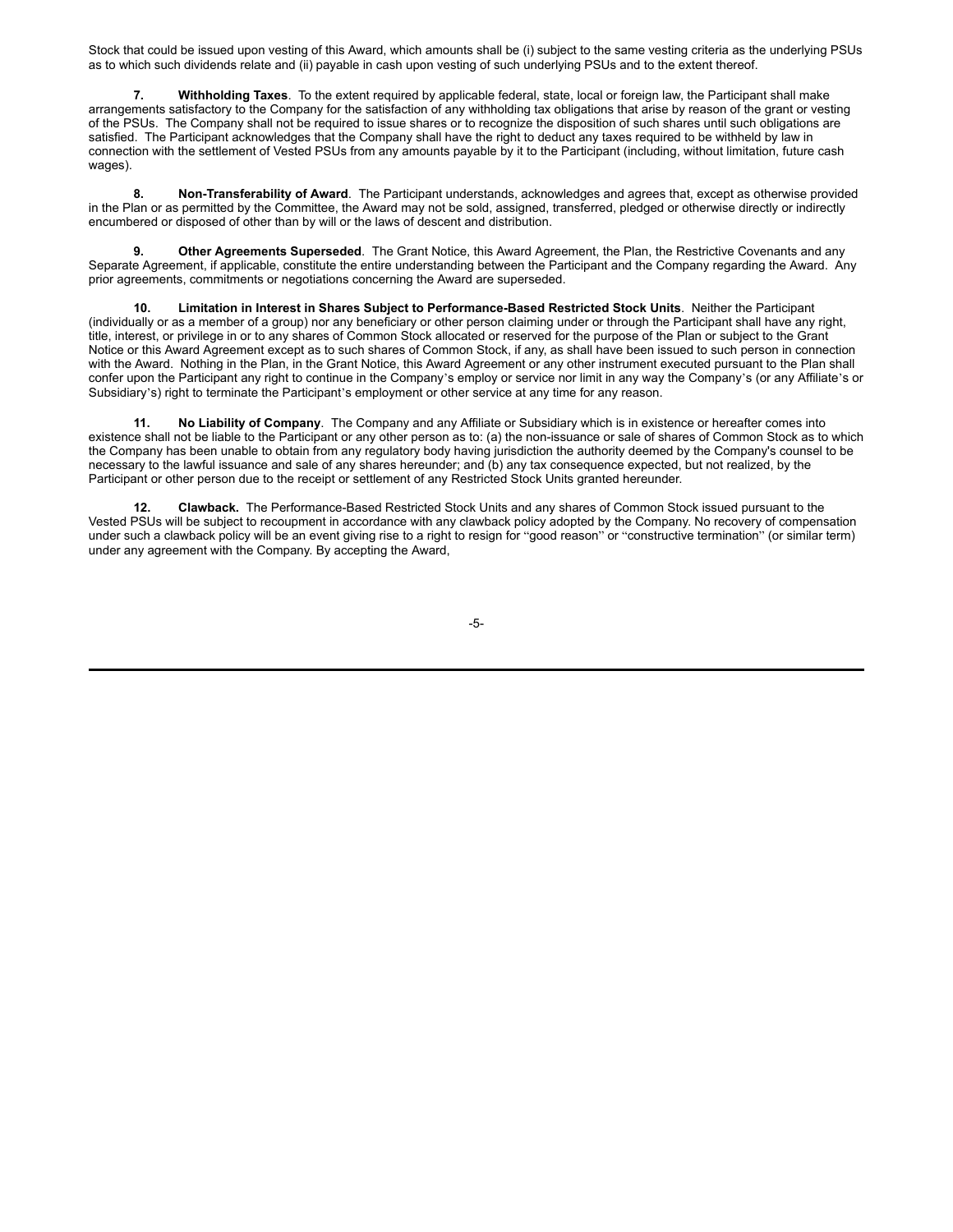the Participant is agreeing to be bound by any such clawback policy, as in effect or as may be adopted and/or modified from time to time by the Company in its discretion.

### **13. General**.

(a) Governing Plan Document. The Award is subject to all the provisions of the Plan, the provisions of which are hereby made a part of the Award, and is further subject to all interpretations, amendments, rules and regulations, which may from time to time be promulgated and adopted pursuant to the Plan.

(b) Governing Law. This Award Agreement shall be governed by, and construed in accordance with, the laws of the State of Delaware, without regard to principles of conflicts of law.

(c) Electronic Delivery. By executing the Grant Notice, the Participant hereby consents to the delivery of information (including, without limitation, information required to be delivered to the Participant pursuant to applicable securities laws) regarding the Company and its Affiliates or Subsidiaries, the Plan, the Award and the Common Stock via Company web site or other electronic delivery.

(d) Notices. Any notice required or permitted to be delivered under this Award Agreement shall be in writing (which shall include electronic transmission) and shall be deemed received (i) the business day following electronic verification of receipt if sent electronically, (ii) upon personal delivery to the party to whom the notice is directed, or (iii) the business day following deposit with a reputable overnight courier (or the second business day following deposit in the case of an international delivery). Notice shall be addressed to the Company at its principal executive office and to the Participant at the address that he or she most recently provided to the Company. The recipient may acknowledge actual receipt at a time earlier than the deemed receipt set forth herein or by a means other than that set forth herein.

(e) Successors/Assigns. This Award Agreement shall inure to the benefit of and be binding upon the parties hereto and their respective permitted heirs, beneficiaries, successors and assigns.

(f) Severability. If one or more provisions of this Award Agreement are held to be unenforceable under applicable law, such provision shall be excluded from this Award Agreement, and the balance of the Award Agreement shall be interpreted as if such provision were so excluded and shall be enforceable in accordance with its terms. The parties agree to replace such illegal, void, invalid or unenforceable provision of this Award Agreement with a legal, valid and enforceable provision that will achieve, to the extent possible, the economic, business and other purposes of such illegal, void, invalid or unenforceable provision.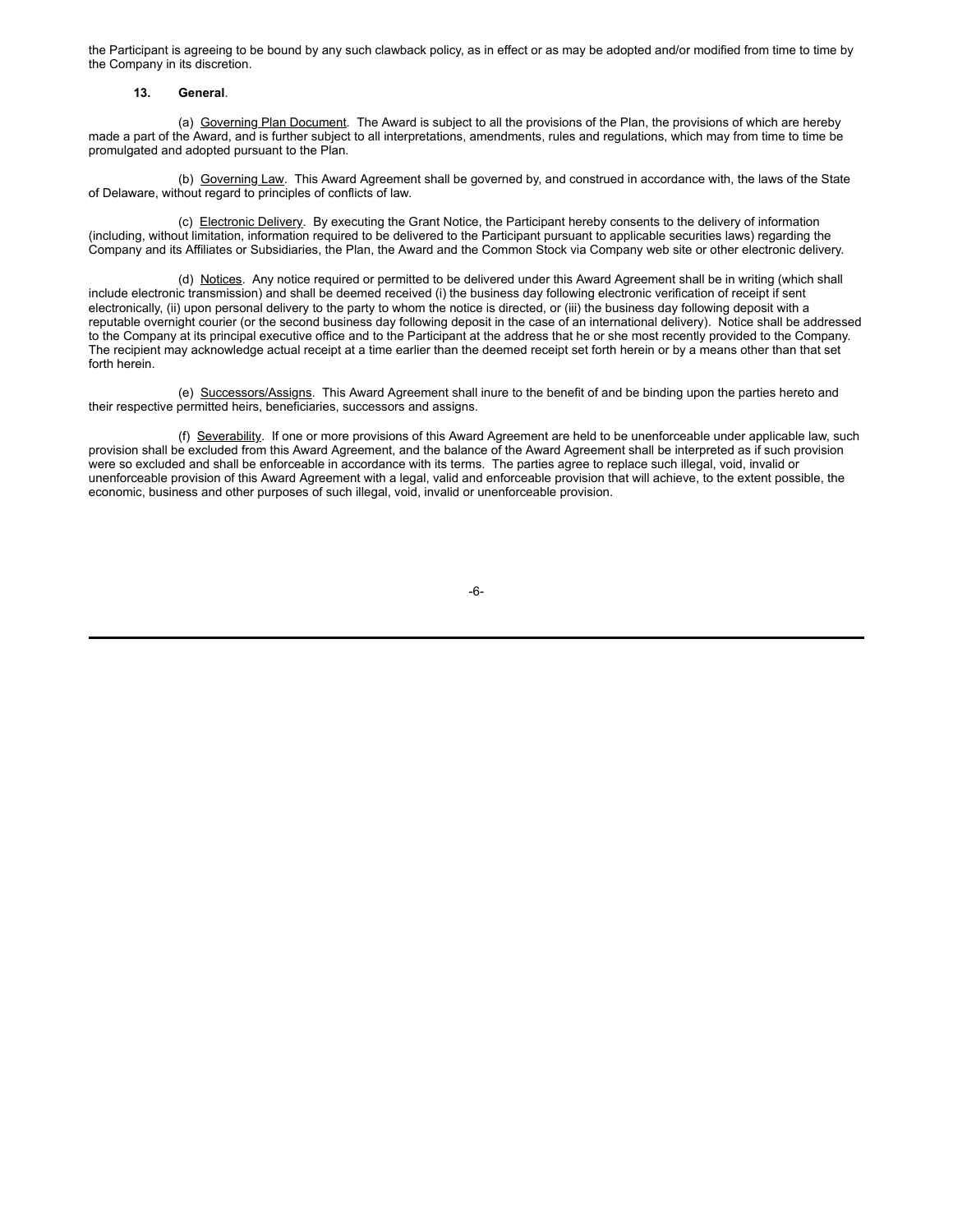## **EXHIBIT A RESTRICTIVE COVENANTS**

In partial consideration for the Award granted pursuant to the Grant Notice to which these restrictive covenants (these "*Restrictive Covenants*") are attached, the Participant hereby confirms the Participant's agreement as follows:

# **1. GENERAL**

The Participant's employment by the Company is in a capacity in which he or she may have access to, or contribute to the production of, Confidential Information. The Participant's employment creates a relationship of confidence and trust between the Company and the Participant with respect to the Confidential Information. These Restrictive Covenants are subject to the terms of the Performance-Based Restricted Stock Unit Award Agreement to which these Restrictive Covenants are attached; provided however, that in the event of any conflict between the Performance-Based Restricted Stock Unit Award Agreement and these Restrictive Covenants, these Restrictive Covenants shall control.

# **2. DEFINITIONS**

Capitalized terms not otherwise defined herein shall have the meaning set forth in the Aris Water Solutions, Inc. 2021 Equity Incentive Plan, as amended from time to time. For purposes of these Restrictive Covenants:

(a) "*Business*" means (a) the gathering, transportation, treatment and disposal of flow back and produced water from oil and gas wells, (b) the transportation and sale of water used in oil and gas exploration, completion and production operations and (c) any activity reasonably related to those described in clauses (a) or (b).

(b) "*Company*" means Aris Water Solutions, Inc. or any of its Affiliates.

(c) "*Confidential Information*" means confidential information of the Company and its Affiliates, which is defined as secrets, customer lists and credit records, employee data, sales representatives and their territories, mailing lists, consultant arrangements, pricing policies, unique or proprietary operational methods, marketing plans or strategies, product development techniques or plans, research and development programs or plans, business acquisition plans, new personnel acquisition plans, designs and design projects, any proprietary rights (unless previously publicly disclosed in a manner which would not and does not constitute a breach of these Restrictive Covenants or any relevant agreement) and any other research or business information of the Company which the Company treat as confidential (whether or not a trade secret under applicable law); provided, however, that Confidential Information shall not extend to (i) information now generally known or available to the public or which becomes known or available other than as a result of the breach of an agreement by the Participant or (ii) information known by or in the possession of the Participant prior to being disclosed by the Company and which was known or possessed by the Participant as a result of activities unrelated to the Participant's services to the Company.

(d) "*Market Area*" means any state where the Company is engaged in, previously

-7-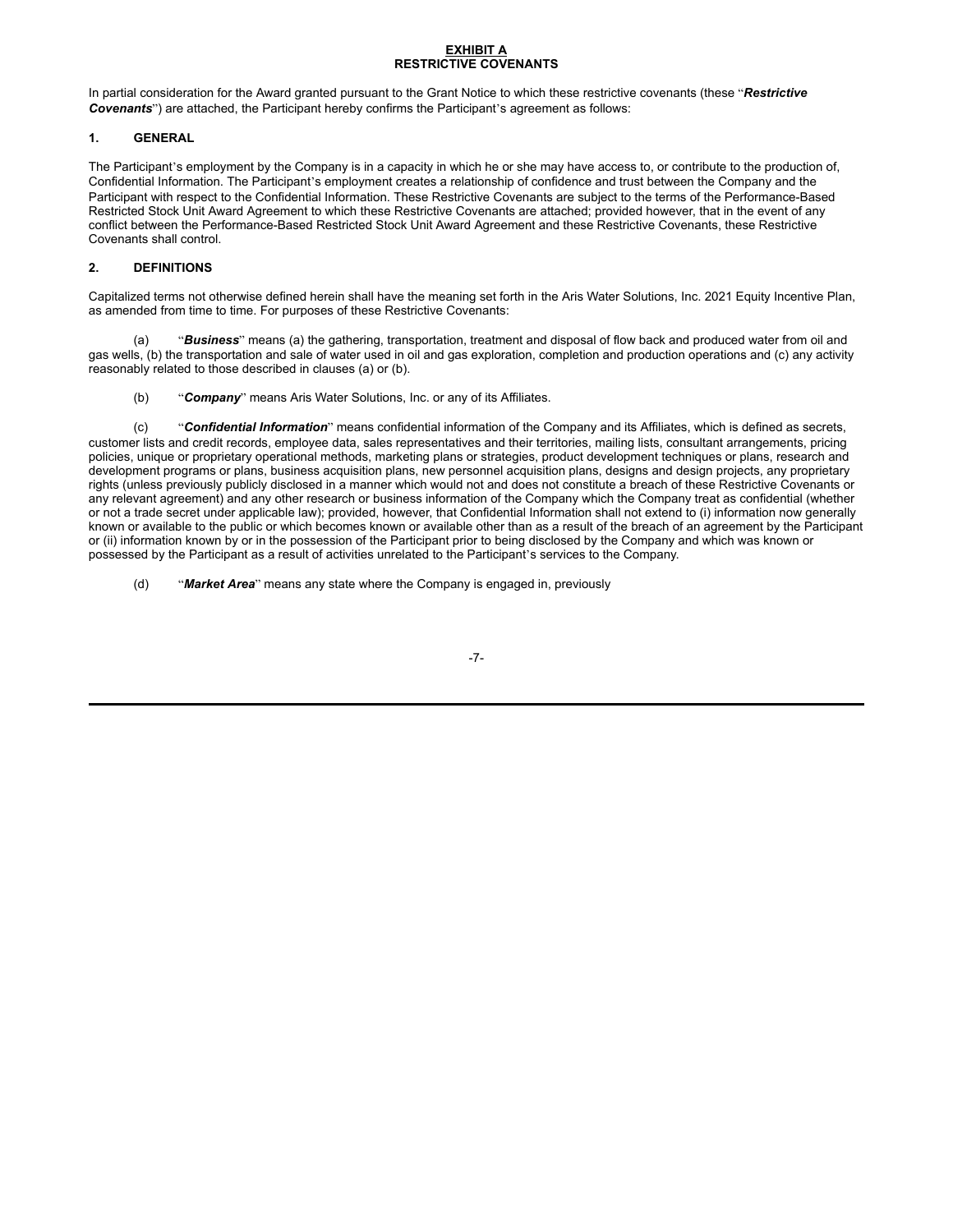engaged in or has reasonably contemplated engaging in the Business as of the Participant's Termination of Employment.

"Restricted Period" means the period beginning on the Grant Date (as defined in the Notice of Grant) and ending on the twelve (12) month anniversary of the Participant's Termination of Employment.

## **3. NON-COMPETITION; NON-SOLICITATION**

(a) During the Restricted Period, the Participant shall not, directly or indirectly (including as an employee, officer, director, owner, consultant, manager, or independent contractor), other than in connection with his employment by the Company, engage in the Business anywhere within the Market Area.

(b) During the Restricted Period, the Participant shall not, directly or indirectly, solicit, recruit or hire any person who is, or was during the Restricted Period, an employee of the Company; provided, however, that the foregoing provision shall not prohibit solicitations made by the Participant to the general public, including through a general public posting site or forum.

During the Restricted Period, the Participant shall not, directly or indirectly, (i) solicit or encourage any client, customer, bona fide prospective client or customer, supplier, licensee, licensor, landlord or other business relation of the Company with whom the Participant had material personal dealings during the Restricted Period (each a "*Business Contact*") to terminate or diminish its relationship with the Company; or (ii) seek to persuade any such Business Contact to conduct with anyone else any business or activity conducted or, to the Participant's knowledge, under consideration by the Company during the Restricted Period that such Business Contact conducts or could conduct with the Company.

(d) Nothing contained in this Section 3 shall be construed to prevent the Participant from (i) investing in the equity of any competing entity listed on a national securities exchange or traded in the over-the-counter market, but only if the Participant is not involved directly or indirectly in the management of said entity and if the Participant and the Participant's associates (as such term is defined in Regulation 14(A) promulgated under the Act), collectively, do not own more than an aggregate of 5% of the equity of such entity, or (ii) indirectly owning securities through ownership of shares of a registered investment company or mutual fund.

## **4. NON-DISPARAGEMENT**

At all times during the Participant's employment with the Company and its Affiliates and after the Participant's Termination of Employment, the Participant agrees that the Participant shall not make any disparaging comments about the Company, the Affiliates of the Company or any of their respective members, managers or employees, which may tend to impugn or injure their respective reputation, goodwill, and relationships with their past, present and future customers, employees, vendors and with the business community generally; provided, however, that nothing in these Restrictive Covenants shall prohibit either party from providing accurate information to any court, governmental entity.

-8-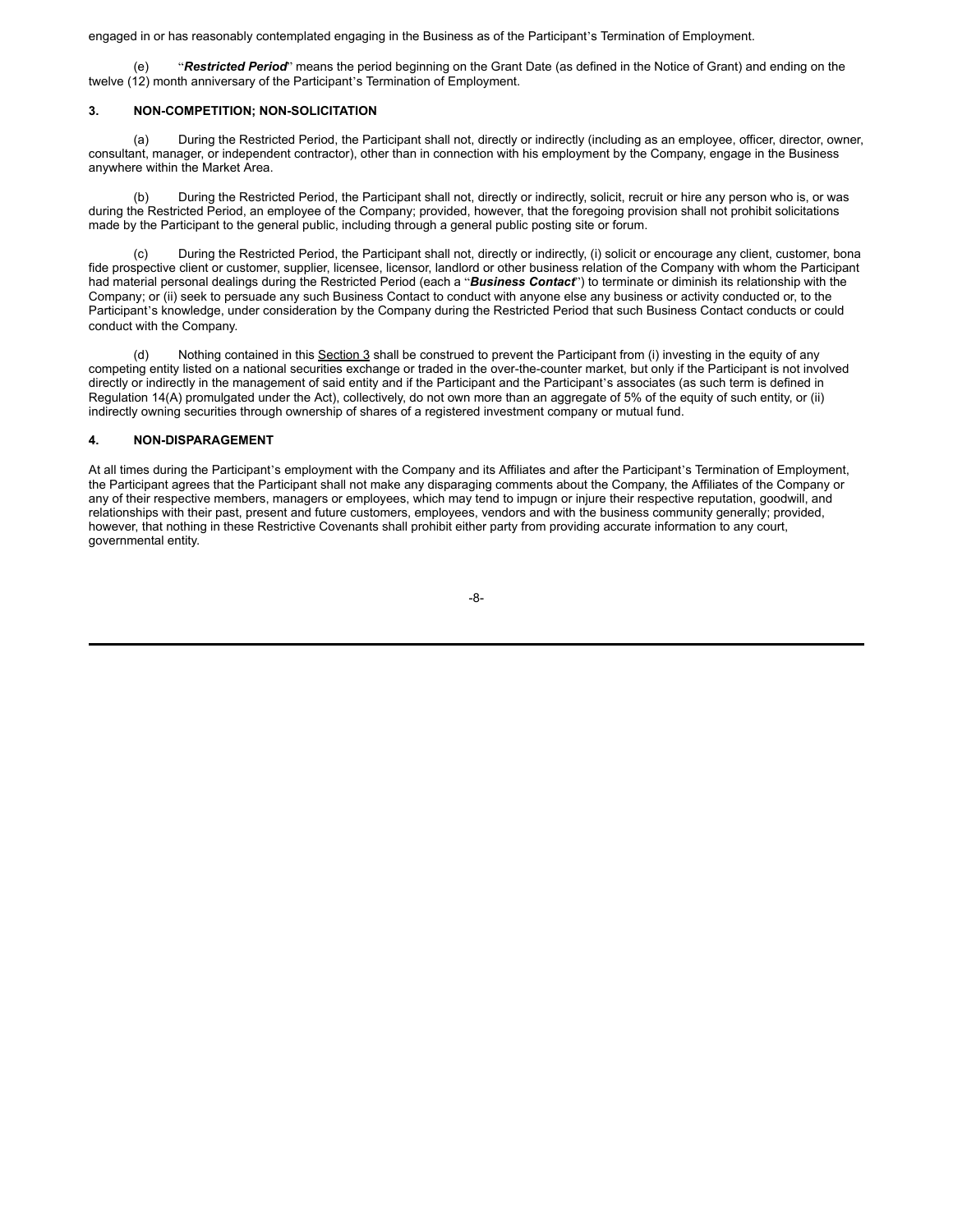# **5. CONFIDENTIALITY.**

The Participant agrees that, unless otherwise required by law or in the performance of the Participant's duties to the Company and its Affiliates, the Participant will forever keep confidential all trade secrets and Confidential Information, and will not use such for the Participant's own private benefit, or directly or indirectly for the benefit of others, and the Participant will not disclose Company trade secrets or other Confidential Information to any other person, directly or indirectly.

If the Participant is legally compelled (by subpoena, interrogatory, request for documents, investigative demand or similar process) to disclose Confidential Information, the Participant shall give the Company prompt, prior written notice so the Company can seek an appropriate remedy or waive compliance. If legally compelled to disclose Confidential Information, the Participant shall furnish only that portion of the Confidential Information required on advice of legal counsel and shall exercise the Participant's best efforts to obtain an order or assurance that any Confidential Information disclosed will be treated by all others in a confidential manner.

Notwithstanding the foregoing, in accordance with the Defend Trade Secrets Act of 2016, the Participant acknowledges that he or she will not be held criminally or civilly liable under any federal or state trade secret law for the disclosure of a trade secret that (x) is made (1) in confidence to a federal, state or local government official, either directly or indirectly, or to an attorney; and (2) solely for the purpose of reporting or investigating a suspected violation of law; or (y) is made in a complaint or other document filed in a lawsuit or other proceeding, if such filing is made under seal. In addition, nothing in this Agreement shall limit the Participant's ability to communicate with any government agency or otherwise participate in any investigation or proceeding that may be conducted by any government agency, including providing documents or other information to the extent that such limitation is a violation of law.

# **6. DISCLOSURE OF OBLIGATIONS**

The Participant is hereby permitted and the Participant authorizes the Company to provide a copy of these Restrictive Covenants and any exhibits hereto to any of the Participant's future employers, and to notify any such future employers of the Participant's obligations and the Company's rights hereunder, provided that neither party is under any obligation to do so.

## **7. ASSIGNMENT; INUREMENT**

Neither these Restrictive Covenants nor any duties or obligations under these Restrictive Covenants may be assigned by the Participant. The Participant understands and agrees that the Company may freely assign Restrictive Covenants. This Agreement shall inure to the benefit of, and shall be binding upon, the permitted assigns, successors in interest, personal representatives, estates, heirs, and legatees of each of the parties hereto. Any assignment in violation of this Section 7 shall be null and void.

# **8. SURVIVORSHIP**

The rights and obligations of the parties to these Restrictive Covenants will survive the Participant's Termination of Employment.

-9-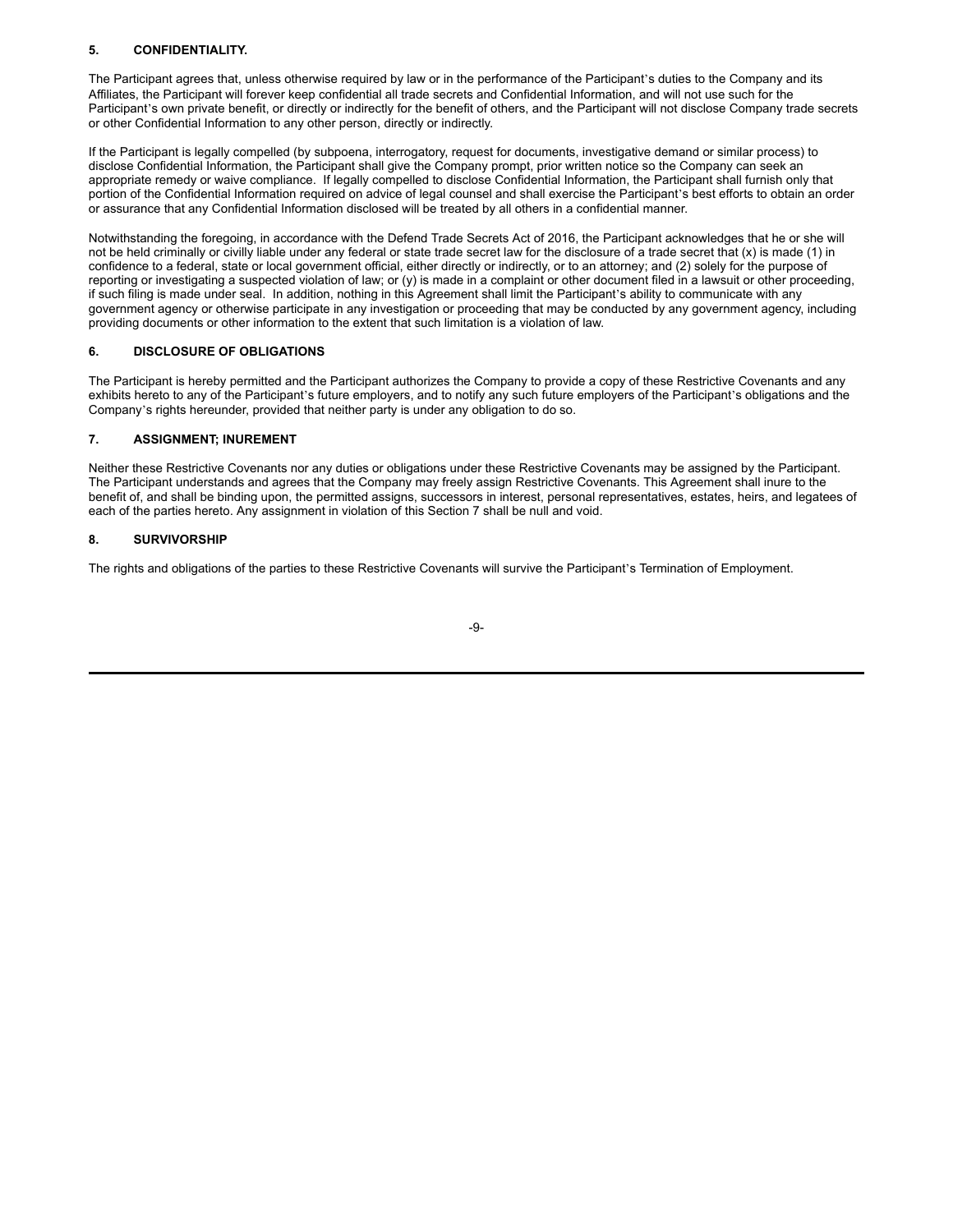# **9. ACKNOWLEDGMENT**

THE PARTICIPANT ACKNOWLEDGES THAT, IN EXECUTING THE NOTICE OF GRANT TO WHICH THESE RESTRICTIVE COVENANTS ARE ATTACHED, THE PARTICIPANT HAS HAD THE OPPORTUNITY TO SEEK THE ADVICE OF INDEPENDENT LEGAL COUNSEL, AND THE PARTICIPANT HAS READ AND UNDERSTOOD ALL OF THE TERMS AND PROVISIONS OF THESE RESTRICTIVE COVENANTS. THESE RESTRICTIVE COVENANTS SHALL NOT BE CONSTRUED AGAINST ANY PARTY BY REASON OF THE DRAFTING OR PREPARATION HEREOF.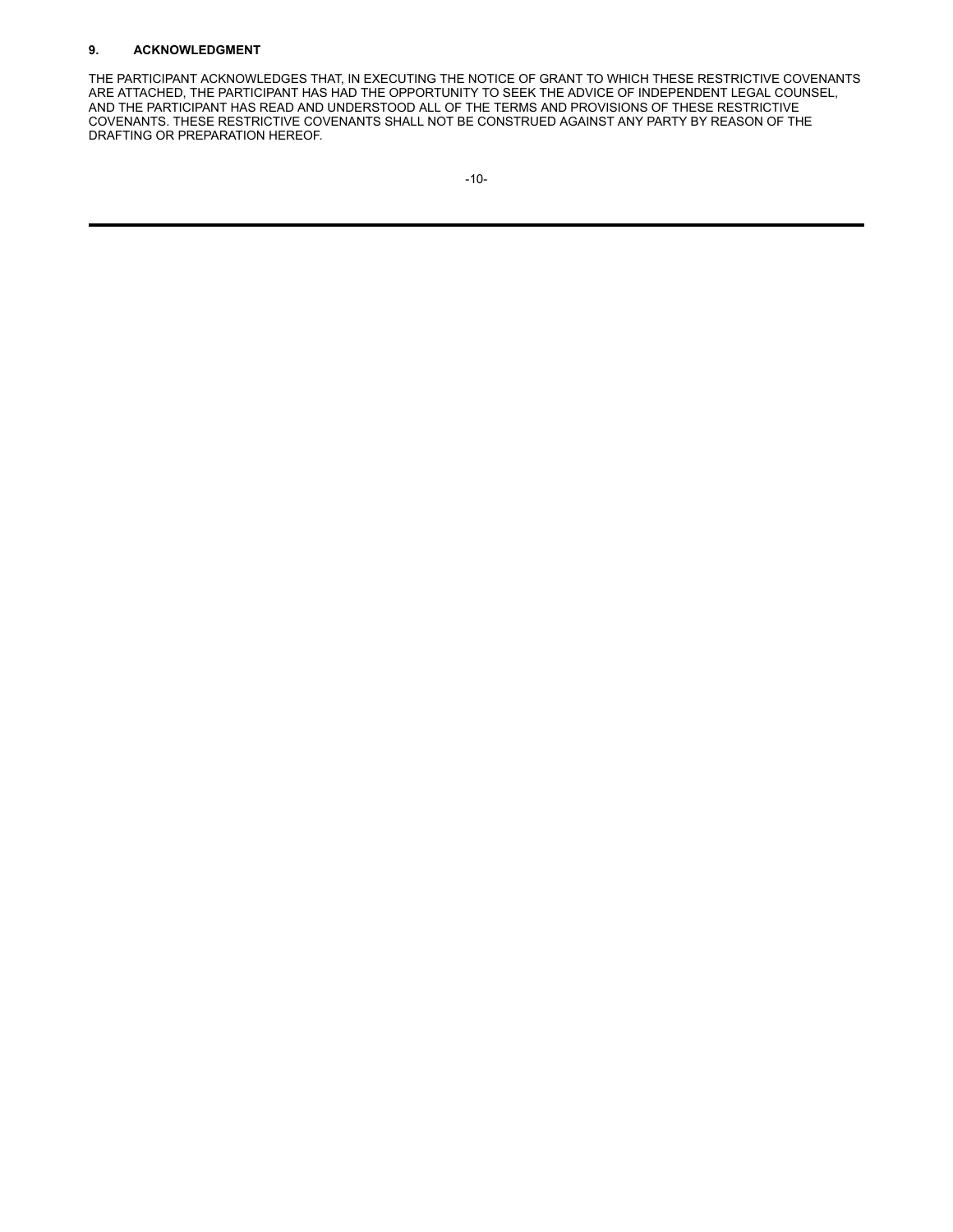## **CERTIFICATION OF CHIEF EXECUTIVE OFFICER PURSUANT TO RULE 13A-14(A) AND RULE 15D-14(A) OF THE SECURITIES EXCHANGE ACT OF 1934, AS AMENDED**

I, Amanda M. Brock, certify that:

- 1. I have reviewed this Quarterly Report on Form 10-Q of Aris Water Solutions, Inc. (the "registrant");
- 2. Based on my knowledge, this report does not contain any untrue statement of a material fact or omit to state a material fact necessary to make the statements made, in light of the circumstances under which such statements were made, not misleading with respect to the period covered by this report;
- 3. Based on my knowledge, the financial statements, and other financial information included in this report, fairly present in all material respects the financial condition, results of operations and cash flows of the registrant as of, and for, the periods presented in this report;
- 4. The registrant's other certifying officer(s) and I are responsible for establishing and maintaining disclosure controls and procedures (as defined in Exchange Act Rules 13a-15(e) and 15d-15(e)) for the registrant and have:
	- a) designed such disclosure controls and procedures, or caused such disclosure controls and procedures to be designed under our supervision, to ensure that material information relating to the registrant, including its consolidated subsidiaries, is made known to us by others within those entities, particularly during the period in which this report is being prepared;
	- b) evaluated the effectiveness of the registrant's disclosure controls and procedures and presented in this report our conclusions about the effectiveness of the disclosure controls and procedures, as of the end of the period covered by this report based on such evaluation; and
	- c) disclosed in this report any change in the registrant's internal control over financial reporting that occurred during the registrant's most recent fiscal quarter (the registrant's fourth fiscal quarter in the case of an annual report) that has materially affected, or is reasonably likely to materially affect, the registrant's internal control over financial reporting; and
- 5. The registrant's other certifying officer(s) and I have disclosed, based on our most recent evaluation of internal control over financial reporting, to the registrant's auditors and the audit committee of the registrant's board of directors (or persons performing the equivalent functions):
	- a) all significant deficiencies and material weaknesses in the design or operation of internal control over financial reporting which are reasonably likely to adversely affect the registrant's ability to record, process, summarize and report financial information; and
	- b) any fraud, whether or not material, that involves management or other employees who have a significant role in the registrant's internal control over financial reporting.

Date: May 10, 2022

/s/ Amanda M. Brock Amanda M. Brock President and Chief Executive Officer (Principal Executive Officer)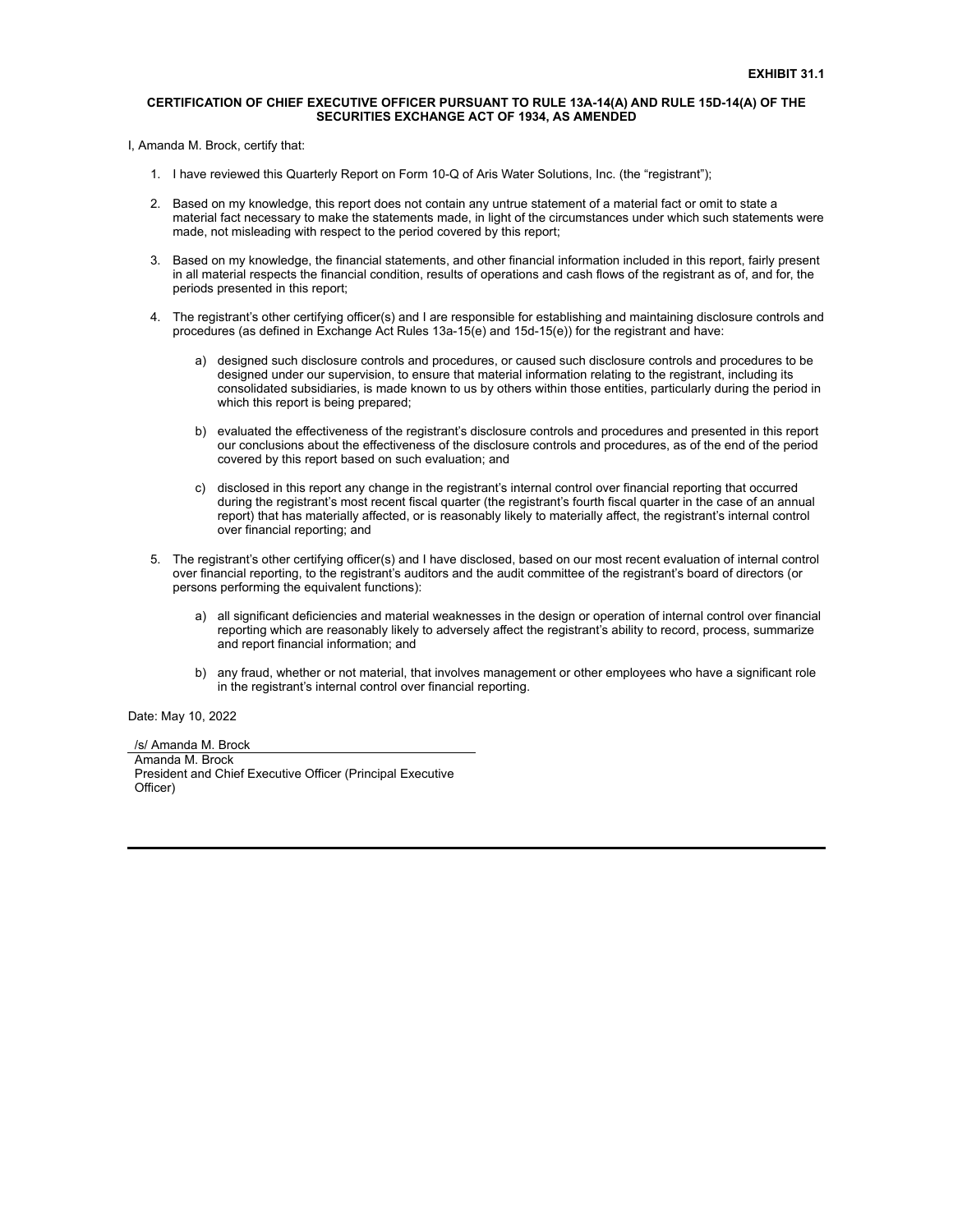### **CERTIFICATION OF CHIEF FINANCIAL OFFICER PURSUANT TO RULE 13A-14(A) AND RULE 15D-14(A) OF THE SECURITIES EXCHANGE ACT OF 1934, AS AMENDED**

I, Brenda R. Schroer, certify that:

- 1. I have reviewed this Quarterly Report on Form 10-Q of Aris Water Solutions, Inc. (the "registrant");
- 2. Based on my knowledge, this report does not contain any untrue statement of a material fact or omit to state a material fact necessary to make the statements made, in light of the circumstances under which such statements were made, not misleading with respect to the period covered by this report;
- 3. Based on my knowledge, the financial statements, and other financial information included in this report, fairly present in all material respects the financial condition, results of operations and cash flows of the registrant as of, and for, the periods presented in this report;
- 4. The registrant's other certifying officer(s) and I are responsible for establishing and maintaining disclosure controls and procedures (as defined in Exchange Act Rules 13a-15(e) and 15d-15(e)) for the registrant and have:
	- a) designed such disclosure controls and procedures, or caused such disclosure controls and procedures to be designed under our supervision, to ensure that material information relating to the registrant, including its consolidated subsidiaries, is made known to us by others within those entities, particularly during the period in which this report is being prepared;
	- b) evaluated the effectiveness of the registrant's disclosure controls and procedures and presented in this report our conclusions about the effectiveness of the disclosure controls and procedures, as of the end of the period covered by this report based on such evaluation; and
	- c) disclosed in this report any change in the registrant's internal control over financial reporting that occurred during the registrant's most recent fiscal quarter (the registrant's fourth fiscal quarter in the case of an annual report) that has materially affected, or is reasonably likely to materially affect, the registrant's internal control over financial reporting; and
- 5. The registrant's other certifying officer(s) and I have disclosed, based on our most recent evaluation of internal control over financial reporting, to the registrant's auditors and the audit committee of the registrant's board of directors (or persons performing the equivalent functions):
	- a) all significant deficiencies and material weaknesses in the design or operation of internal control over financial reporting which are reasonably likely to adversely affect the registrant's ability to record, process, summarize and report financial information; and
	- b) any fraud, whether or not material, that involves management or other employees who have a significant role in the registrant's internal control over financial reporting.

Date: May 10, 2022

/s/ Brenda R. Schroer Brenda R. Schroer Chief Financial Officer (Principal Financial Officer)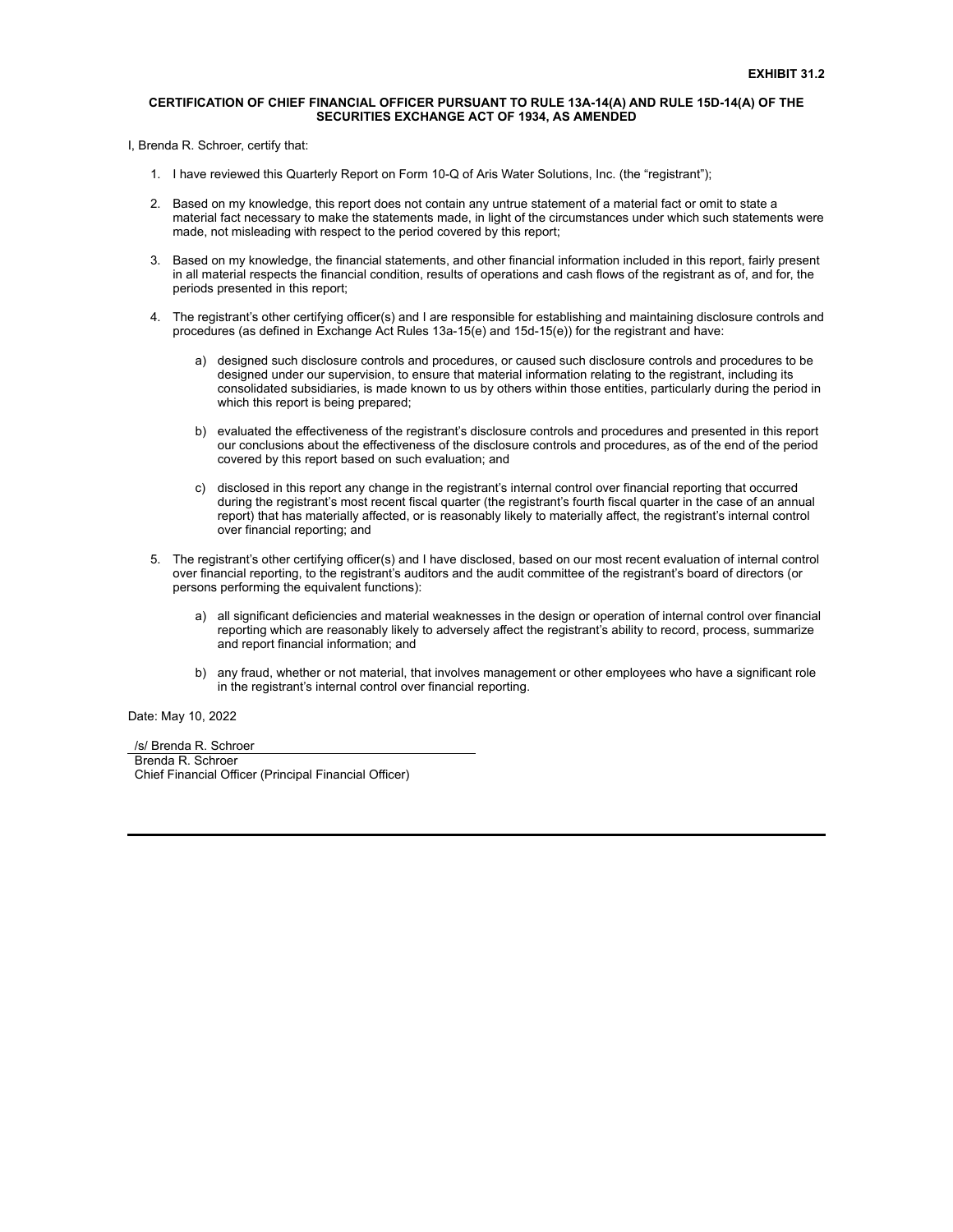## **CERTIFICATION OF CHIEF EXECUTIVE OFFICER PURSUANT TO SECTION 906 OF THE SARBANES-OXLEY ACT OF 2002 (SUBSECTIONS (a) AND (b) OF SECTION 1350, CHAPTER 63 OF TITLE 18, UNITED STATES CODE)**

Pursuant to Section 906 of the Sarbanes-Oxley Act of 2002 (Subsections (a) and (b) of Section 1350, Chapter 63 of Title 18, United States Code), I, Amanda M. Brock, President and Chief Executive Officer of Aris Water Solutions, Inc., (the "Company"), hereby certify, to my knowledge, that:

- (1) the Company's Quarterly Report on Form 10-Q for the quarter ended March 31, 2022, (the "Report") fully complies with the requirements of Section 13(a) or 15(d) of the Securities Exchange Act of 1934; and
- (2) information contained in the Report fairly presents, in all material respects, the financial condition and results of operations of the Company.

Date: May 10, 2022

/s/ Amanda M. Brock Amanda M. Brock President and Chief Executive Officer